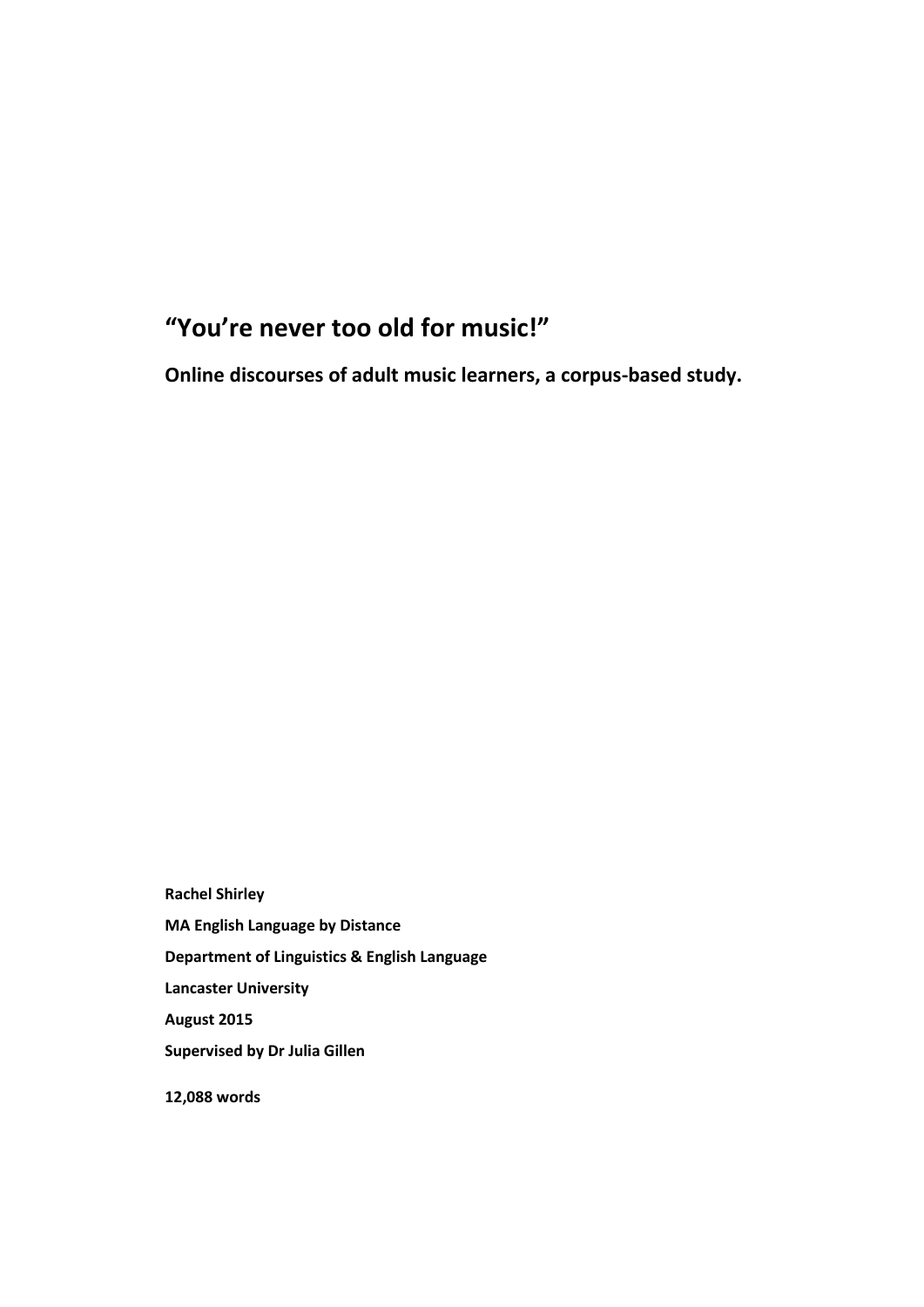#### **Abstract**

Adult learners are an under-researched group in music education. Although music education research often uses various types of texts (interviews, autobiographical accounts, survey responses), linguistic analysis has not yet been used in this area. Meanwhile, the internet has become a source of support and expression for adult music learners, with many sharing their experiences and thoughts on blogs and forums.

In this study I investigate discourses of adult music learners via a corpus of text from online sources. Using corpus-based discourse analysis techniques, I aim to answer four questions:

a) How do adult learners 'talk' online about learning music as an adult, specifically about the expectations, limitations and advantages of being an 'older' learner?

b) What are adult learners' thoughts on and experiences of music exams?

c) How do adult learners describe their experiences of and relationships with music teachers? d) How do adult learners describe the impact and influence of their families on their music learning?

Using corpus searches as a starting point for analysis in each topic, I employ various discourse analysis techniques/ theories including looking at adjective usage, metaphorical language and 'verbal processes'. I find that, in these online texts:

a) Adult music learners identify as part of a group, recognising that learning as an adult has specific challenges.

b) Taking exams is portrayed as a stressful (and not always voluntary) 'journey' which requires much support.

c) Discourses around music teachers suggest that the learner/ teacher relationship is crucial, but can be problematic. Issues around control in the relationship are evident.

d) Learners describe both positive support and negativity from families, and discuss how family responsibilities impact on learning as an adult.

I conclude that corpus-based discourse analysis has the potential to enrich music education research, in particular in combination with existing research and analysis techniques.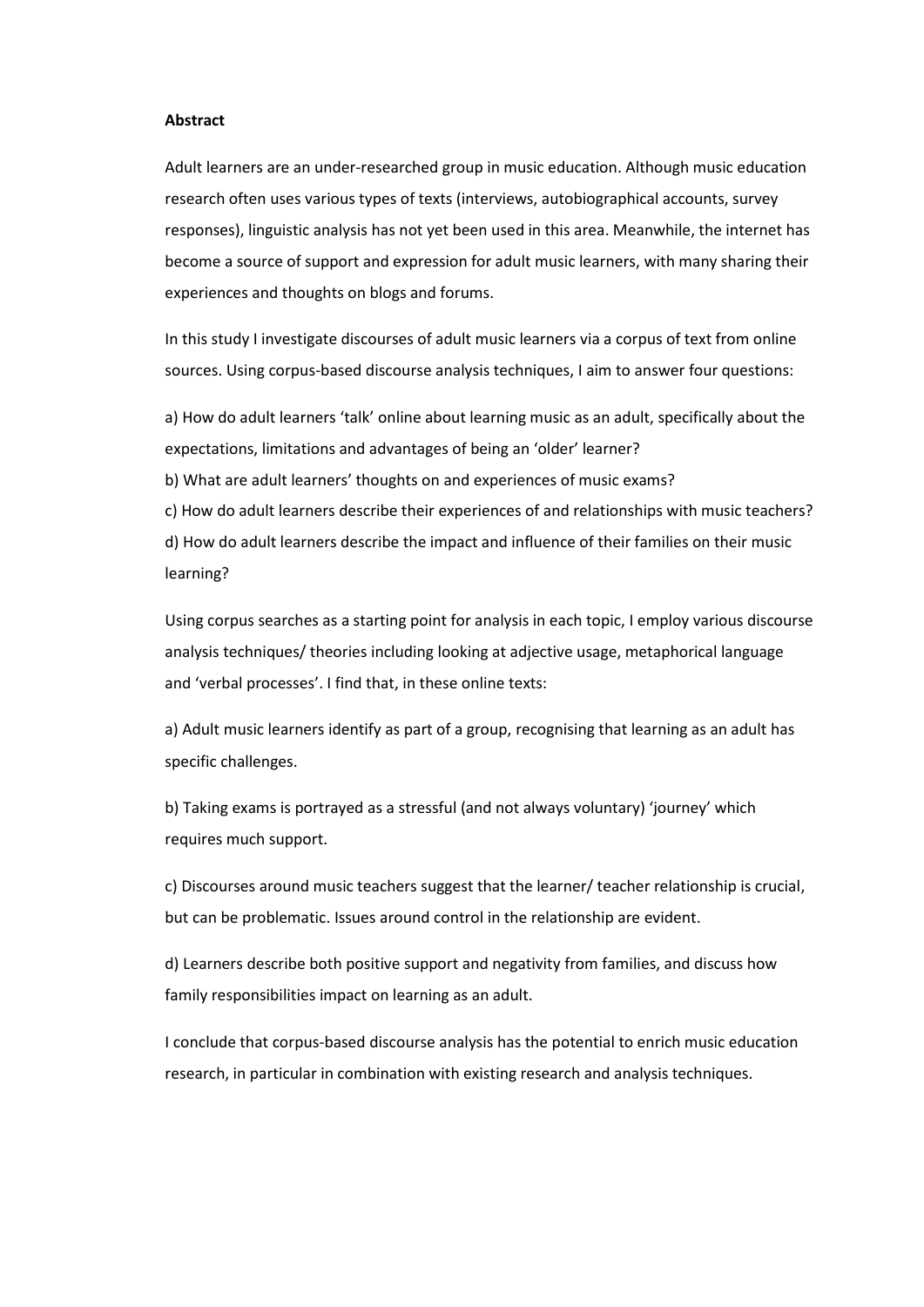#### **Contents**

- 1. Introduction
	- a) Introduction
	- b) Research questions
	- c) What is an adult learner?

# 2. Literature review

- a) Music education b) Corpus-based discourse analysis
- 3. Data & methodology
	- a) Data
	- b) Ethical considerations
	- c) Defining my research questions
		- i. Literature review
		- ii. Teacher survey
		- iii. Pilot study
	- d) Methodology full study

4. "Ageing grey matter" – expectations, limitations and advantages of learning music as an adult

5. "Uncharted territory" – adult learners and music exams

- a) Emotions and feelings
- b) Verbal processes
- c) Metaphors
- d) Discourses of support
- 6. "Not an ogre" adult learners and music teachers
	- a) Emotions and feelings b) Verbal processes c) Metaphors d) Teacher/ learner control
- 7. "Life gets in the way" the influence and impact of families
- 8. Conclusion
	- a) Outcomes and implications
	- b) Limitations
	- c) Potential future research
- 9. References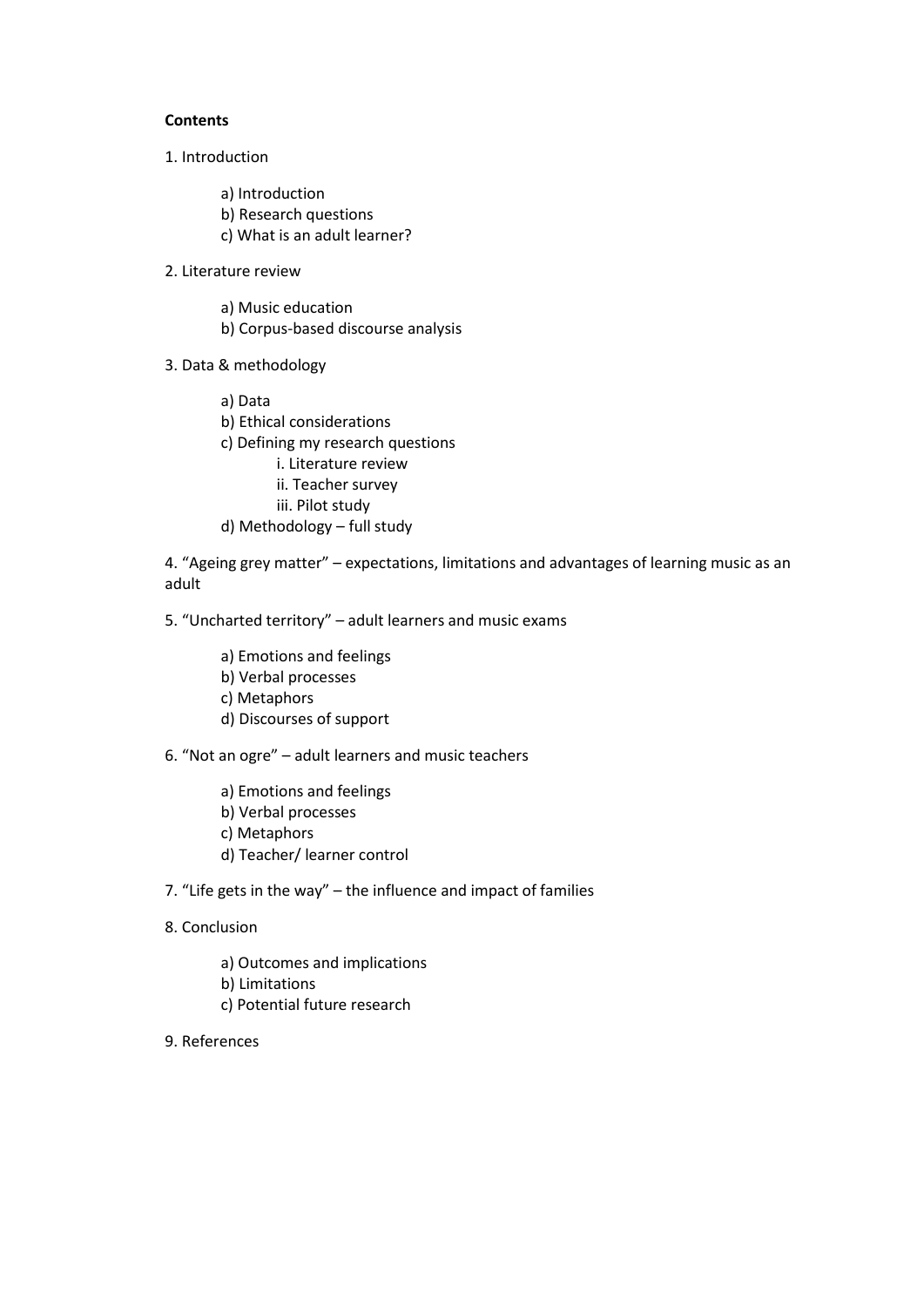#### **1a. Introduction**

"It feels like there is a growing trend for adults to pick up an instrument." $1$ 

The Associated Board of the Royal School of Music report *Making Music* estimates that 34% of adults (17.2m) in the UK play an instrument, with 2.5m adults currently receiving musical tuition (2014, p. 15). A recent survey by the National Institute of Adult Continuing Education found that 23% of adults would like to learn an instrument (NIACE, 2015). Many adults report "social, cognitive, emotional, and health benefits" from participating in musical activities (Hallam et al., 2013). Despite this, adult music learning is a relatively under-researched area. The majority of music education research, training and educational material focuses on teaching children. However, there is an increasing interest in the needs of adult music learners, reflected in some specific tutor books being published (e.g. Wedgwood, 2006; Hammond, 2008), and in the presence of online forums, communities and blogs for these adults to share their experiences and seek support. My interest in adult music learners stems from my work as a private music tutor, teaching both adults and children. Adults enquiring about instrumental lessons are often unsure about what they can achieve, even querying whether it is possible to learn an instrument 'at their age'.

In this study I investigate the discourses of adult learners of music, using a corpus of text posted online by these learners. The methodology of corpus-based discourse analysis has not previously been applied to this subject area, but has the potential to offer insights into the issues, concerns, challenges and priorities of adult music learners. The outcomes could inform music teachers' training and practice and improve the experience of adults learning music.

I came to the project with existing questions and ideas – from my own teaching and learning experience, from reading around the subject and from talking to other music teachers – about what the primary discourses of adult music learners might be, and an overall aim to investigate how these learners describe their experiences. However, I defined my final research questions via my literature review, a survey of music teachers, and initial corpus searches using a reduced version of the eventual corpus. I describe this process in section 3c.

 $\overline{\phantom{a}}$ 

 $^1$  Quote from a music teacher who participated in my survey (section 3c.ii).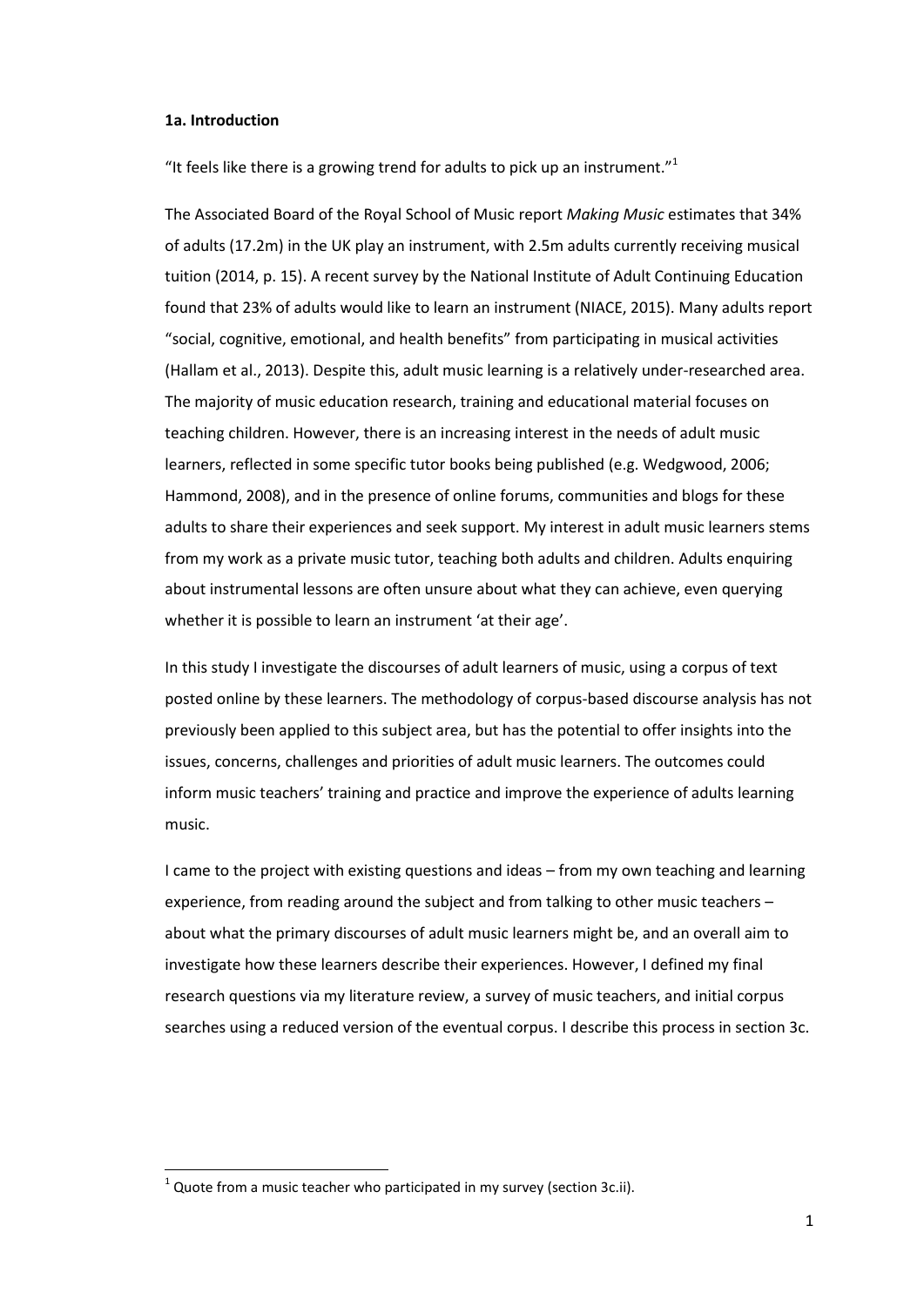# **1b. Research questions**

In this study I aim to uncover some of the main discourses in online texts written by adult music learners, and answer the following questions:

a) How do adult learners 'talk' online about learning music as an adult, specifically about the expectations, limitations and advantages of being an 'older' learner?

b) What are adult learners' thoughts on and experiences of music exams?

c) How do adult learners describe their experiences of and relationships with music teachers?

d) How do adult learners describe the impact and influence of their families on their music learning?

# **1c. What is an adult learner?**

For the purposes of this research, an 'adult learner of music' is anyone who defines themselves as such through their postings on the relevant websites which supply the data for this study. From reading these sites, speaking to other teachers and from my own experience, this group encapsulates a range of experiences including:

- adult beginners, who have never played any instrument before ('instrument' includes the study of singing).
- adult beginners on one instrument who currently play or have previously played another instrument.
- 'restarters' who have played in childhood, had a break from playing and returned to study in adulthood.
- adults who have learned an instrument continuously since childhood.
- adult learners who attend private music lessons, or tuition through e.g. a community music group.
- learners who are self-taught.
- learners in a range of genres the majority of data for this study comes from those learning in the classical music tradition, but also includes some learning other styles, such as folk and jazz.

This group mainly consists of amateur players, although in my experience a considerable number of music teachers also consider themselves to be adult learners, especially if they are learning a new instrument. Professional musicians and aspiring professionals (e.g. students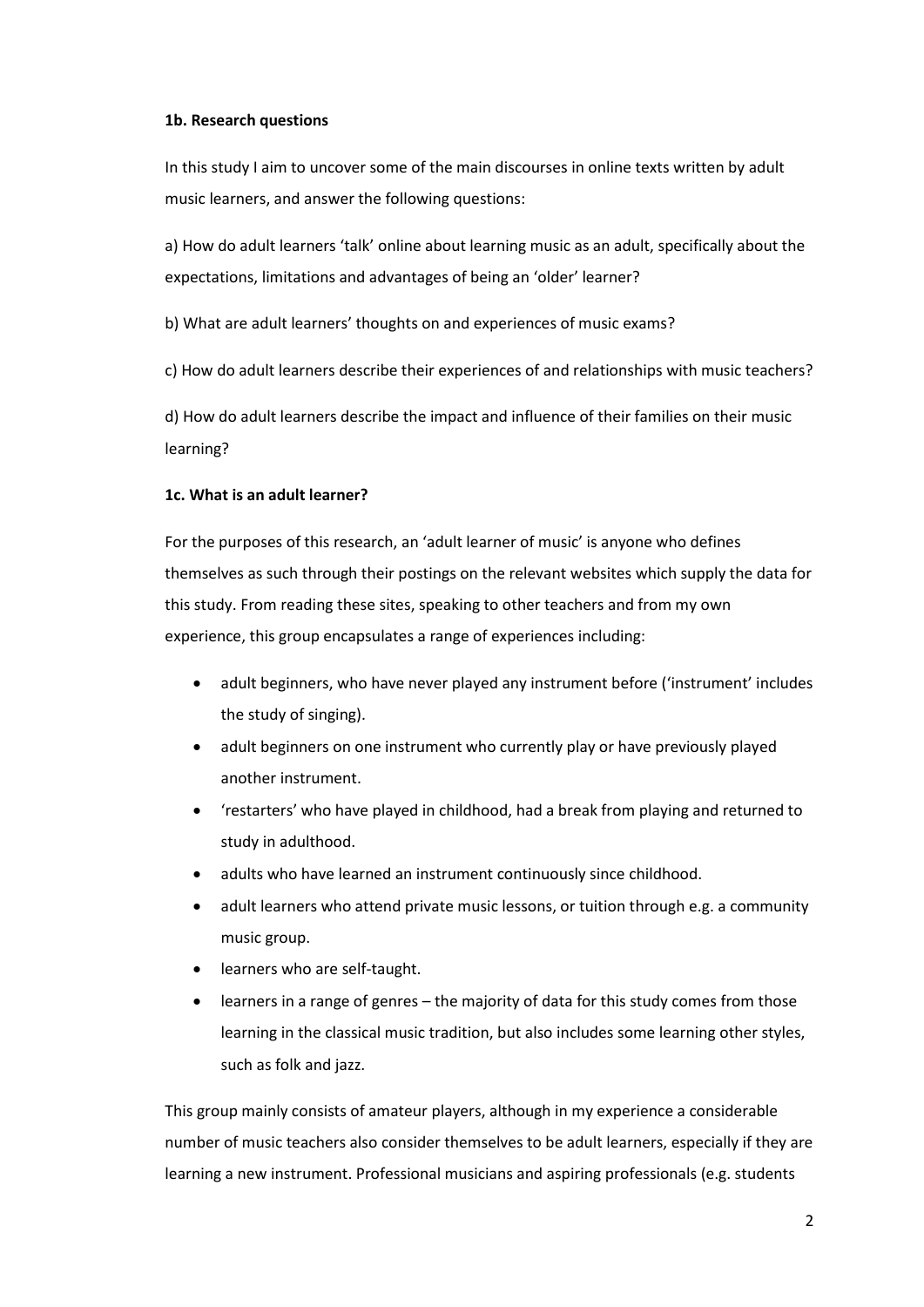studying music at higher education level) tend not to define themselves, or be defined by others, as part of this group (even if they are learning new skills), which suggests the strong association of this 'label' with amateur status.

#### **2. Literature review**

Literature that influences this study falls into two main areas. Thematically, the most relevant studies are in music education, in particular those which involve adult learners (section 2a). Methodologically, this study uses techniques from corpus-based discourse analysis (section 2b).

#### **2a. Music education**

Forrester (1975, cited in Bowles, 2010, p. 51) described adult music education as a "new frontier" forty years ago. Today, music education research still primarily focuses on children, and there is "little… documentation of the extent of adult participation in the arts" (Pitts, 2012, p. 145). However, in the years since Forester's work, there has been a small but gradually growing body of research into adult music learning. In this literature review I focus on recent studies, reviewing current trends and findings in the subject.

These are generally small-scale studies, using participant interviews, surveys or autobiographical techniques such as 'life stories' (Pitts, 2012) or 'life paths' (Taylor, 2011). There seems to be a particular emphasis on older adults (Bowles, 2010, p. 50), perhaps reflecting a perception of artistic activities as something that people tend to do in retirement, but research is finding that there is a "trend towards increased self-development between the ages of 35 and 65… [offering] a prompt to considering the motivation of adult learners" (Pitts, 2012, p. 141).

These studies find varying attitudes to musical education in adulthood, from it being 'never too late' to learn, to feeling restricted by age. Some researchers came across a sense of limitation in adult learners (Taylor, 2011, p. 355; Roulston, Jutras & Kim, 2015, p. 329) fuelled by "assumptions about the optimal age for learning an instrument" (Pitts, 2012, p. 141), the "discourse around talent" (Lamont, 2011, p. 384) – the idea that people have an inherent level of musical ability – and a narrative of "regret about wasted time" (Lamont, 2011, p. 380). Adult learners often have "a constant awareness of their own perceived inadequacies" (Hobbs, 2014, p. 20) and "a relatively negative musical identity" (Lamont, 2011, p. 369).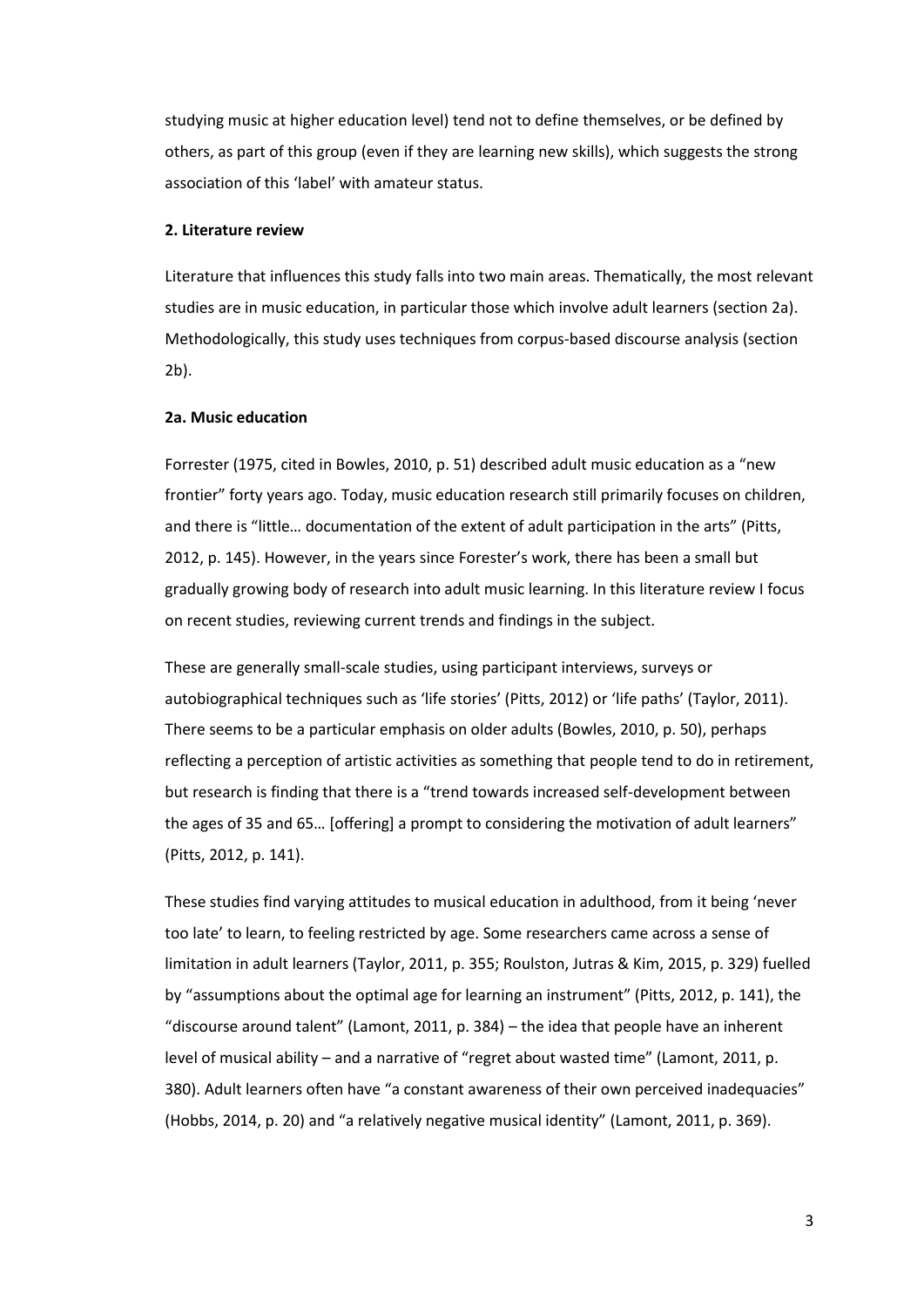Many studies highlight adult learners' high levels of intrinsic motivation (Lamont, 2011, p. 380; Taylor, 2011, p.351; Hobbs, 2014, p. 20) but also find that they may struggle with "unrealistic expectations" and the accompanying frustrations these may cause (Taylor, 2011, p. 358).

Much research identifies family as a strong influence on adult music learners (Pitts, 2012; Taylor, 2011), citing "the encouragement of friends [as] catalysts" to taking up or returning to music (Taylor, 2011, p. 345) and the importance of ongoing support from family and friends (Taylor, 2011, p. 351).

Adult learners in these studies often express "a high level of trust and appreciation of teachers encountered in adulthood" (Pitts, 2012, p. 143), with teachers frequently portrayed as 'restoring faith' after bad childhood experiences of music. The ideal teacher has "an understanding of the wide range of responsibilities handled by adults, along with a steady insistence that students be challenged" (Roulston et al., 2015, p. 331). However, many teachers "lack confidence in dealing with a different kind of teaching challenge" (Hobbs, 2014, p. 20). Bowles (2010) finds that 67% of music teachers express a need for specific training in teaching adults (Bowles, 2010, p. 56). In particular, these teachers identified challenges around meeting the needs and different learning styles of adults. Teachers found that adult learners were highly self-motivated and felt that teaching them was rewarding, but also mentioned having to tackle students' "learned habits or preconceived ideas" (Bowles, 2010, p. 57).

These studies also highlight issues around adults' other commitments – "business issues" around scheduling and cancelling lessons (Bowles, 2010, p. 56) and "the problem of making time to practise" (Taylor, 2011, p. 358).

Despite being a common part of music learning as a child, music exams are not frequently mentioned in these studies. Where they are, there is ambivalence – with some adults feeling that "being tested or assessed is at odds with their experience of music as a liberating creative experience or leisure (and pleasure) activity" whilst others like the structure and motivation of working towards exams (Hobbs, 2014, p. 21).

In summary, there is a lack of large-scale studies into adult music learners. Whilst many small-scale studies complement each other's findings, there is potential for larger-scale research to give more wide-ranging and comprehensive insight into the area. Most existing research is predominantly qualitative, analysing interviews, autobiographical writing or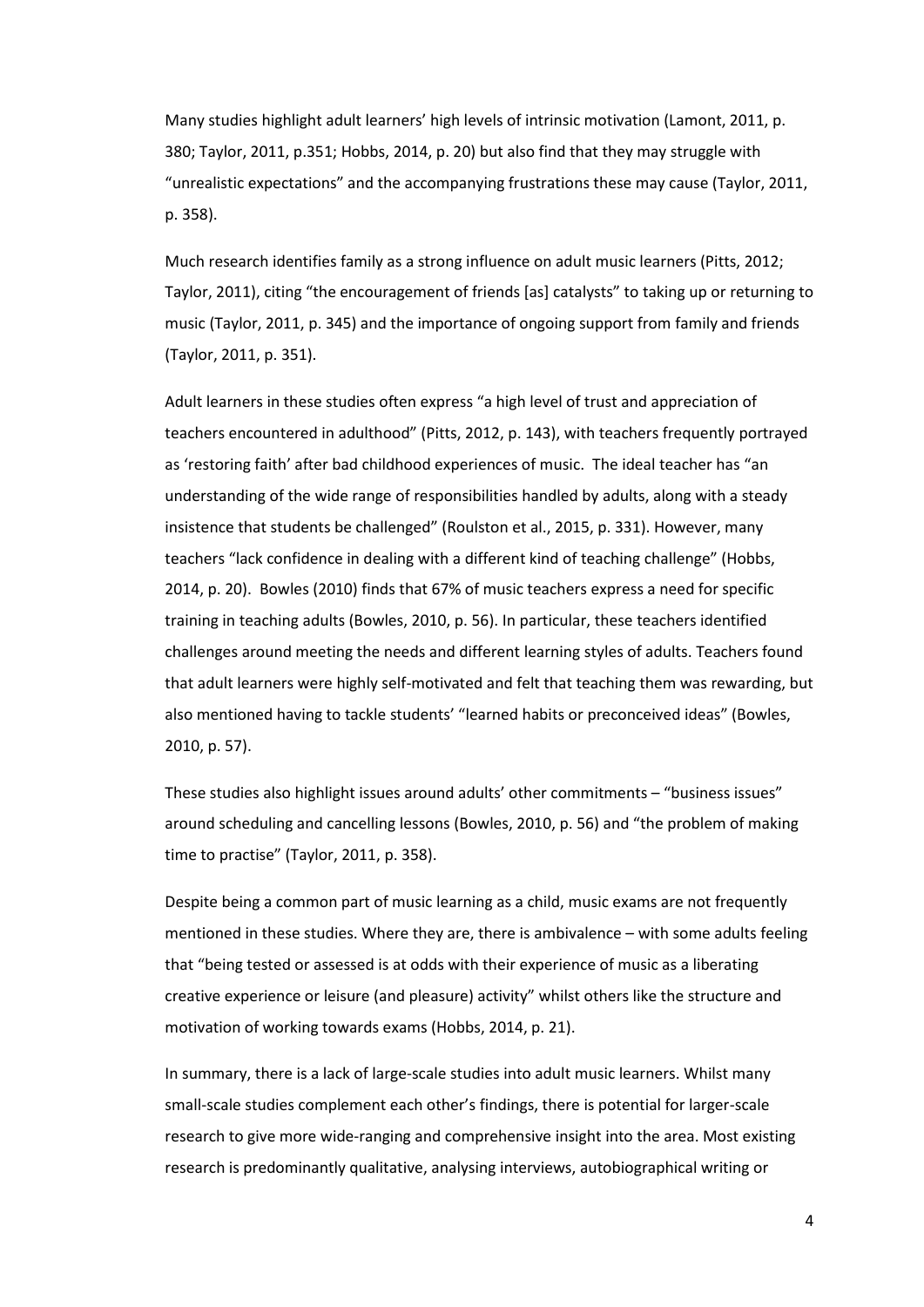survey responses. Pitts (2014, p. 192) explains, these autobiographical methods allow for "a greater degree of respondents' own interpretations", influenced by the fact they are taking part in a research project, and they are also clearly subject to interpretation by researchers.

Although much existing research produces and uses text (spoken interviews or written responses), there has not been any previous linguistic analysis of this text. In section 2b I discuss corpus-based discourses analysis techniques which allow large quantities of textual data to be analysed, and also enable the use of anonymised data not specifically elicited for research purposes, perhaps revealing different aspects of adult learners' 'stories'.

#### **2b. Corpus-based discourse analysis**

Discourse analysis, taking the approach that "choice of words expresses an ideological position" (Stubbs, cited in Baker 2006, p. 47), is particularly suited to investigating issues around the use of language to express identities and attitudes, such as in the texts produced by music learners, either in response to research studies or independently. Recent developments in discourse analysis include the use of corpus-based techniques, for example Baker, Gabrielatos & McEnery (2013) on the representation of Muslims in the British press. Corpus linguistics enables the analysis of larger data sets than could be handled 'manually'. Since patterns are identified by running searches and automated reports, these approaches can be seen to lessen somewhat the problem of researcher bias and subjective interpretation. Widdowson (1998, p. 148) describes corpus-based analyses as "grounded in systematic language description" seeing this as preferable to less structured approaches. However, as Baker (2006, p. 92) points out, corpus-based discourse analysis "is still a matter of interpretation… subject to the researcher's own ideological stance". I deal briefly with the matter of researcher 'bias' and subjectivity in section 3c.

Corpus approaches are particularly suited to online texts. Computer-mediated communication can produce large quantities of text in a short period of time – it is estimated that the average social media user receives content amounting to 54,000 words daily (IACP Center for Social Media, 2015) – and building a corpus offers a way to analyse this large amount of data and identify patterns and discourses in the text. Corpus linguistics techniques are also increasingly crossing over into other discipline areas. The ESRC Centre for Corpus Approaches to Social Science (CASS) promotes this interdisciplinary work with projects researching topics such as online misogyny<sup>2</sup>, using corpus techniques to investigate online

 $\overline{\phantom{a}}$ 

<sup>2</sup> http://cass.lancs.ac.uk/?page\_id=1022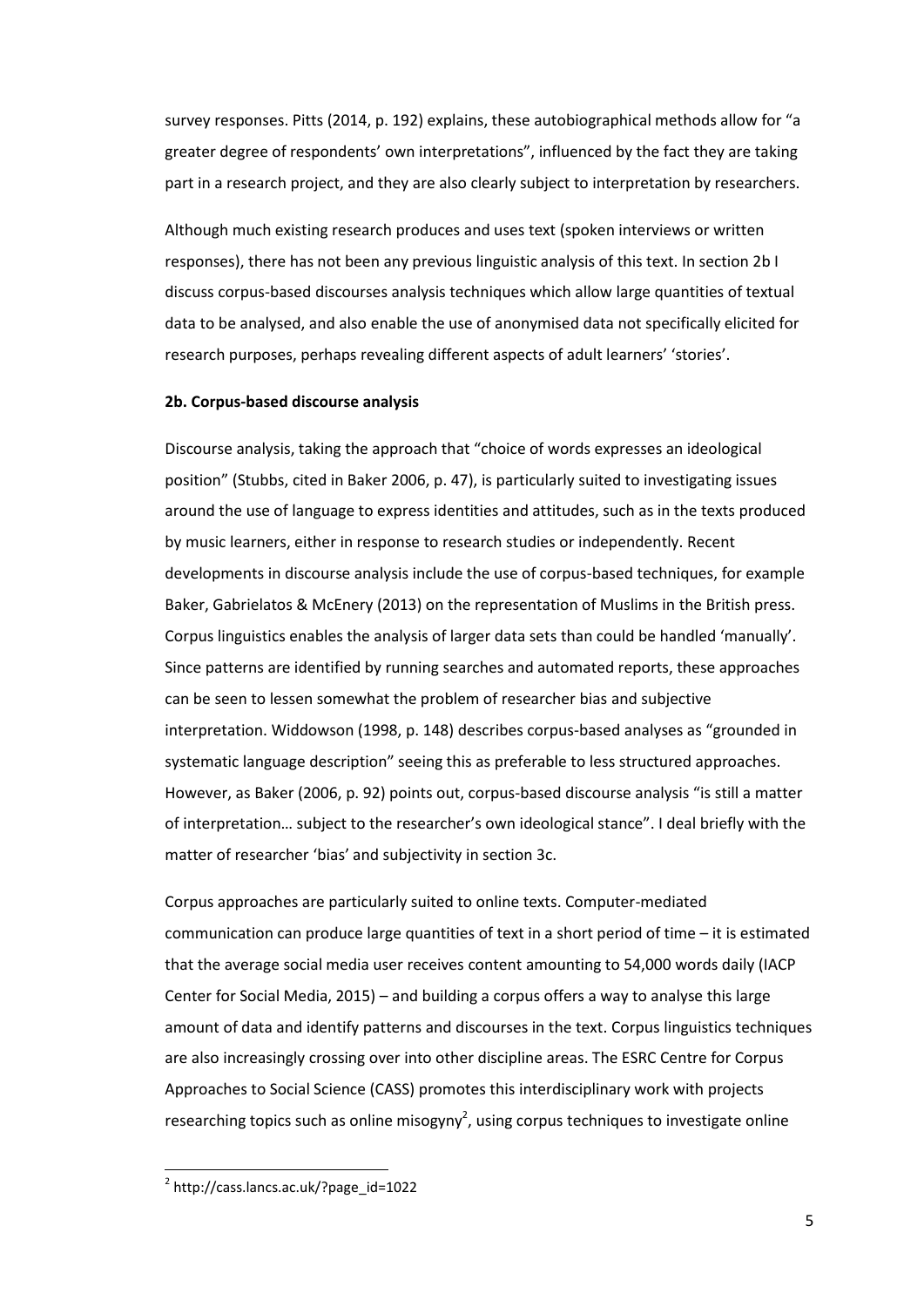abuse and threats. This not only analyses the use of language but identifies patterns in online behaviour, with the potential to inform the online industry and legislators. These approaches have been used in other subject areas, such as language education<sup>3</sup>, healthcare (e.g. Semino et al., 2015), and geography<sup>4</sup> but not as yet in music research, education-related or otherwise.

In combination with corpus searches to find frequent words and collocates of particular terms, I draw on several discourse analysis techniques, in particular:

- analysis of metaphor use, in particular finding recurrence of "different expressions relating to the same broad source domain" (Semino, 2008, p. 22) – groups of related metaphors which represent how experiences are being described.
- 'transitivity' analysis (Halliday & Matthiessen, 2004) which examines how grammatical form represents experience. Halliday's (2004) 'participant roles' and 'process types' aim to show how experience is represented by verb clauses, and have been used to analyse how fiction writers create characters (e.g. Montgomery, 1993). They provide a useful framework for looking at how identity is portrayed in text.

In section 3, I describe how I compiled a corpus of online data and used corpus-based discourse analysis to investigate the discourses of adult music learners.

# **3. Data & methodology**

# **3a. Data**

 $\overline{a}$ 

The data for this study consists of a 500,000-word corpus of text posted online by adult learners of music between January 2010 and April 2015.

In order to compile a corpus of these postings, I searched online to find relevant web sites where adult learners describe and discuss their experiences of learning music. I downloaded webpages as plain text files, and removed extraneous text such as web page headings, sidebars and forum 'quote' buttons. When the pages were converted to plain text, emoticons were rendered as the text 'shortcuts' which can be used to produce them (e.g. :-) for  $\circledcirc$  ) or as codes such as 'gif'. I decided to retain these in the corpus as they indicate expressions of emotion or mood.

<sup>3</sup> http://cass.lancs.ac.uk/?page\_id=1327

<sup>4</sup> http://www.lancaster.ac.uk/spatialhum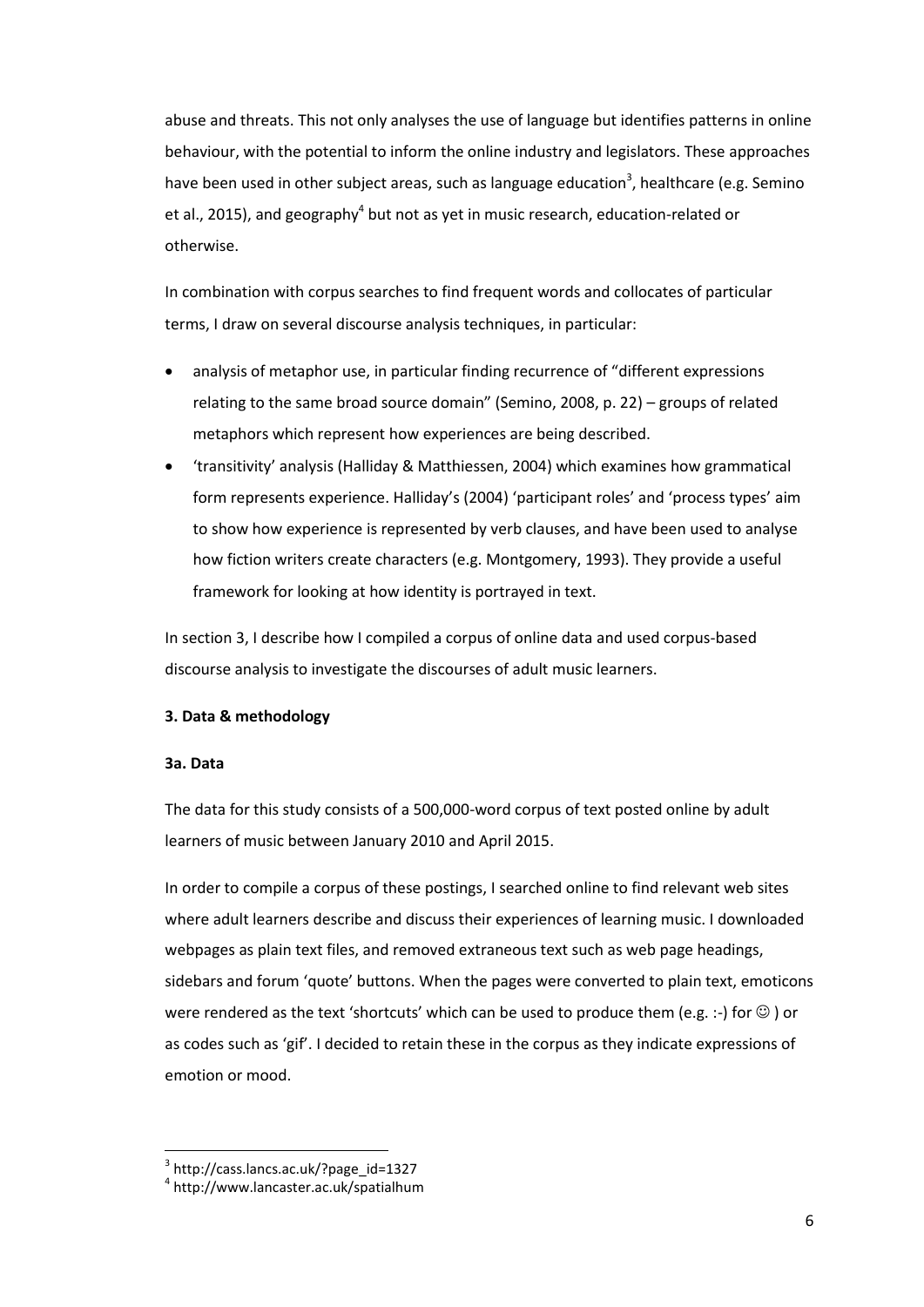As Baker (2006, p. 36) points out, computer-mediated communications can often include multiple quotations of previous texts, such as forum posts or email replies. These multiple quotations can skew frequency data, but it can also be argued that their use is an inherent part of online communication – quotation may imply emphasis or agreement, and examining how they are used may illuminate aspects of online interaction. Bearing this in mind, I created two versions of the corpus – one with the full text, which may be used for future research, and one with 'first time' entries only, removing quotes. The current study uses the second version, so frequency data reflects original postings only.

#### **3b. Ethical considerations**

Using online data raises ethical issues, primarily:

- expectations of 'participants' although site contents are public there is a sense of a private community/ anonymity, e.g. in forums or online chatrooms. It is important to consider whether the data "you want to study is publicly available and perceived as such by the participants" (Page, Barton, Unger & Zappavigna, 2014, p. 72). NatCen Social Research, exploring users' views on social media research, found that participants were aware of this 'sense of anonymity' but equally most displayed 'self-regulation' – they "only posted online what they were happy for others to access" (2014, p. 20).
- whether to inform site users of the research would informing 'participants' constitute interfering in this community, cause problems or change the nature of postings? The NatCen Social Research report found that participants felt "their answer will be influenced by the fact that they are answering something they know someone else is going to read" (2014, p. 20). Meanwhile, Tusting (in Page et al., 2014, p. 77) found resistance from forum site owners to "post[ing] a thread to open up a conversation about my research."

My solution to these concerns, supported by advice from corpus linguists in CASS, was to use the data entirely anonymously. I felt that making an 'announcement' or contacting site users would interfere in the online communities concerned – as well as influencing what people posted, it could, more importantly, potentially cause problems with communities that many members see as a source of support in their lives, perhaps making them feel uncomfortable about seeking advice as they normally do.

This approach is facilitated by the corpus-based approach of analysing large data sets for patterns. In order to preserve the anonymity of the participants, I do not identify the sites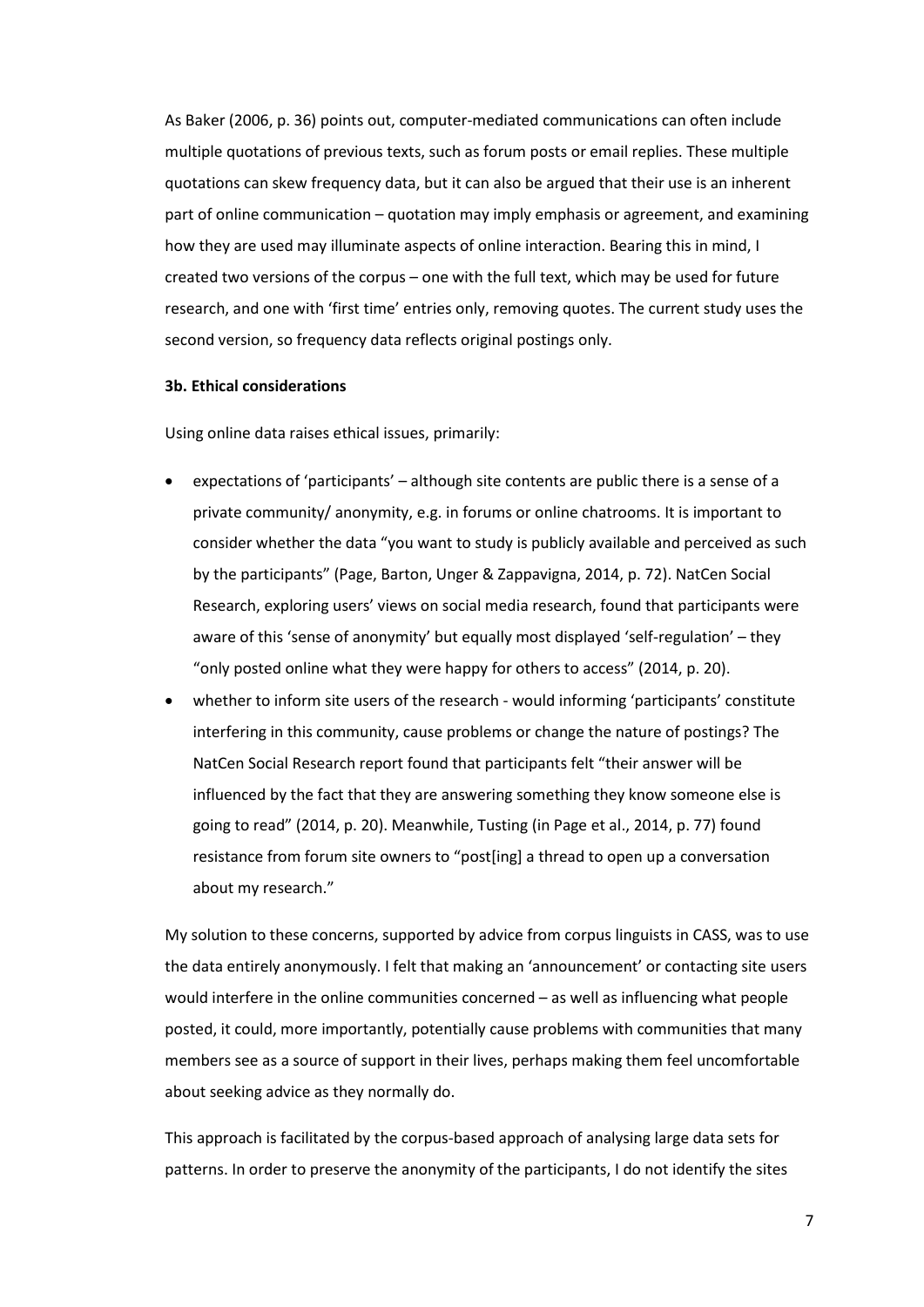used, and quotations do not include personal or identifying information, such as usernames. In order to ensure that only publicly available data was used, I downloaded all text without logging in to any sites which have this option. In the discussion below, I do not use any quotes which contain personal identifying information, for example where learners use real names or describe personal circumstances in detail.

#### **3c. Defining my research questions**

I was aware when undertaking this research that my own interest in the subject – my main reason for wanting to research it – would influence the questions I wanted to ask. I have my own views on adult learners from my experience of teaching them, and indeed of being one myself. I have discussed adult students and the issues that affect them with students themselves and with fellow music teachers.

One of my reasons for choosing a corpus-based approach is that it counteracts this 'bias' to some extent (as discussed in section 2c)– rather than analysing a few selected texts which might fit a particular view, I am able to investigate patterns across a large set of data. However, as Baker (2006, p. 175) states, corpus-based discourse analysis is "not simply a quantitative procedure" – it is "still a matter of interpretation… subject to the researcher's own ideological stance" (Baker, 2006, p. 92).

Bearing in mind that my own stance will inevitably influence my interpretation, rather than simply choose topics that I *thought* would be relevant, I defined my research questions via three sources - the major themes appearing in literature on the subject (as discussed in section 2a), a teacher survey (section 3c.ii), and initial corpus searches (section 3c.iii).

#### **3c.i. Defining my research questions – literature review**

As I outlined in section 2a, the major themes in existing literature on adult music learners are:

- relationships with and influence of teachers throughout the learner's life
- specific issues around learning as an adult high motivation, but also some 'unrealistic expectations'; perceived limitations; the challenges of balancing learning with 'adult life'
- support from and influence of family and friends.

These are an obvious starting point for research, but to further refine my research questions I carried out a survey of music teachers and a brief pilot study.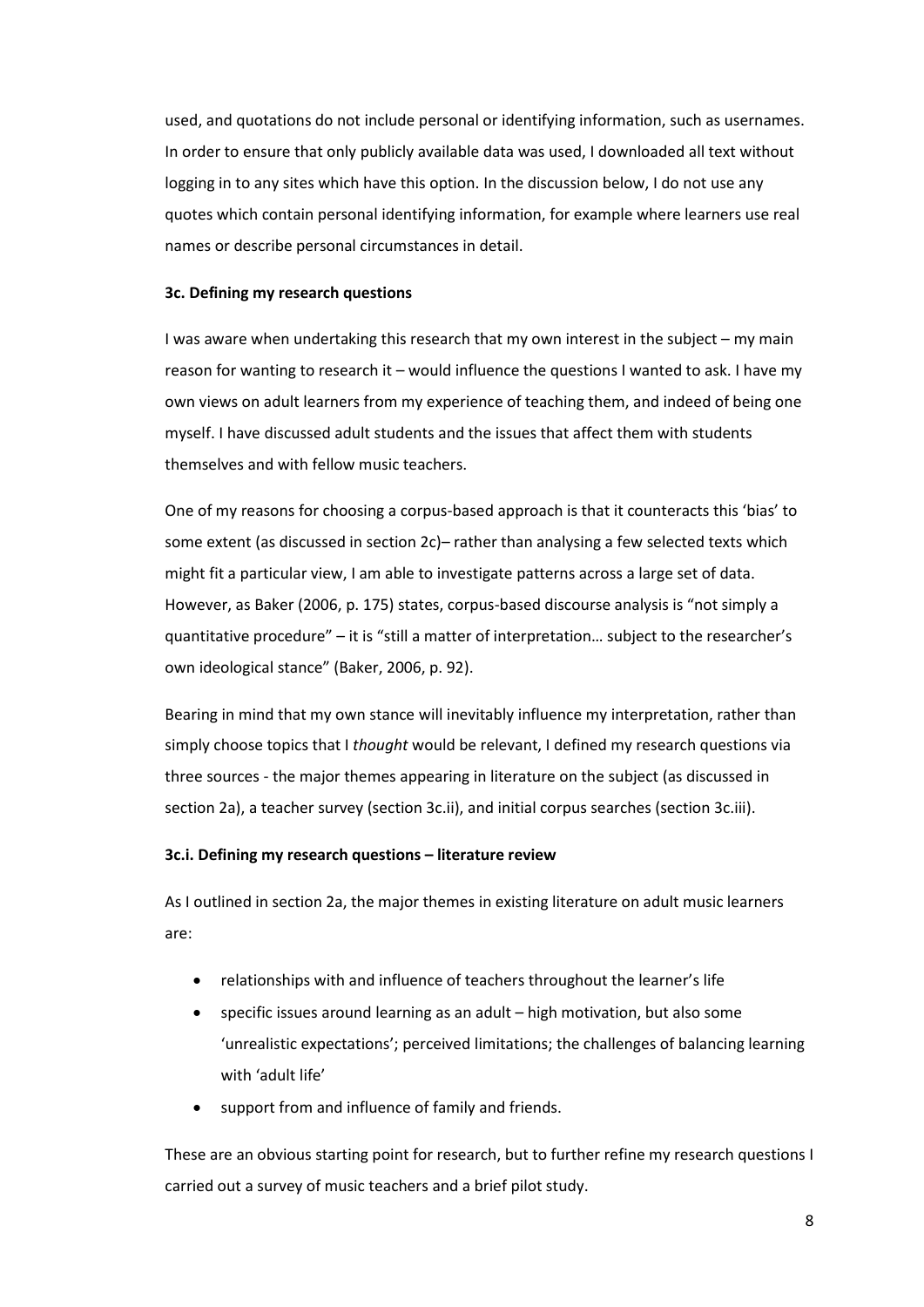# **3c.ii. Defining my research questions – teacher survey**

In early 2015, I conducted an online survey (shared via social media and on my teaching website<sup>5</sup>) in order to gain some insight into current views of music teachers on adult learners. There were thirteen respondents, all of whom currently teach or have previously taught adult learners. Obviously this is a small sample, but along with the themes drawn from the literature review, the survey responses helped to inform my final research questions.

The main themes appearing in teachers' responses (number of respondents mentioning each in brackets) were:

- adults have a different learning style to younger students (10)
- a different teaching style is required for adults (11)
- adults tend to be more highly motivated (9)
- teaching adults requires more patience, sensitivity, encouragement (5)
- adults are not generally interested in taking exams (3)
- adults tend to have high expectations of themselves (7)
- adults have more demands on their time "life gets in the way" (5)
- teaching adults is challenging (5)
- $\bullet$  teaching adults is rewarding (7)

In general, teachers were positive about teaching adult learners, whilst emphasising that it presents a different set of challenges to teaching children, some even describing it as a "separate skill". Most described adult learners as learning in a different way to younger students, for example, "not as quick at picking things up". The majority found adults to be more motivated than younger students (in part because they "are paying their own money" for lessons) and clearer about their objectives. Alternative views were that "they don't always have a clear idea about what they want to achieve" and "it's harder to keep them motivated to persevere". Many mentioned adults having high expectations of themselves which teachers felt they had to manage carefully.

The majority presented the challenges of teaching adults as rewarding, but a few teachers found it "difficult". Several respondents preferred teaching adults – "I love teaching adults", "I've been thoroughly inspired by those I've taught", "I don't speak the language of children very well, I work best with adults". On the other hand, a minority found it frustrating and "wouldn't do it if I didn't have to".

 $\overline{\phantom{a}}$ 

<sup>&</sup>lt;sup>5</sup> Survey available at http://www.sheffieldflute.co.uk/ma-survey.html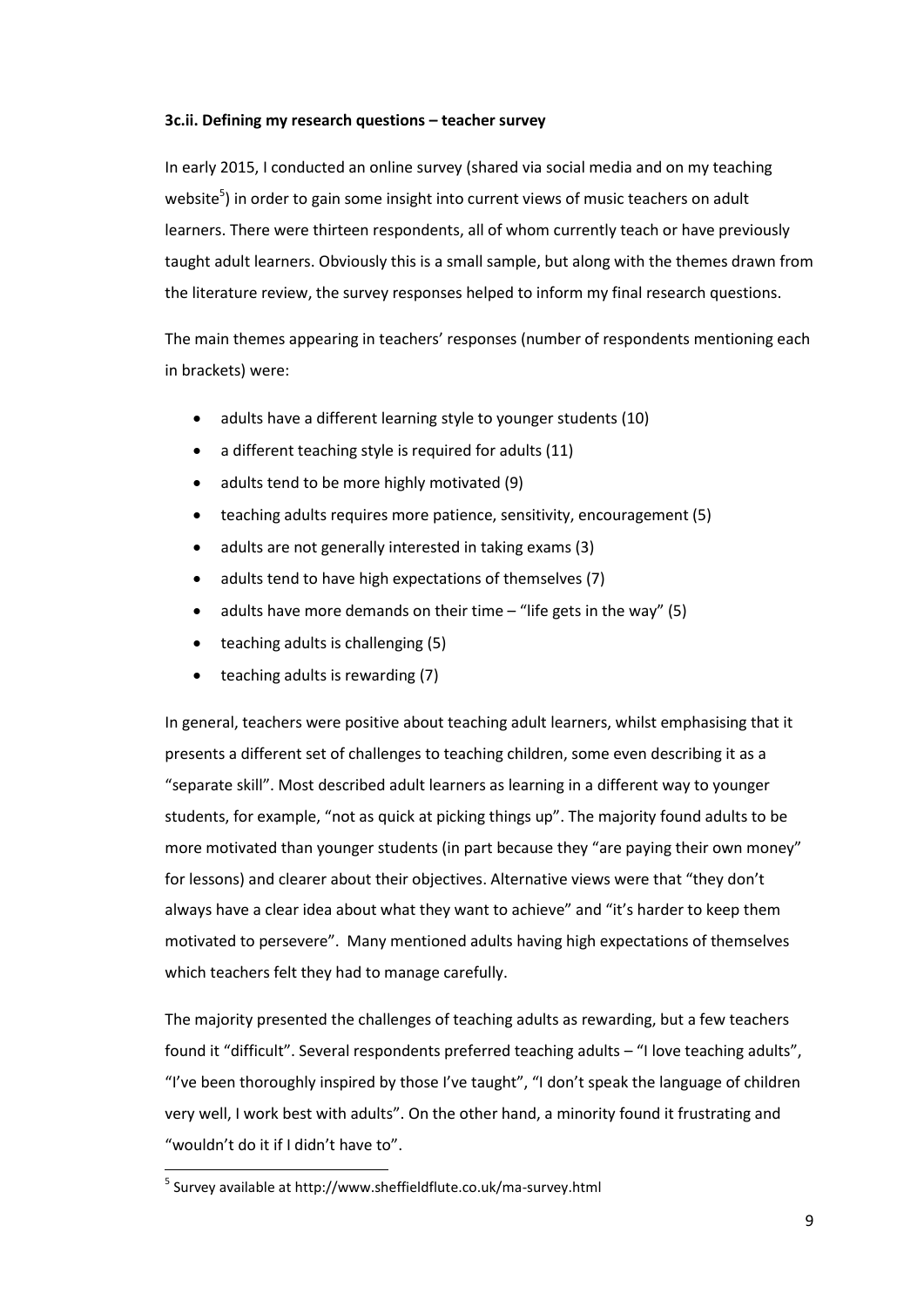These findings echo the findings of Bowles (2010), that teachers generally find teaching adults both rewarding and challenging, with common themes around different learning styles, expectations, motivation and 'life getting in the way'.

Whereas Hobbs (2014) found that adult learners have varying attitudes to exams, the only mention of exams here indicates less interest in them. However, as will be shown below, the corpus reveals some different patterns and priorities.

From the survey, I took forward the following themes, which fit closely with those from the literature review:

- expectations, perceived limitations and advantages of learning as an adult
- 'adult life' having an impact on learning
- teacher support (the need for greater patience and sensitivity).

# **3c.iii. Defining my research questions – pilot study**

To further define the research questions which would contribute to the overall aim of this study, I ran a pilot study of initial searches using a reduced (50,000-word) version of the corpus.

I analysed the corpus using  $AntConc<sup>6</sup>$  which has the ability to produce words lists (by frequency), concordances and collocate lists, with some statistical analysis. I ran a word list search for the most frequently used words in the pilot corpus. The initial list contained many 'function' words – these could be useful in examining the style of the text, but as this study focusses on identifying discourses and themes, I removed these, leaving the most frequent lexical words.

 $\overline{\phantom{a}}$ 

 $^6$  Downloaded from http://www.antlab.sci.waseda.ac.jp/software.html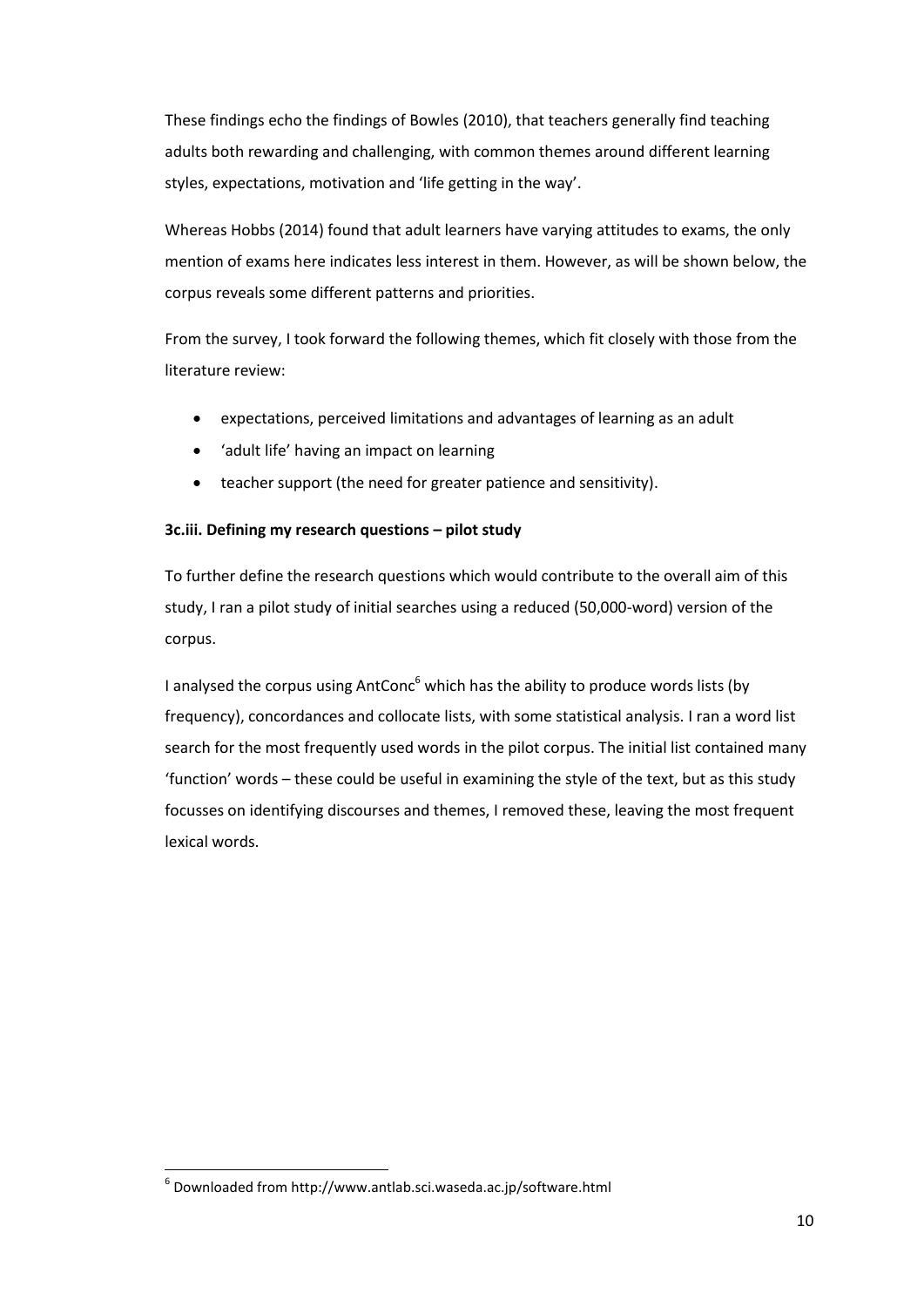| Rank           | Word       | <b>Frequency</b> | Category |
|----------------|------------|------------------|----------|
| $\mathbf{1}$   | gif        | 610              | A        |
| $\overline{2}$ | lesson     | 440              | B        |
| 3              | exam       | 409              | С        |
| 4              | practicing | 397              | D        |
| 5              | music      | 336              |          |
| 6              | teacher    | 306              | B        |
| 7              | exam       | 302              | C        |
| 8              | good       | 220              | G        |
| 9              | play       | 207              | D        |
| 10             | time       | 151              |          |
| 11             | smile      | 112              | Α        |
| 12             | grade      | 104              | B        |
| 13             | pieces     | 98               |          |
| 14             | like       | 94               | G        |
| 15             | piano      | 89               |          |
| 16             | biggrin    | 81               | Α        |
| 17             | virtuoso   | 77               | G        |
| 18             | really     | 76               | G        |
| 19             | think      | 68               | G        |
| 20             | work       | 63               | D        |
| 21             | playing    | 60               | D        |
| 22             | events     | 54               | D        |
| 23             | practice   | 53               | D        |
| 24             | advanced   | 49               | G        |
| 25             | support    | 42               | E        |
| 26             | help       | 41               | E        |
| 27             | very       | 37               | G        |
| 28             | piece      | 36               | D        |
| 29             | much       | 32               | G        |
| 30             | adult      | 30               | F        |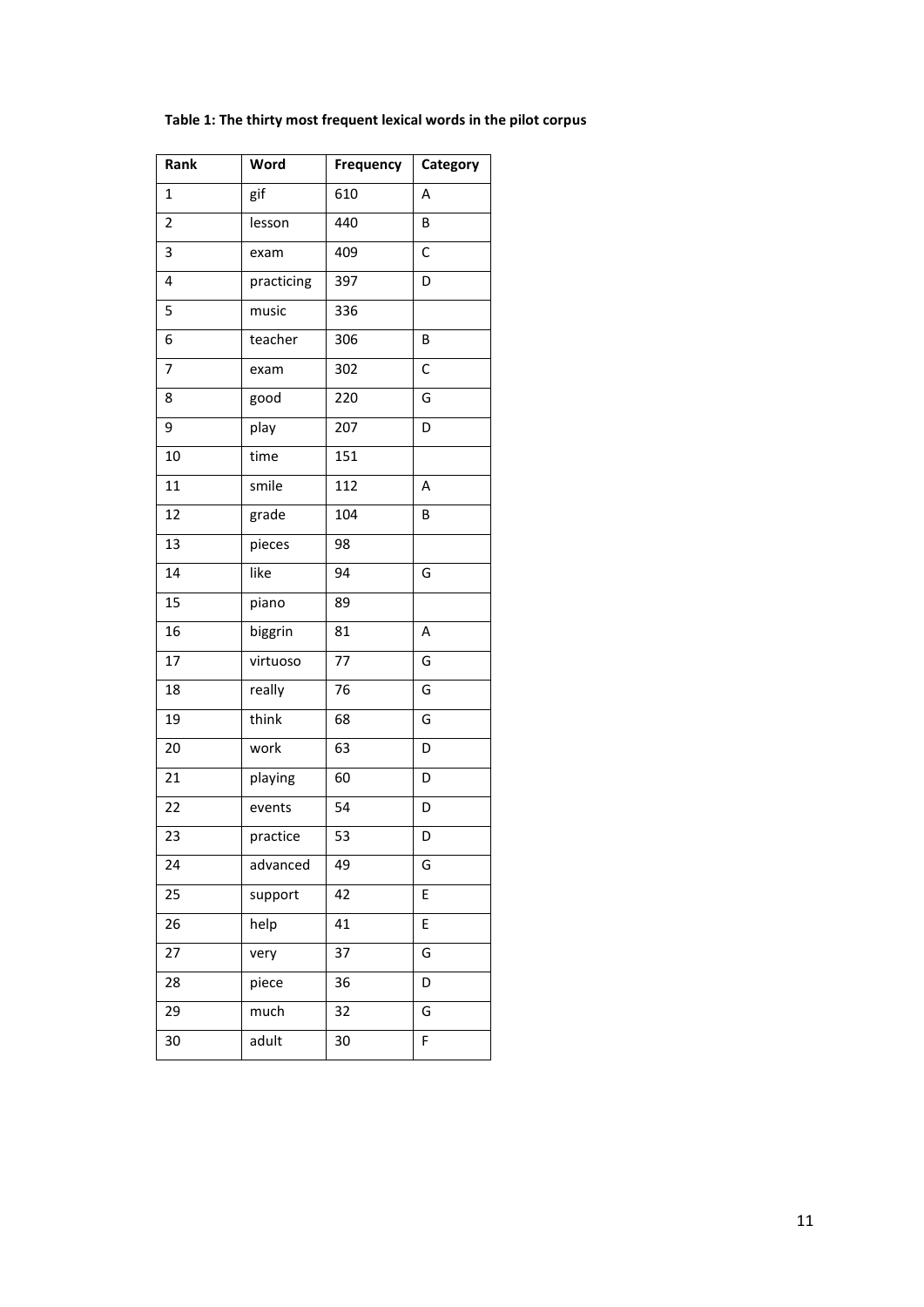I categorised these words as follows to show the themes which they seemed to imply:

- A = indicates use of emoticon
- B = relating to lessons/ teachers
- C = relating to exams
- D = relating to playing/ practising
- $E =$  relating to support network
- $F =$  relating to age
- G = intensifiers, assessment or appraisal of something.

These results suggest that some of the themes prominent in the existing literature and teacher survey, including teacher relationships and support networks, also appeared frequently in the corpus data. Words such as *work* and *practice/ practicing<sup>7</sup>* point to potential discourses around motivation and/ or the practicalities of practising. The frequency of use of *adult* suggests there may be discussion around the particularities of being an adult learner. Descriptions of strong emotions were suggested by the presence of intensifiers and the appearance of emoticon codes. The high frequency of *exam* was intriguing as this was not a common theme in the literature, and as discussed in section 3c.ii above, teachers found many adult learners were not interested in taking exams. Clearly this merits further attention, and so discourses around exams became the focus of one of my research questions (section 5).

Since teacher relationships, support networks and the particular issues relating to learning as an adult were also prominent in the literature review and teacher survey, this brief pilot study helped me to confirm my final research questions as stated in section 1b.

#### **3d. Methodology – full study**

 $\overline{a}$ 

As with the pilot study, I analysed the full corpus using AntConc, using the word list, collocate and concordance features to examine patterns around words relating to the research questions. I use various aspects of discourse analysis to analyse the findings from the corpus searches. I describe the details and parameters of particular searches in each section of the analysis below. I look at frequently occurring terms in relation to each question, how these may be grouped into recurring 'themes' (such as language expressing emotion), and how they are used in context (for example, looking at patterns in how intensifiers and mitigators

<sup>7</sup> There were far more occurrences of *practicing* than *practising* in the corpus, although discussions around the 'correct' spelling of the noun/ verb forms also appeared!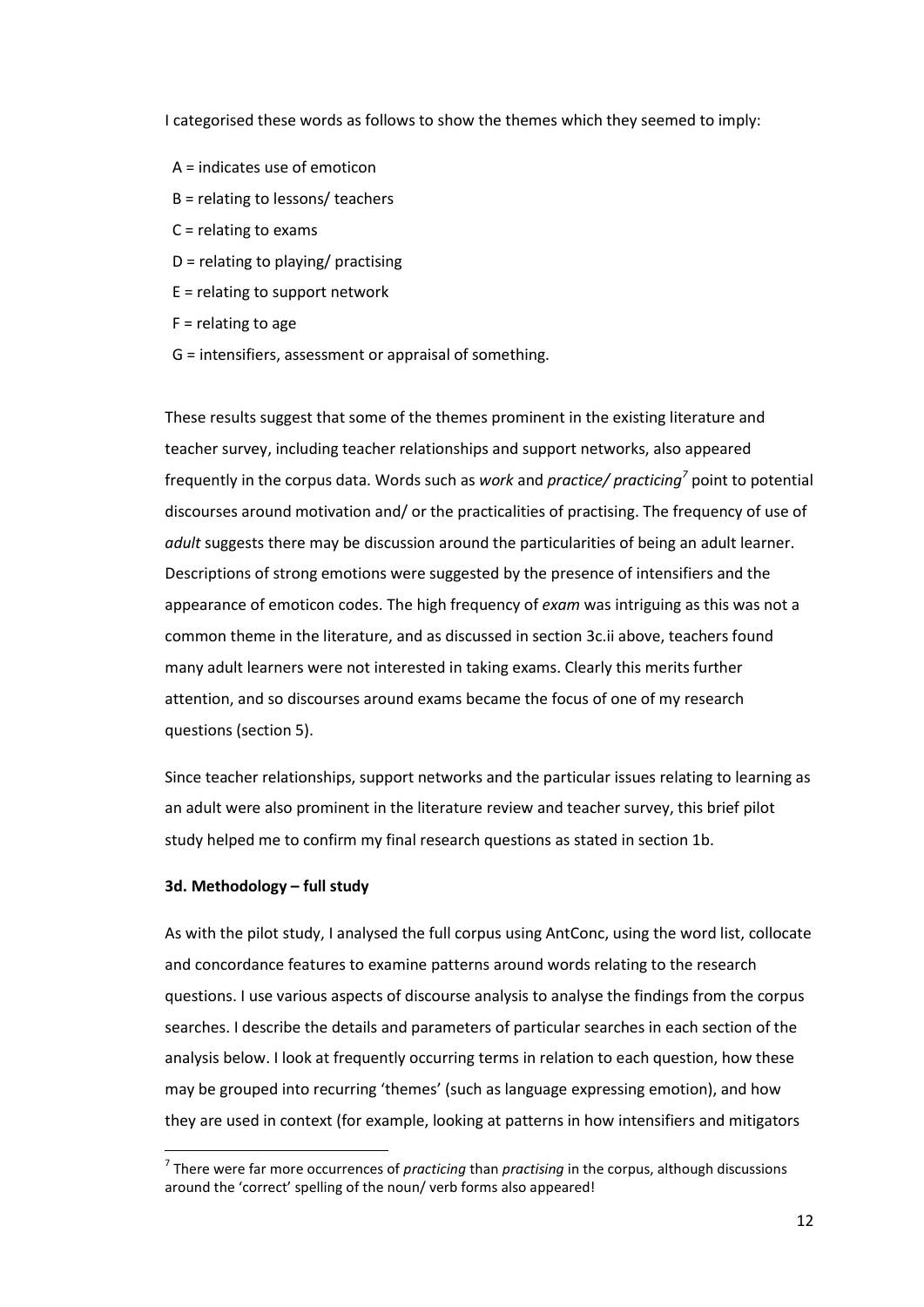are used with emotion terms). I explore metaphorical language, adjective use, and touch on passivisation. I also use aspects of 'transitivity' (Halliday & Matthiessen, 2004). Although I do not undertake a full transitivity analysis, I use Halliday's concept of 'verbal processes', the representation in text of people speaking, in several sections to look at how adult learners represent themselves and others as 'saying' certain things about learning music.

# **4. "Ageing grey matter" – expectations, limitations and advantages of learning music as an adult**

A prominent theme in the literature review and teacher survey is that of age and its impact on learning music. Teachers suggest that adult learners are more motivated than younger students, but often have less time and more responsibilities which get in the way of practice and progress. As discussed in section 2a, existing research highlights learners' preconceptions around the limitations of age – the idea that to be 'successful' at music you must start learning as a child or that it is more difficult to learn new skills as an adult.

In my pilot study, I found that *adult\** (including *adult, adults* and *adulthood*) was the 30th most frequent lexical term. In the full corpus, *adult\** appears 1673 times, *age\** (includes *age, ages*, and *aged*) 141 times and *old\** (includes *old* and *older*) 260 times. In this section I look in more detail at how these terms are used and what they suggest about discourses around age in music learning.

Many of the occurrences of *adult\** refer to learners' identities as adult learners – the phrase *adult learner(s)* occurs 684 times. There is a clear awareness that they are a distinct group with a sense of community:

'me and another brave adult' 'I'm an adult clarinet learner' 'I too am an adult learner' 'Another adult learner here' 'hello fellow adult learners'

There are also descriptions of specific challenges and requirements – the differences between learning as a child and as an adult, both practical and psychological:

'It's difficult being an adult learner and trying to fit in practice' 'Am finding it hard being an adult learner as life often gets in the way' 'as an adult learner self belief is more difficult to come by'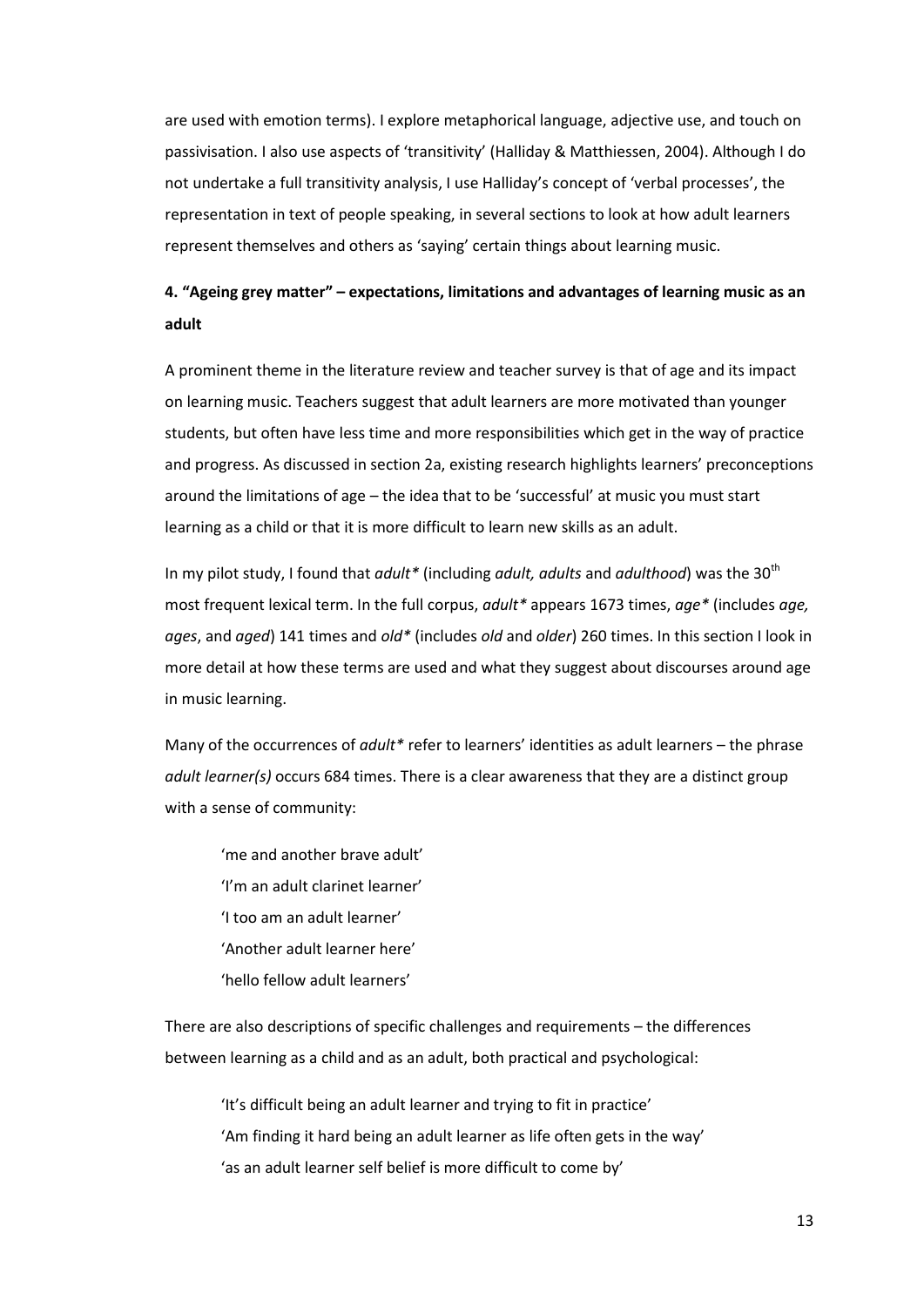'they don't think about the fact that adults don't get school holidays' 'teacher doesn't want me to get bored as an adult learner' 'adult learners, we have higher expectations' 'how much more difficult it is for an adult with all the pressures of life'

Other uses of *adult* also contribute to this discourse of specific adult learner issues:

'I just hope that an adult brain is still plastic enough to process all this information' 'Trying to learn too quickly – a common adult fault' 'I find learning as an adult has its advantages and disadvantages' 'in general as an adult, I don't like being criticised' 'If I wasn't an adult, I think I would have cried'

There are 141 occurrences of *age\** in the corpus. Disregarding the few which do not refer to the age of the learners (e.g. 'I've been wanting to learn this piece for an age'), many examples contribute to the discourse of a distinct adult music learner identity with its associated challenges:

'I really should know better at my age and feel sorry for the examiners'

'question our ability to keep learning as we age'

'first music exam in my life, taken at age…'

'not sure why a middle aged granny who hasn't sat a piano exam before is doing this' 'wondering if I'm able to hammer new stuff into my ageing grey matter'

Some examples show an awareness that it is may be considered unusual to learn later in life:

'at the age of 67, I started to teach myself'

'I began learning at the ripe old age of 48, having never played anything'.

A few learners mention the benefits of age, with one saying they used to be a perfectionist but 'with age am learning to relax', suggesting that as well as the challenges there can be advantages to learning as an adult.

Again, exploring the usage of *old\** reveals discourses around whether adults can learn as easily as children. Some of these are positive, challenging preconceptions around 'being too old':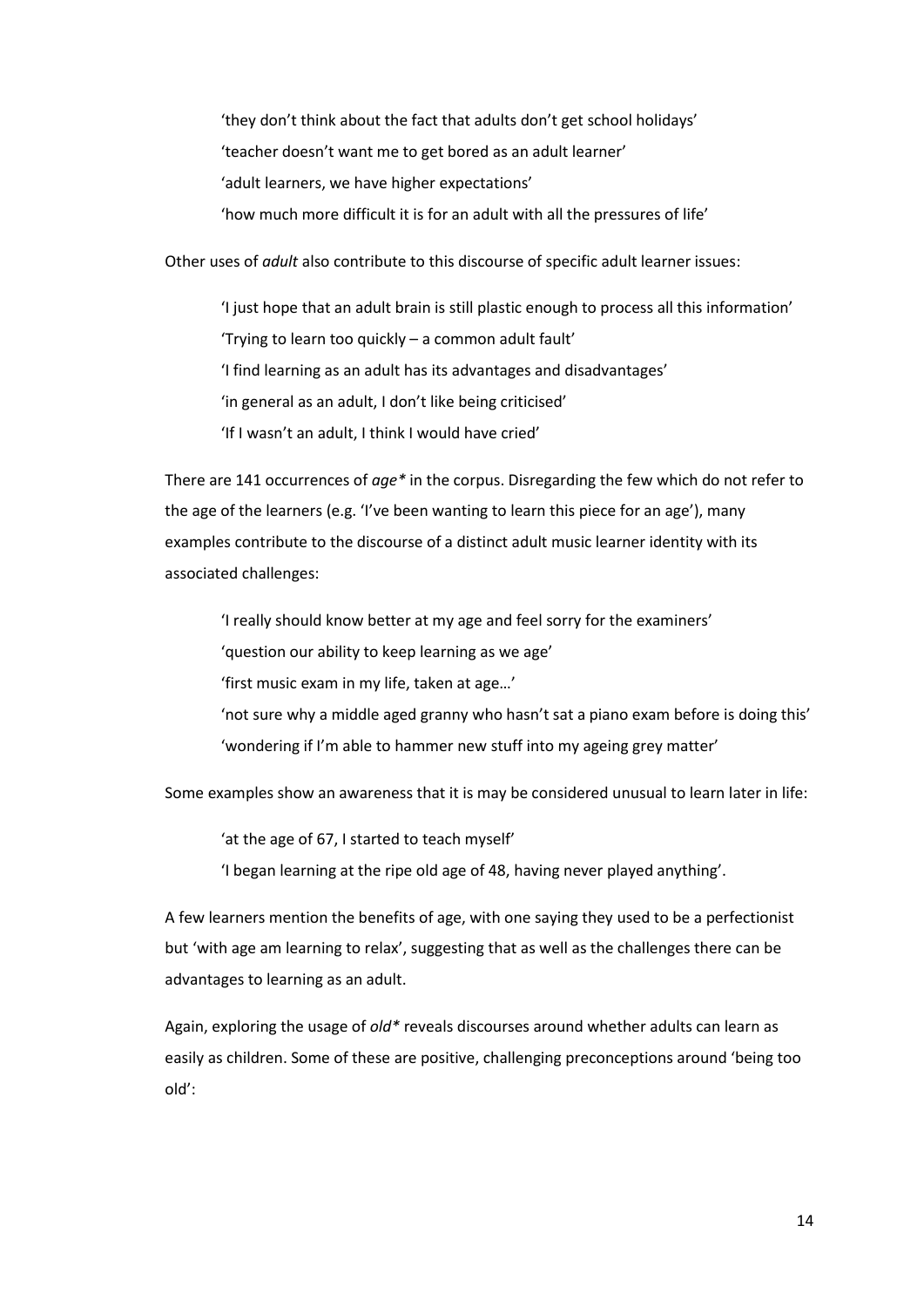'the learning aptitudes of old and young are actually quite similar' 'the only disadvantage of being older is that you might expire before learning…' 'you're never too old for music!'

However, some learners do express the challenges of being older:

'I am 57 years old so get quite tired after work by the time I get to my lesson' 'we suffer more with nerves as we get older, and I certainly had higher expectations' 'not sure that my old brain is up to it'

The results of corpus searches for *adult\*, age\** and *old\** and using concordances to further investigate their usage shows that adult learners consider themselves as an identifiable group. There are discussions around the particular challenges of being an adult – the psychological, the practical, and how age affects the learning process, whether the idea of 'ageing grey matter' finding it harder to learn new skills is true or not.

Several of the examples above relate to exams in the context of adult music learning, and these are the subject of the next section.

#### **5. "Uncharted territory" – adult learners and music exams**

Several of the teachers who completed my survey (section 3c.ii) mentioned that they found adult learners were not particularly interested in exams. Similarly exams are not a particularly prominent topic in existing literature on adult music learners. It would appear that many adult learners feel that "being tested or assessed is at odds with their experience of music as a liberating creative experience or leisure (and pleasure) activity" (Hobbs, 2014, p. 21). However, some do fall in to the other category Hobbs describes, those who like having exams as goals or markers of their current standard, and my pilot study revealed that exams were mentioned frequently, with *exam* being the third most frequent word. In the full corpus, *exam* was ranked 38<sup>th</sup> in the word list.

To investigate discourses around exams, I ran collocate searches for *exam\** to discover which words were being used in conjunction with *exam, exams, examination* or *examiner* (this also picked up words such as *example* but there were only a few instances of this, which I removed manually before undertaking the analysis). Baker (2006, p. 114) suggests that collocational analysis "gives us the most salient and obvious lexical patterns surrounding a subject."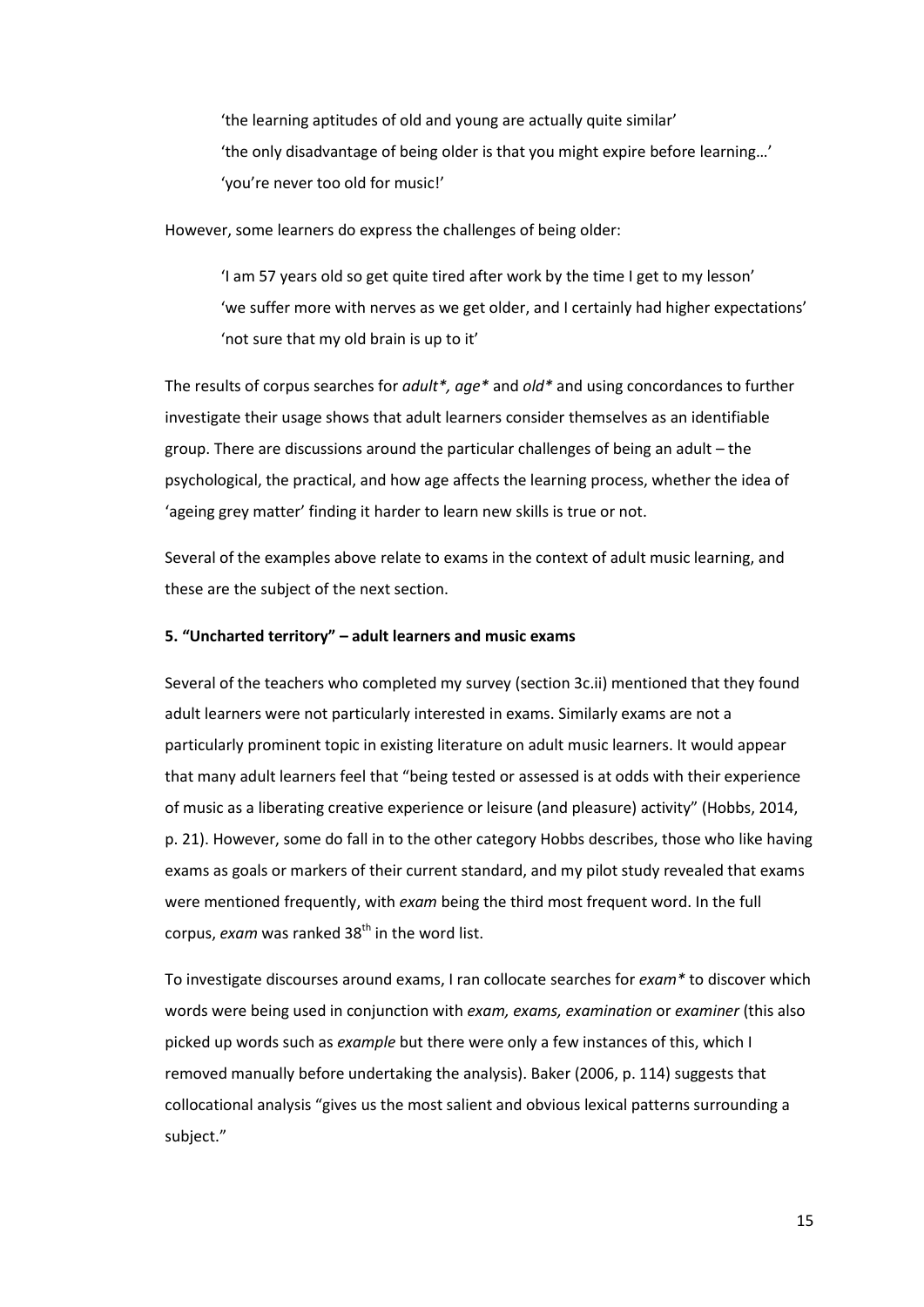The parameters I used were as follows:

Span: 5L, 5R – includes words five places to the left and right of *exam\** - I chose this wide span in order to capture a broad view of how adult learners describe exams, as this span includes pronouns, adjectives, intensifiers and verbs around the word being investigated.

Minimum collocate frequency: one (since even words used just once or twice may be part of a group of terms which represent a particular discourse, or may be significant as a 'dissenting voice').

Sort order: I chose to sort results by MI ('mutual information') score, rather than by simple frequency of occurrence. This statistical measure identifies words which occur more frequently than would normally be expected, which is useful for identifying patterns specific to these texts – the terms that these learners in particular associate with each topic. MI can "give high scores to relatively low frequency words" (Baker, 2006, p. 102), but I chose to include these low frequency words for the reasons stated above.

There were 2040 collocates in total. Table 2 shows the first thirty of these.

| Rank           | Word       | <b>Frequency</b> | <b>MI</b> score |
|----------------|------------|------------------|-----------------|
| $\mathbf{1}$   | willingly  | 14               | 8.5878          |
| $\overline{2}$ | uncharted  | 5                | 8.32477         |
| 3              | forces     | 3                | 8.17276         |
| 4              | swinging   | 4                | 8.00284         |
| 5              | yoga       | $\mathbf{1}$     | 7.5878          |
| 6              | withdraw   | $\mathbf{1}$     | 7.5878          |
| 7              | witches    | $\mathbf{1}$     | 7.5878          |
| 8              | waltzing   | 1                | 7.5878          |
| 9              | vowed      | 4                | 7.5878          |
| 10             | visualize  | 1                | 7.5878          |
| 11             | viewed     | $\mathbf{1}$     | 7.5878          |
| 12             | unravelled | $\mathbf{1}$     | 7.5878          |
| 13             | unnerving  | $\mathbf{1}$     | 7.5878          |
| 14             | undergo    | 7                | 7.5878          |
| 15             | trusted    | $\mathbf{1}$     | 7.5878          |

|  | Table 2: Top thirty collocates of exam* |  |  |
|--|-----------------------------------------|--|--|
|--|-----------------------------------------|--|--|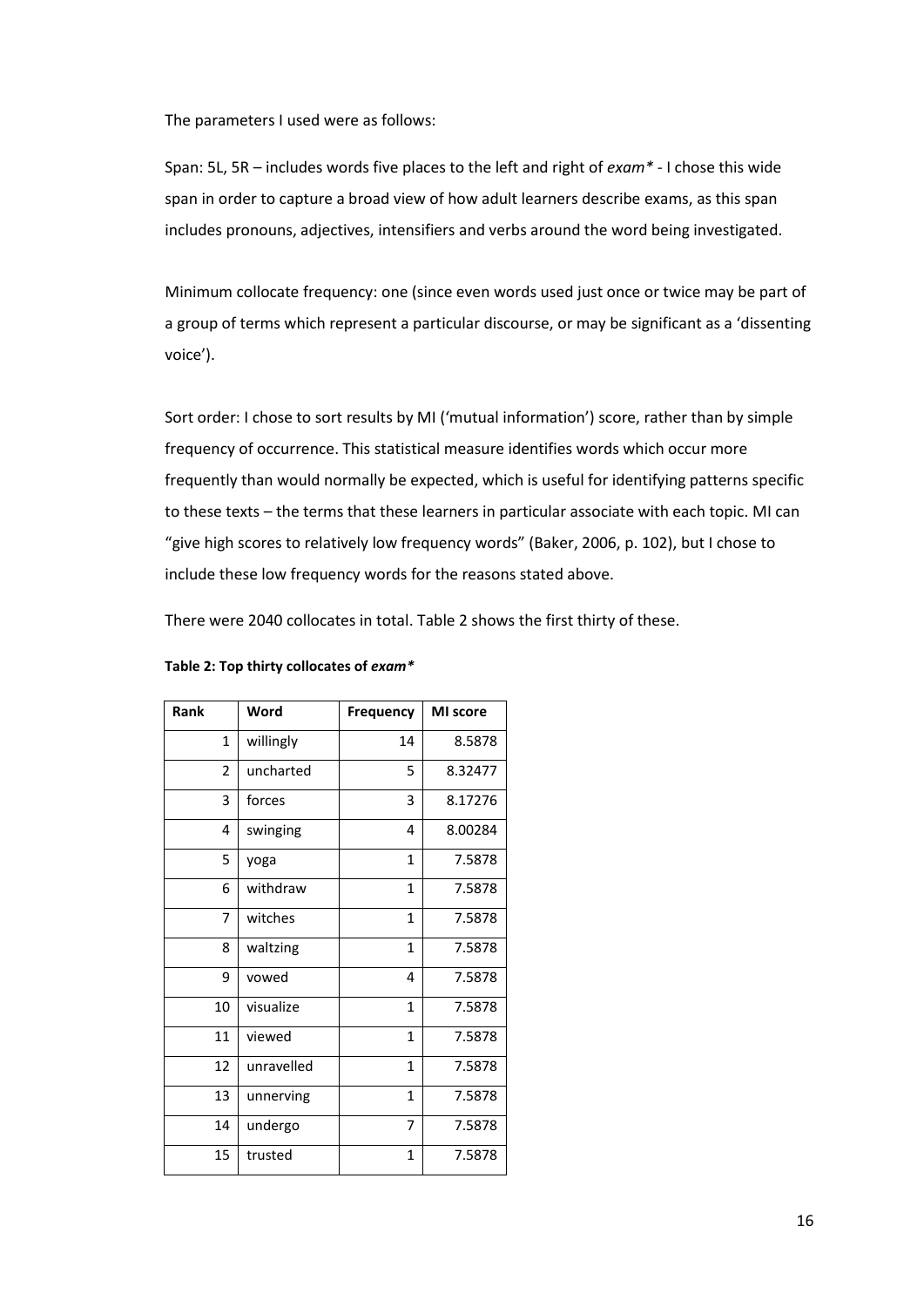| 16 | tottered    | $\mathbf{1}$   | 7.5878 |
|----|-------------|----------------|--------|
| 17 | toll        | $\mathbf{1}$   | 7.5878 |
| 18 | teatime     | $\mathbf{1}$   | 7.5878 |
| 19 | tapered     | 2              | 7.5878 |
| 20 | sworn       | $\mathbf{1}$   | 7.5878 |
| 21 | sweetheart  | 1              | 7.5878 |
| 22 | suspicious  | 1              | 7.5878 |
| 23 | stomped     | $\mathbf{1}$   | 7.5878 |
| 24 | stifle      | $\mathbf{1}$   | 7.5878 |
| 25 | stern       | $\mathbf{1}$   | 7.5878 |
| 26 | sleepy      | $\mathbf{1}$   | 7.5878 |
| 27 | respectful  | $\mathbf{1}$   | 7.5878 |
| 28 | reserving   | 1              | 7.5878 |
| 29 | requirement | $\overline{2}$ | 7.5878 |
| 30 | reprieve    | 1              | 7.5878 |

As Table 2 shows, even in just the first thirty collocates, there are words associated with *exam\** which suggest varying discourses. Looking further, at the first 1000 collocates in order of MI score (after removing usernames and real names, which scored highly as they are picked up as 'unusual' words), it was evident that many of the terms being used in conjunction with *exam\** could be categorised into several groups:

- Emotions and feelings
- Verbal processes
- Metaphors violence and pain, war, movement and travel, sport
- Support examiners, teachers and the online community

In the rest of this section, I use the top 1000 collocates as a starting point to explore these categories and discuss the discourses they suggest around adult learners taking exams.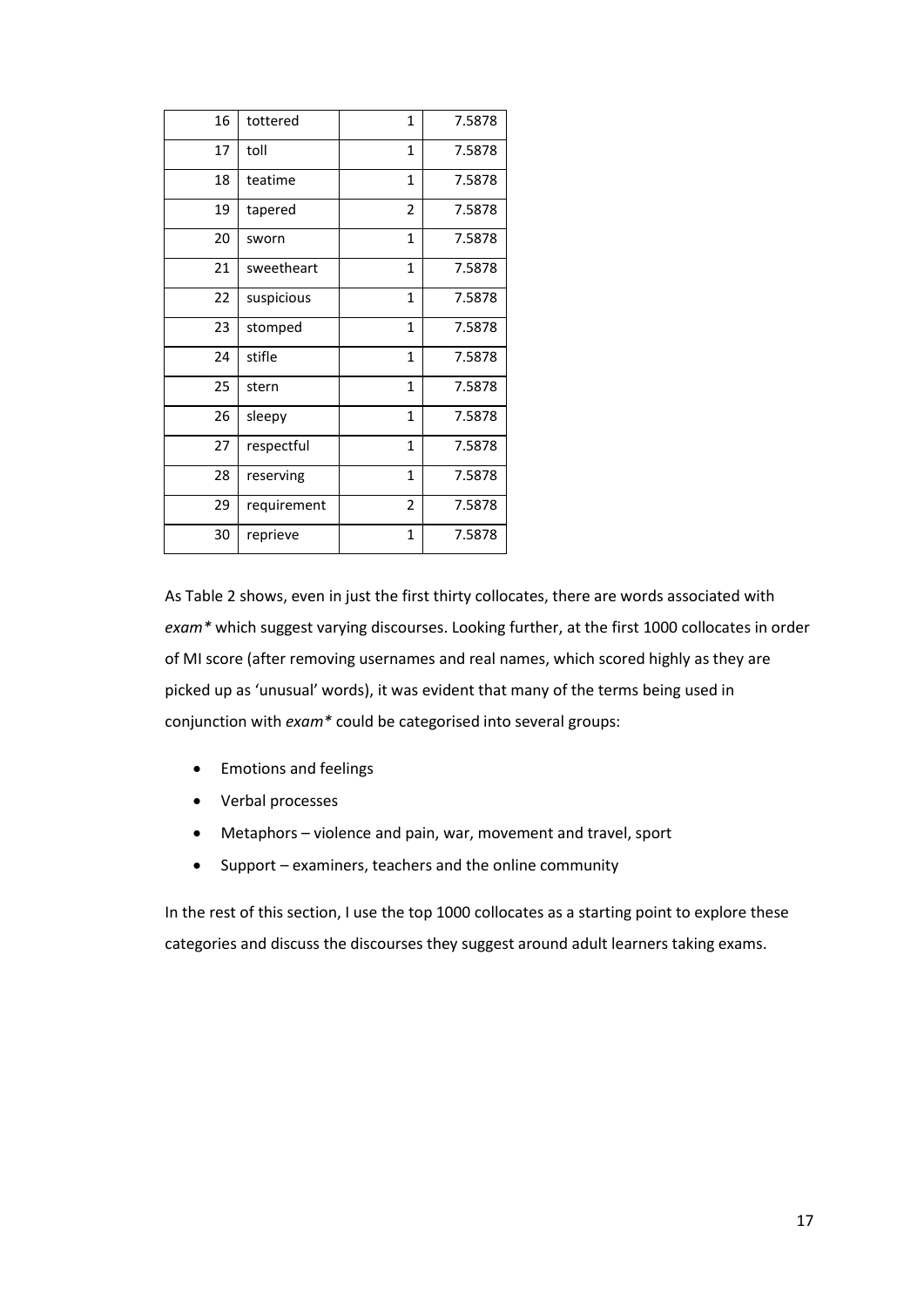# **5a. Emotions and feelings**

Of the top 1000 collocates of *exam\**, 43 referred to emotions or feelings:

# **Table 3: emotion/ feeling terms in the list of collocates of** *exam\****, categorised into positive and negative (listed in order of MI score).**

| Positive emotion/ feeling terms | <b>Negative emotion/ feeling terms</b> |
|---------------------------------|----------------------------------------|
| willingly                       | unnerving                              |
| calm                            | dubious                                |
| glad                            | panicky                                |
| laughed                         | embarrassed                            |
| јоу                             | suspicious                             |
| pleasant                        | despondent                             |
| giggles                         | dread                                  |
| chuffed                         | stressful                              |
| enjoyable                       | annoy                                  |
| relief                          | worrying                               |
| comfortable                     | nervous                                |
| hope                            | hopeless                               |
| confidence                      | dreading                               |
|                                 | worried                                |
|                                 | freaked                                |
|                                 | hated                                  |
|                                 | horror                                 |
|                                 | envious                                |
|                                 | flustered                              |
|                                 | grumpy                                 |
|                                 | stressing                              |
|                                 | annoying                               |
|                                 | shocked                                |
|                                 | phobic                                 |
|                                 | panic                                  |
|                                 | stress                                 |
|                                 | daft                                   |
|                                 | anxiety                                |
|                                 | bore                                   |
|                                 | cry                                    |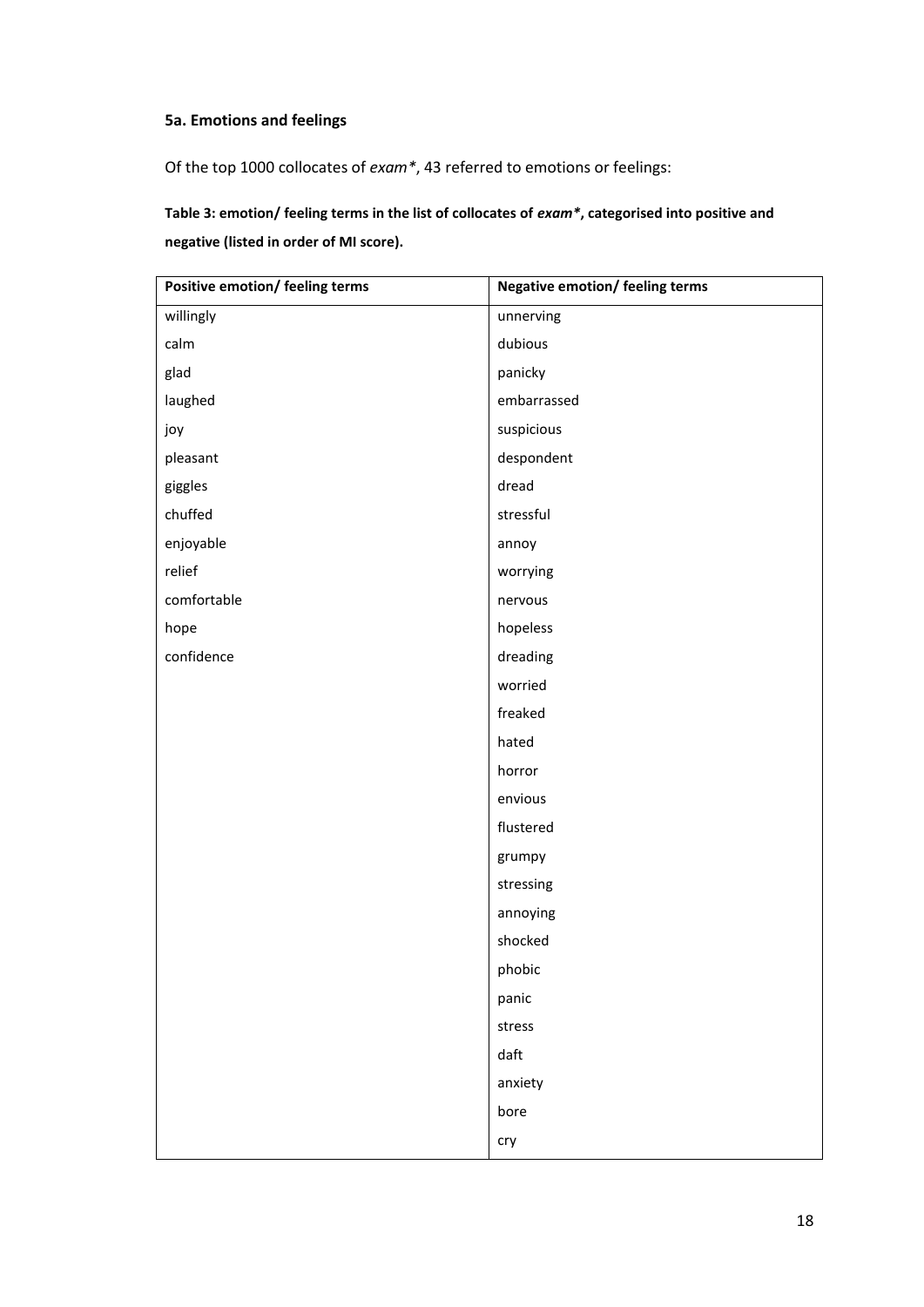As table 3 shows, there are more than twice as many negative emotion terms as positive ones. Several terms also appear which indicate an expression of negative emotion – *eek, urgh* and *gulp –* and only one which expressed positive emotion, *wow.* It seems clear from this list that exams are a source of a range of negative feelings from the mild (e.g. *flustered, dubious*) to the very strong (e.g. *hated, dreading, phobic, horror*).

Using the concordance function to look at these terms in context finds that the terms of mild negativity are often preceded by mitigators, such as *slightly*, making them even 'milder':

'I was **a bit** flustered about the exam requirements'

'I am **slightly** dubious about exams'

'I have a **rather** daft question regarding my exam'

These mentions of minor concerns perhaps suggests that some adult learners do not have significant worries about exams, but do still have 'low level' worries about them. Alternatively, maybe some learners are analysing the exam process in great detail, and as such are concerned about even small issues.

On the other hand, the stronger negative emotion terms are often accompanied by intensifiers or other terms which emphasise them, for example:

'the thing I am **absolutely** dreading about taking exams' '**huge** panic before my last exam' 'hated the **whole** exam experience'

These intensified negative expressions of emotion suggest that some learners are very strongly affected by worries about the exam experience and struggle to find any positives about it. In fact, looking closer at the use of the word *stress,* which appears 13 times as a collocate of *exam\*,* reveals discussions about whether it is 'worth' undergoing these negative experiences:

'I have come to the conclusion that exams aren't worth the stress' 'has anyone decided exams just aren't worth the stress?' 'learning without the stress of exams hanging over me' 'exams shouldn't be a huge stress'

These discussions show that exams are a subject of much discussion partly because adult learners debate whether to take them or not, suggesting that the decision as to whether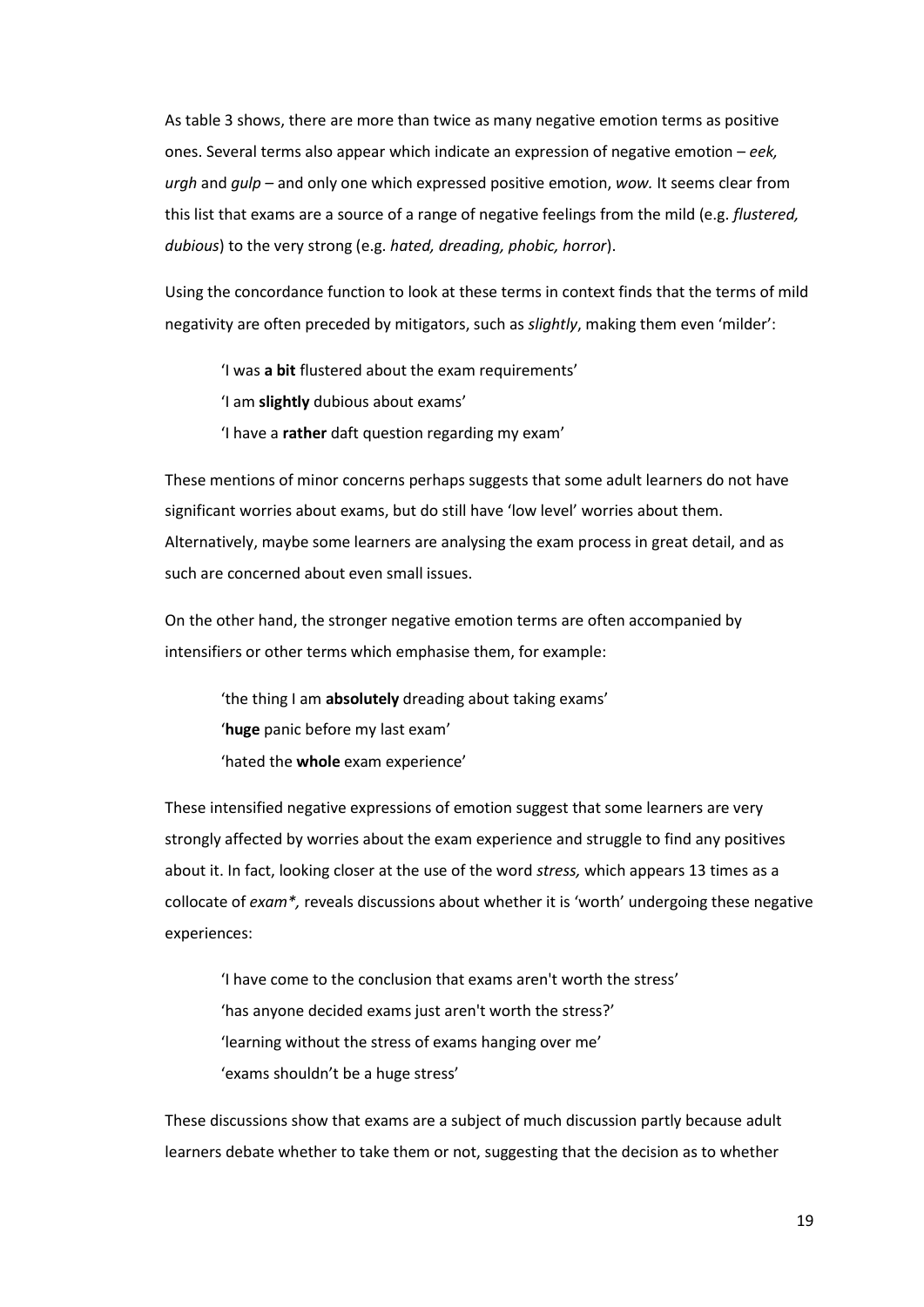exams are "at odds" (Hobbs, 2014, p. 21) with what they want from learning music is one that is taken after much consideration.

Of the positive emotion terms in the corpus, several refer to being 'free' of exams, again emphasising the negativity associated with the experience:

'post-exam relief' 'I am so glad that exam is over' 'my first lesson after the exam was a joy'

However, some do express positive feelings about the exam process. Some of these refer to the actual exam itself:

'glad I sat the exam' 'the examiner laughed and it broke the ice' 'I find that exams are a positive and enjoyable experience'

Looking closer at some of these positive terms finds that they relate to learners' experience of examiners (*calm, pleasant*) – I discuss these in section 5d.

Many focus on the sense of achievement in taking the exam, and positivity about the results:

'I am really chuffed with my exam mark'

Some positive feelings are associated with the discussions around whether and when to take exams (as discussed above), with learners putting forward an 'ideal' where exams are taken when they are ready and confident, for example:

'doing an exam which feels comfortable'

'it gave her confidence for the exam'

However, some apparently positive terms refer to negative exam experiences, and decisions not to take further exams, for example:

'I made a conscious decision never to undergo an exam **willingly** again'

#### **5b. Verbal processes**

Halliday's definition of a 'verbal process' is a "symbolic exchange of meaning" (2004, p. 253) and he considers them "an important resource in various kinds of discourse" (2004, p. 252). They do not necessarily involve spoken words but are attributed to a 'sayer'.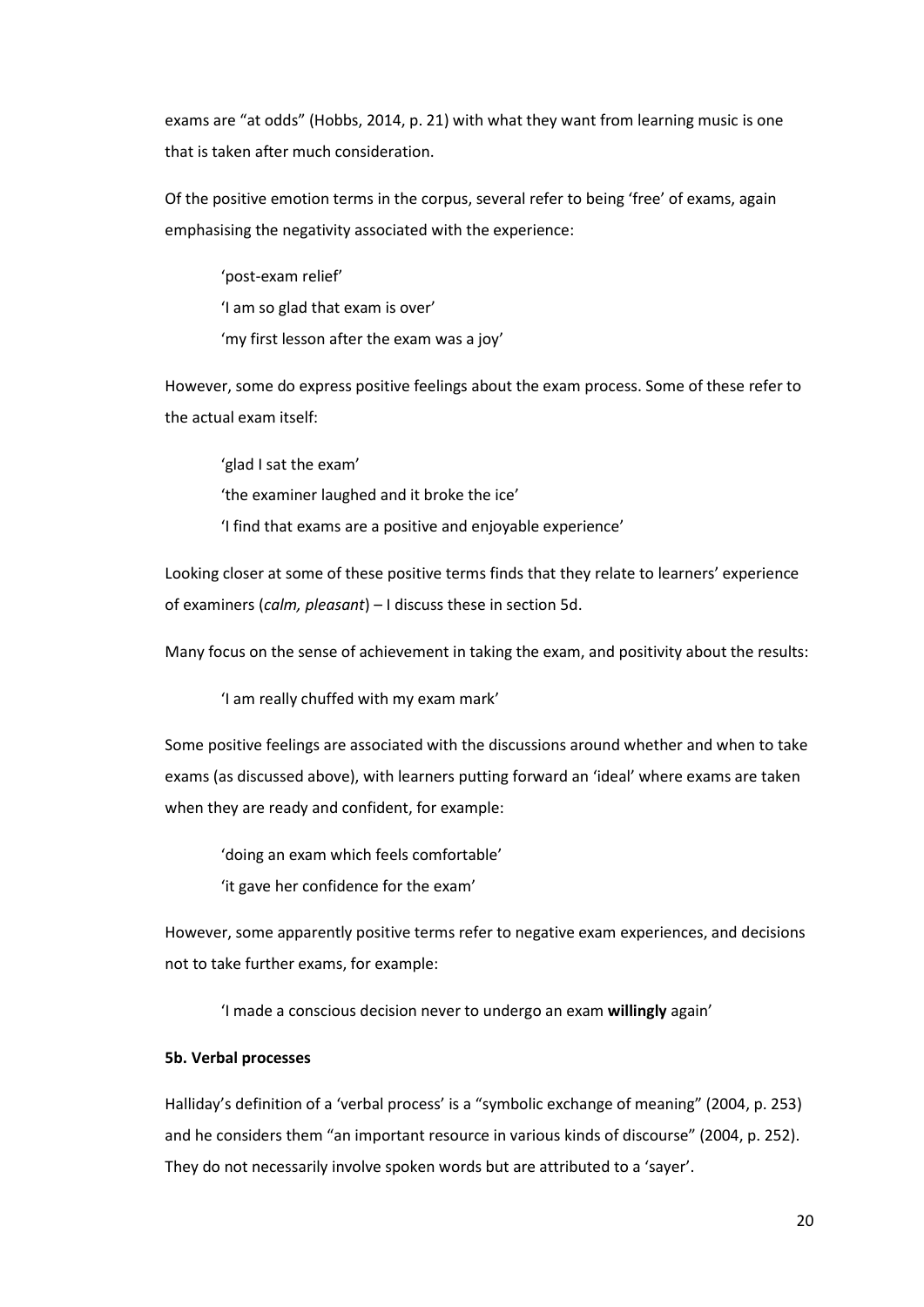The list of collocates of *exam\** contains nine terms which imply verbal processes - *sworn, criticising, complain, dictates, swearing, vowed, refuse, refused, congratulate.* The majority of these have the learners as 'sayers', suggesting they are expressing strong opinions on exams. As with many of the terms in this section, negativity seems to dominate. Looking at these in context reveals that several refer to discussions around whether exams are a 'good thing' and decisions on whether to take them or not (tying in with the discussions explored in section 5a):

'it just wasn't worth it and I refused to do any more exams' 'I am not criticising exams'

One learner mentions a teacher who 'coaxed me into doing an exam when I had sworn I would never do another one', whilst another states that they respect their teacher but 'would refuse to do exams if he asked me to'. This suggests some unwanted pressure from teachers, something which I discuss further in section 5c. The idea of pressure is compounded by an instance where the exam itself is positioned as 'sayer' – 'I want to learn what I want not what the exam dictates'.

Other verbal process terms suggest a discourse of learners as 'customers' of the exam boards, as there are several discussions around *complaining* about bad exam experiences, such as problems with the venue.

#### **5c. Metaphorical language**

The collocate search revealed an array of metaphor usage, most of which falls into four overlapping groups – terms relating to violence and pain, military/ naval language, metaphors of movement or travel, and comparisons with sport.

# **Violence, injury and pain**

Several terms appear which suggest violence, injury and pain. In particular, there seems to be a linking of exams with crime-related violence – *murdering, killing* – and punishment – *executed*, for example:

'murdering my exam pieces' 'this exam prep is killing me'

This theme is compounded by discussions around what to eat before an exam - the words *eat* and *meal* also appear on the collocate list, and looking at these in context reveals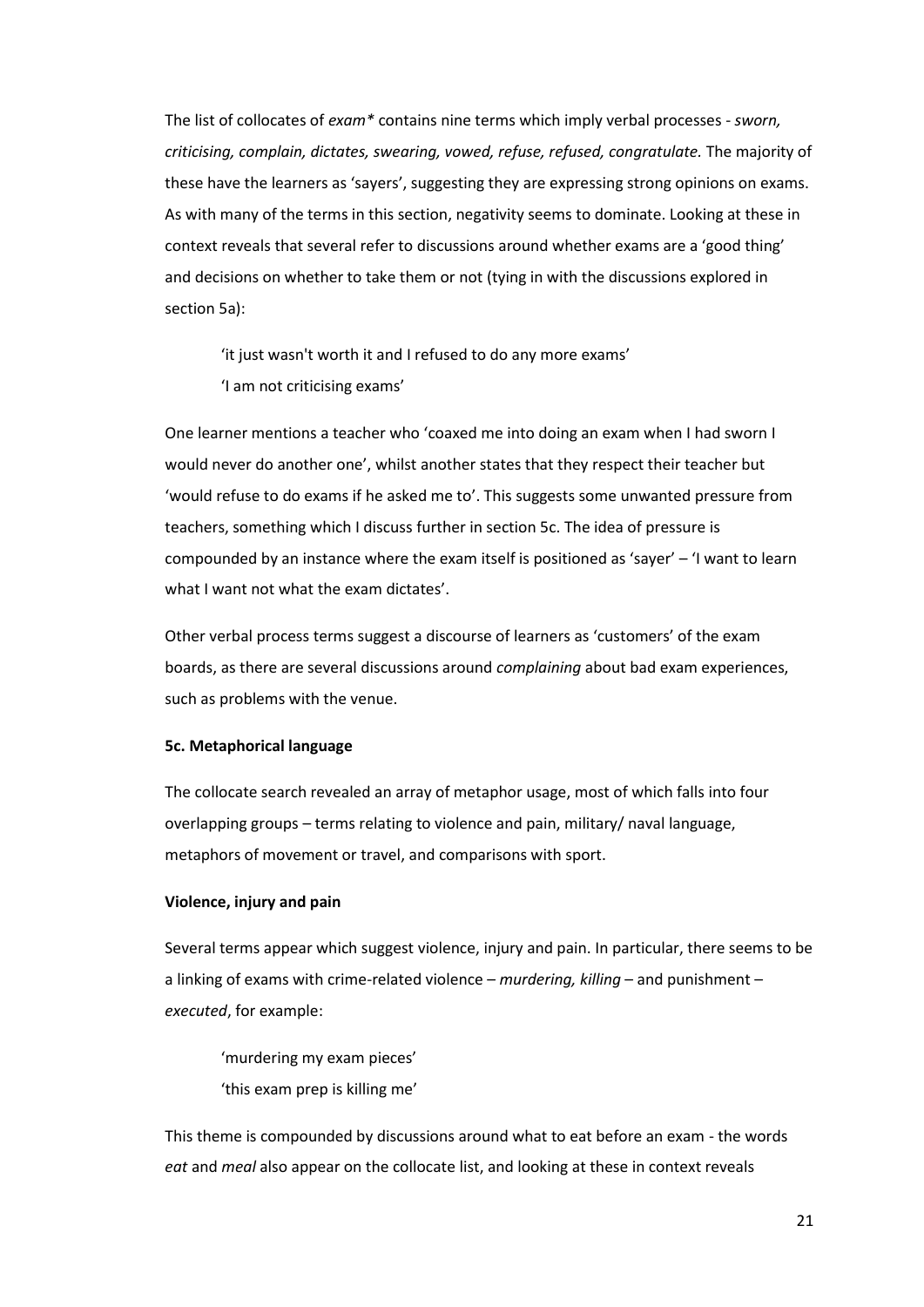discussions around eating on exam days. The phrase *final meal* is used, referencing the last meal of prisoners due to be executed! This ties in with the sense of 'freedom' that many learners express once exams are complete or they have decided not to take any more, as discussed in section 5a.

Medical terms are also used, including *dissection*, *post-mortem* and *dentist.* The first two of these refer to post-exam analysis, i.e. 'a dissection of how my exam went'. One learner compares the exam experience to visiting the dentist, again compounding the discourse of exams as unpleasant.

Words referring to pain include *excruciating* and *suffering*:

'waiting for exam results is excruciating' 'suffering from exam stress'

The extremity of these terms ties in with the strongly negative emotions discussed in section 5a.

#### **War metaphors**

Many collocates seem to fall into a military theme, suggesting that taking exams is being compared to a war or military campaign. This clearly overlaps with the group of terms relating to violence. In particular, there are terms which reference weapons - *bullet, forearmed, target, aim.* These terms are generally used in fairly typical metaphorical expressions:

'bite the bullet and do an exam' 'forewarned is forearmed for the exam' 'lining up the exam pieces for target practice'

Some collocates suggest military invasion – *territory, borderline, withdraw, retreat.*  Sometimes these are part of metaphorical expressions, for example 'exams are uncharted territory for me'. Other terms form part of the standard vocabulary of exams - 'borderline marks', 'withdraw my exam entry'. Similarly, the word *officer* appears, but refers to exam officials or administrators. Although these are not strictly being used metaphorically, their presence alongside other military terms could compound this sense of 'exam-taking as war'.

These comparisons often seem negative, but there are a few positive terms which link with the same metaphorical theme - *surviving, medal, won*: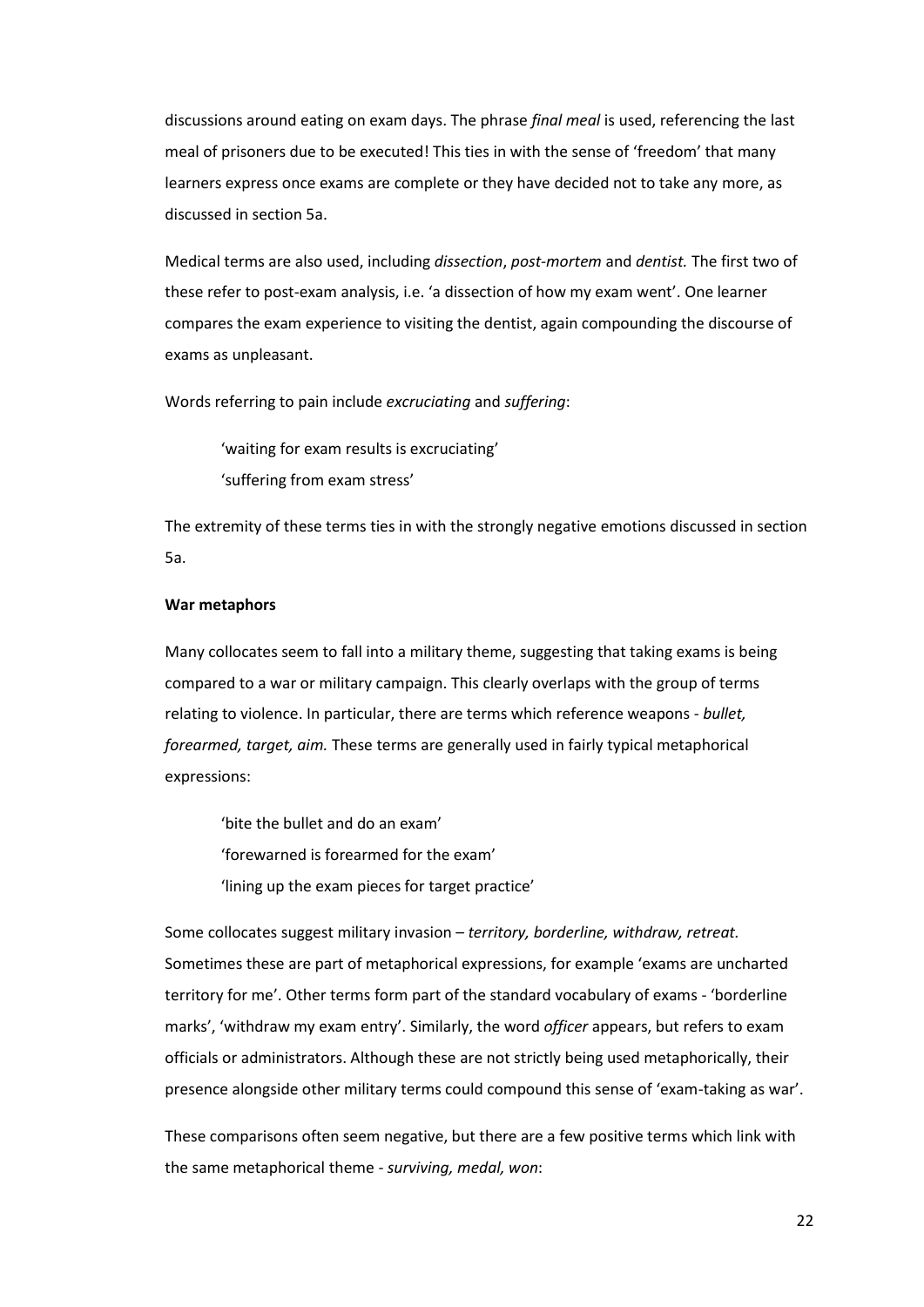'just surviving the exam will be something to celebrate'

These imply that the exam process is seen as a 'battle' and completing it successfully as a 'triumph'. Again, these suggest strong feelings around the experience.

#### **Movement and travel**

Some of the terms in the previous category suggest a mission that involves a journey, and, again overlapping with this, there are a further group of terms which suggest movement or travel.

There are terms which position the exam as something to move towards such as *milestones*  and *onward,* but also those in which the imagery is that of the exam moving towards the learner – *nears, forthcoming, approaches, looming.* The first group suggest a metaphor of exam preparation as a journey, but the second group could imply a feeling of lack of control over that journey.

The word *looming* in particular implies a sense of something undesirable approaching, as evident in its usage in the corpus:

'is there an exam looming on the horizon?' 'if the exam is looming nearer' 'good luck to everyone with exams looming' 'stressed because of the exam looming ahead'

Other movement terms in the list which could suggest a lack of control on the part of the learner include *push, pushing, pull, pulling, falling, force, fall, throwing, fallen,* and *lifted.* This is certainly the case with *pushing* which is used for pressure from teachers, e.g. 'my teacher is pushing me to enter the exam'. This suggests unwillingness on the part of the learners, a lack of control over their own learning pathway, and the influence of teachers, something which is discussed in more detail in section 6.

Similarly, *force* refers to pressure put on learners by doing exams, e.g. 'the exam will force me to practise'. Although on the face of it, being forced to do something seems negative, this could also be seen as part of the discourse of exams being something to aim for, providing motivation in learning, and part of the discussion around the positives and negatives of exam-taking. This is supported by the presence of the term *motivate* (and variants) in the collocate list: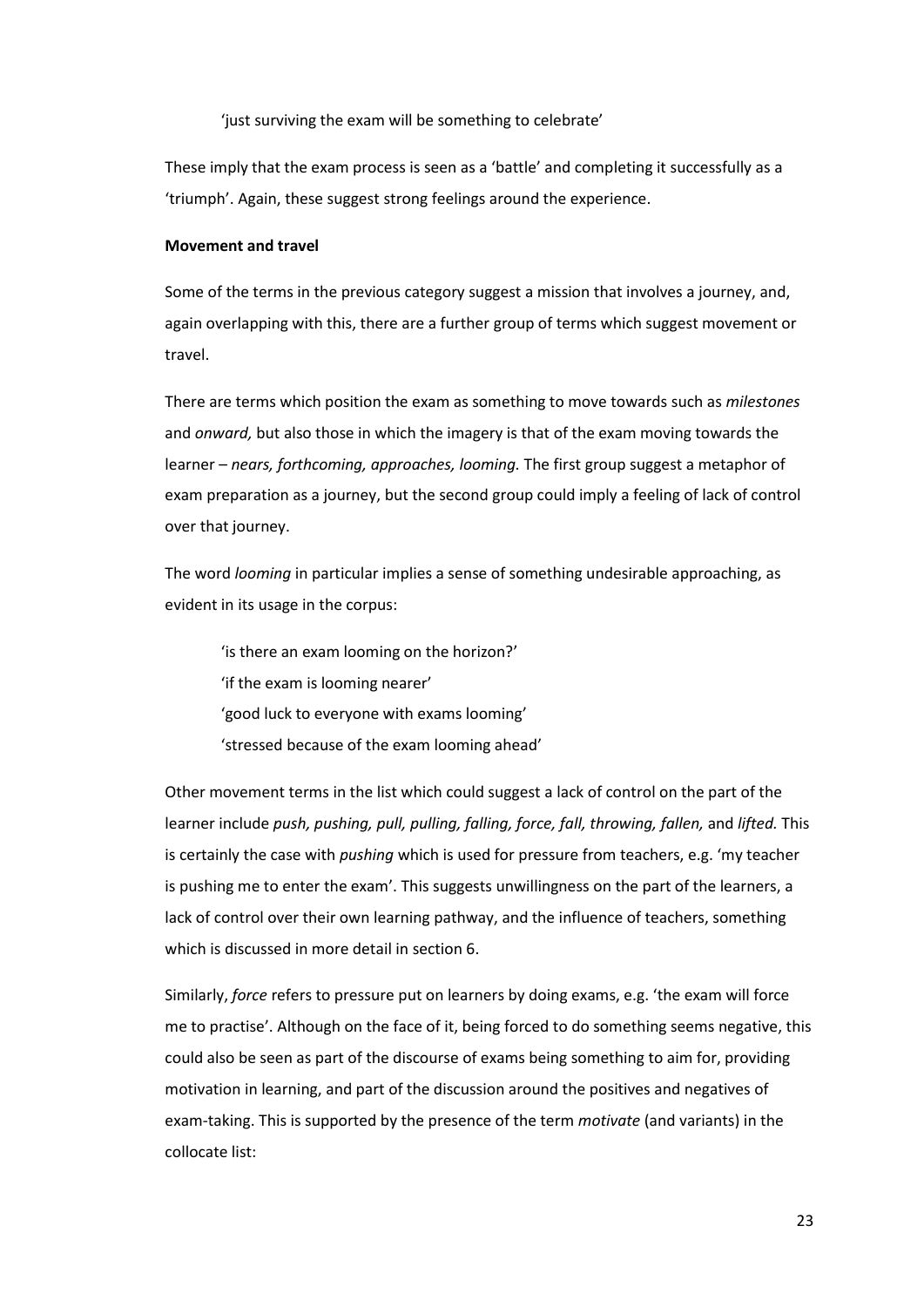'some people are motivated by exams' 'having an exam coming up motivates me to practise'

*Pull* and *pulling* turn out to refer to actions by the learners themselves, used as part of set phrases:

'I was on the point of **pulling out** of the exam'

'I couldn't **pull it off** in the exam'

The terms *falling, fall* and *fallen* are used in both negative and positive ways:

'nerves taking over and falling apart during the exam'

'you fall to pieces in an exam situation'

'I have fallen in love with my exam pieces'

'if the scales fall into place in the exam'

These again suggest lack of control (or a fear of the same) and a sense that fate is somehow involved in the exam outcome – things will go well *if [they] fall into place.* Looking at *throwing* in context shows that it is in fact being used in the phrase *throwing dice* (one learner states that proper preparation is necessary for exams, rather than going in feeling like you are *throwing dice* and 'gambling' on whether you might pass or not) which also ties in with this theme of control versus fate. *Luck* occurs 292 times in the corpus, mainly in the context of learners wishing each other *good luck* in exams (discussed further in section 5d), further supporting the idea that there is an element of fate involved.

Emphasising the idea of lack of control are several terms which suggest comparison with being 'lost at sea' – *uncharted* (mentioned above)*, adrift, wreck:*

'I was a wreck in the exam' 'came adrift in the exam'

Other movement metaphors describe smaller movements - *wobbly, blips, fumbling.* Like the 'mildly negative' terms discussed in section 5a, these are often preceded by mitigators:

'**a bit** wobbly in the exam' '**a bit** of a blip on exam day' '**a small** blip in the exam'

As with the emotion terms, this mixture of small scale and large scale movement metaphors suggests a range of discourses around exams, from 'low level' concerns to big impacts on

24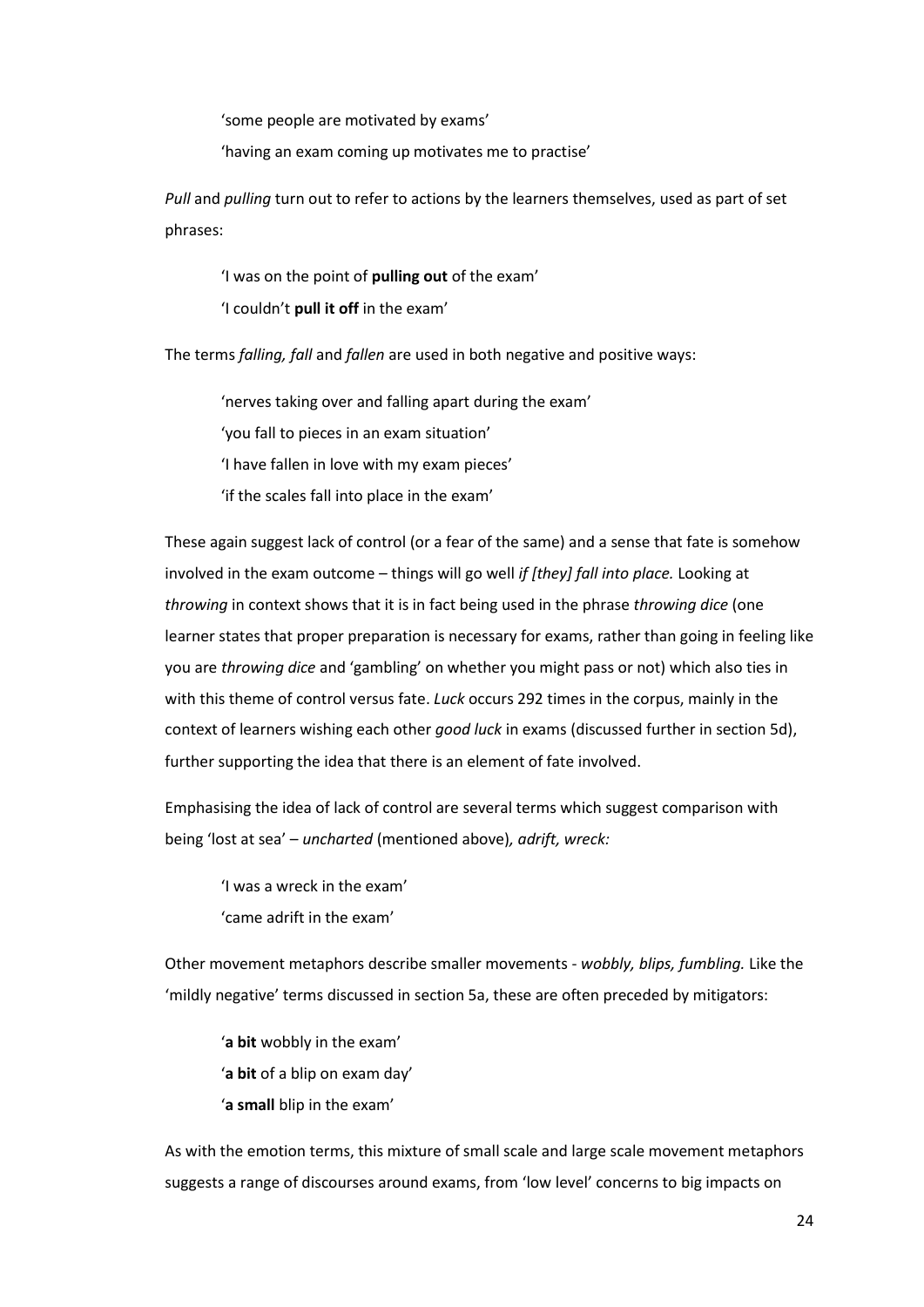learners. The metaphorical 'domains' of war and journey are often associated with the challenges of life in general, with illness and with arguments (Lakoff & Johnson, 1980, cited in Semino, 2008, p. 33), so this suggests that exams are a 'big deal' to students and not an entirely positive one.

#### **Sport**

Tying in with the metaphors of movement, several sport-related terms appear, suggesting that some learners see the exam process as similar to sports training and participation.

There are references to actual sporting activities – *hurdle, treadmill* – which position exams as a challenge or something undesirable, supporting the negative emotion discourses discussed in section 5a:

'an exam-hurdle' 'an exam – a self-imposed hurdle' 'a break from the exam treadmill'

Learners also use terms which refer to the processes of participating in sports – *goals, finishing, entering, won, medal* – implying that the exam experience is similar in its sense of progress and achievement. There are also words which reference sports training techniques, such as *tapered* and *visualize,* for example 'you can try to visualize yourself being in the exam situation'. The 'final meal' discussion mentioned above also contributes to this discourse, as it contributes terms such as the initially mystifying *potato* to the list of collocates. Food for exam days is discussed in a similar way to nutrition for athletes, with advice relating to maintaining energy (such as *low GI carb-based meal*) and suggestions that learners might want to try *a practice exam and a practice meal* in the same way as athletes test out foods in training. These sports training comparisons contribute to a sense that exam preparation is seen by many learners as a type of physical and mental training for the 'event', and along with the military metaphors suggest an element of competition in discourses around exams that they are something that can be 'won' or 'defeated'.

#### **5d. Discourses of support**

The theme of support in relation to exams became evident when investigating the positive adjectives which appear in the collocate list:

*forgiving, courteous, kindly, polite, respectful, friendly, fabulous, encouraging, supportive, lovely, pleasant*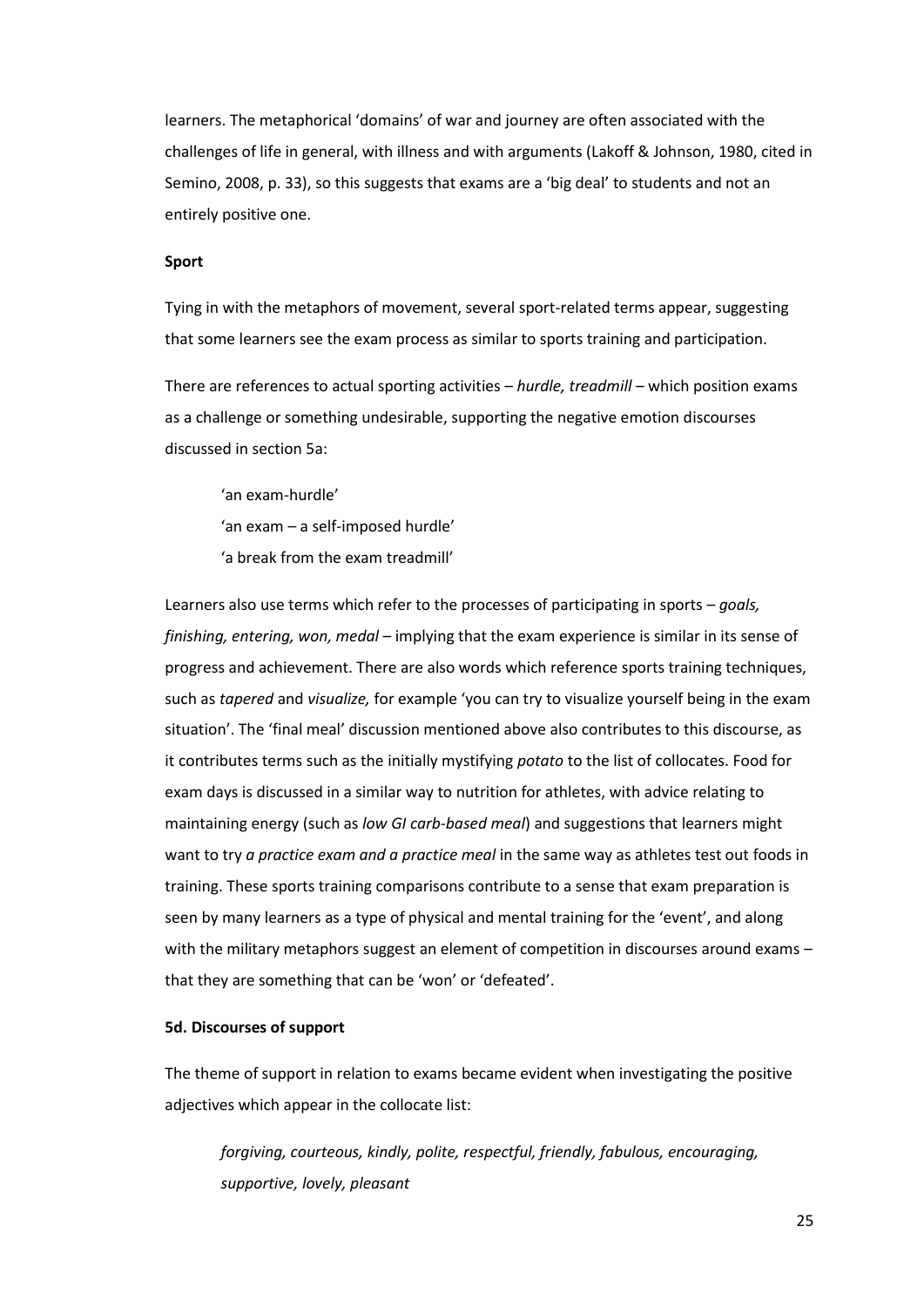along with other terms which suggest a discourse of help, kindness and support:

*angel, sweetheart, helping, sympathy*

Running concordance searches to look at these terms in context reveals that many of them refer to examiners and their behaviour/ attitude to the learners, for example:

'your examiner was a sweetheart' 'the examiner was pleasant too' 'my examiner was kind, gentle, courteous' 'the examiner was forgiving' 'nice, calm, friendly examiner' 'examiners have been supportive of me as an adult'

Where (only a few) negative adjectives occur in relation to examiners – *stern, critical* – these are in the context of considering future exams, rather than descriptions of actual examiners:

'I would go to pieces if the examiner was too stern' 'as adult learners we tend to be more critical of ourselves than examiner might be'

This suggests that as well as worries about their performance in exams, adult learners have concerns about facing 'scary' examiners. The abundance of positive terms around examiners suggests that in reality this rarely happens, but the fact that adult learners do describe their positive experiences of examiners could indicate that this comes as a pleasant surprise to them – because of the worries beforehand they feel it is worth mentioning. It could also be seen as offering reassurance to other adult learners, a tendency which I discuss further later in this section.

Several of the positive terms refer to teachers and their support with the exam preparation process, for example:

'she is an angel' 'my teacher is helping me' 'my teacher… lovely and encouraging'

Adult learners' relationships with their teachers are the subject of section 6 where they are discussed more fully.

*Sympathy* refers exclusively to adult learners' attitudes to each other – giving reassurance over exam worries and difficulties: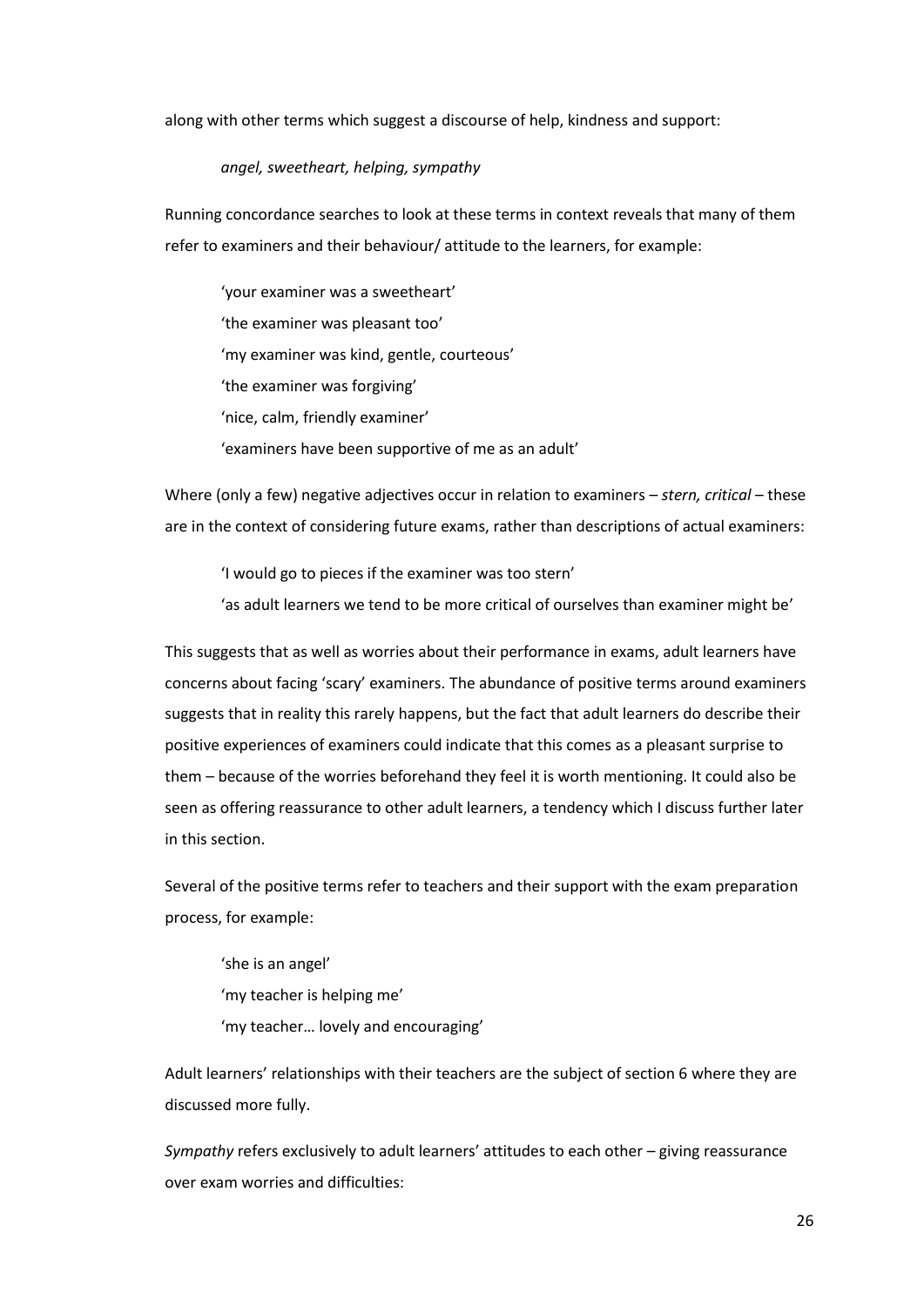'you have my sympathy' 'I have every sympathy with this'

This theme of mutual support is echoed by the occurrence of terms such as *hug:*

'here's a group hug for everyone waiting for exam results' 'a big hug for exam day'

As discussed above the term *luck* occurs frequently and this is primarily in the context of 'good luck' (of 292 instances of *luck*, 254 are part of the phrase *good luck*). This support also includes sharing the 'good times': 'congratulations on taking the exam', 'congratulations on your exam result'. There is a real sense that learners support and encourage each other.

# **6. "Not an ogre" – adult learners and music teachers**

The influence of teachers on adult learners and their skills in teaching adults are prominent themes in existing literature (e.g. Pitts, 2012; Hobbs, 2014). Existing studies examine the views of teachers on working with adults (e.g. Bowles, 2010), and my teacher survey (section 3c.ii) found that teachers highlighted the need for particular skills in this area. The word *teacher* is 6<sup>th</sup> on the word list in my pilot study (section 3c.iii), confirming the fact that learner/ teacher relationships is a theme worth pursuing.

In order to investigate how these adult learners write about teachers, I used AntConc to search for collocates of *teacher\*.* I used the same parameters as for *exam\** in section 5, for the same reasons and to ensure consistency in my explorations of different topics. I also use concordances to look at examples of what teachers are described as doing. Obviously this analysis misses examples where teachers are referred to by pronouns, but it gives significant insight into the discourses around adult learners and their teachers.

In the full corpus, *teacher\** occurs 2785 times, and a collocate search shows 2267 collocates.

| Rank | Word      | Frequency | <b>MI</b> score |
|------|-----------|-----------|-----------------|
| 1    | horrified | 6         | 9.77071         |
| 2    | maternity | 3         | 9.35567         |
| 3    | hampering | 3         | 9.35567         |
| 4    | wows      | 1         | 8.77071         |
| 5    | whinge    | 1         | 8.77071         |

# **Table 4 – top thirty collocates of** *teacher\**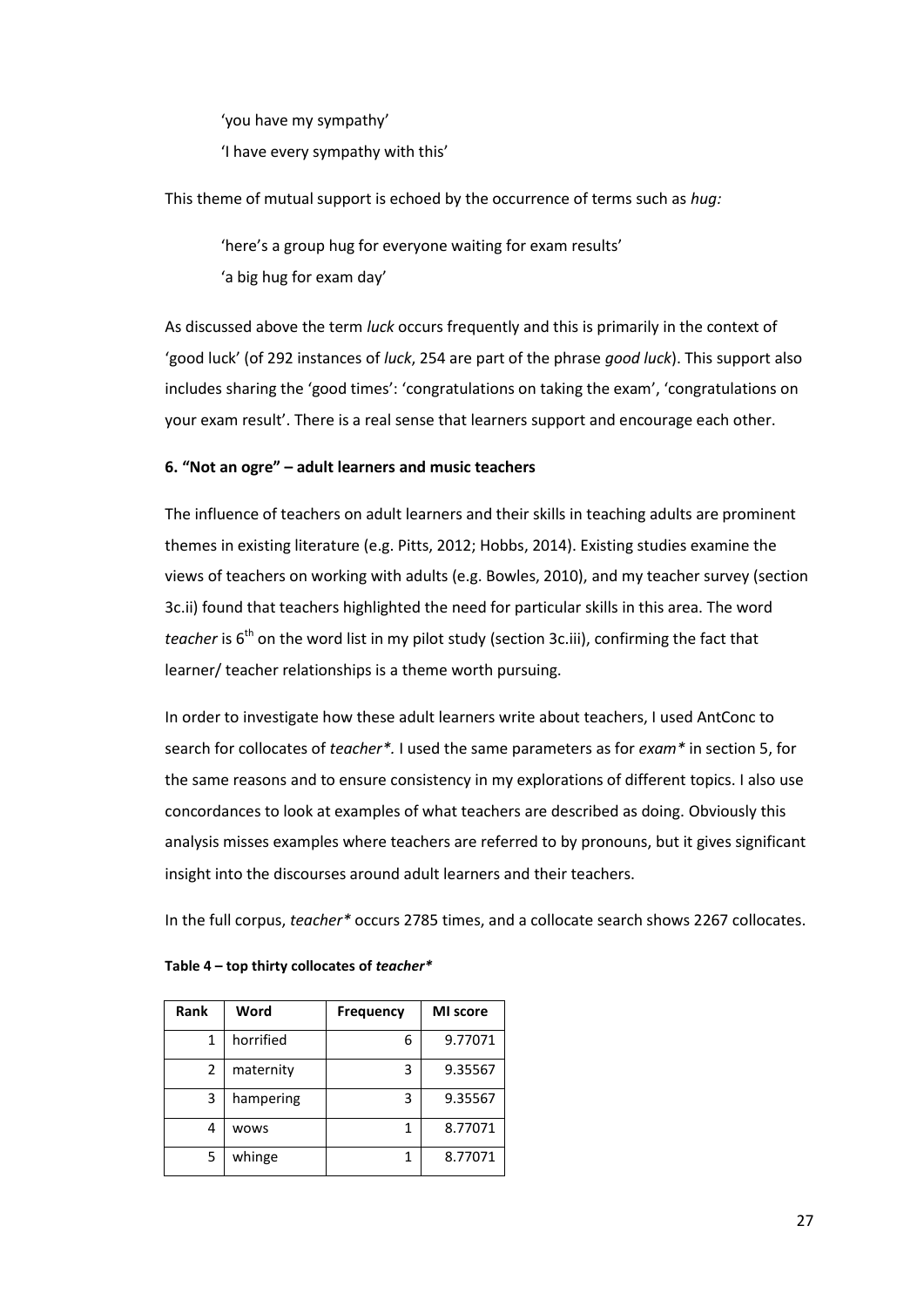| 6              | vinyl       | $\overline{1}$ | 8.77071 |
|----------------|-------------|----------------|---------|
| $\overline{7}$ | vibe        | 3              | 8.77071 |
| 8              | unlucky     | 1              | 8.77071 |
| 9              | unfailingly | 4              | 8.77071 |
| 10             | tweaks      | 1              | 8.77071 |
| 11             | treats      | 1              | 8.77071 |
| 12             | treasure    | $\overline{2}$ | 8.77071 |
| 13             | toys        | 1              | 8.77071 |
| 14             | topped      | $\overline{2}$ | 8.77071 |
| 15             | thrilled    | 1              | 8.77071 |
| 16             | thanking    | 1              | 8.77071 |
| 17             | tenterhooks | 3              | 8.77071 |
| 18             | tempting    | 7              | 8.77071 |
| 19             | temper      | 1              | 8.77071 |
| 20             | teatime     | 1              | 8.77071 |
| 21             | swapped     | 1              | 8.77071 |
| 22             | surmise     | $\mathbf{1}$   | 8.77071 |
| 23             | stunningly  | $\overline{2}$ | 8.77071 |
| 24             | stumped     | $\mathbf{1}$   | 8.77071 |
| 25             | stray       | $\overline{1}$ | 8.77071 |
| 26             | stilted     | $\mathbf{1}$   | 8.77071 |
| 27             | steadier    | $\mathbf{1}$   | 8.77071 |
| 28             | stacks      | 1              | 8.77071 |
| 29             | spurred     | 1              | 8.77071 |
| 30             | soonish     | $\overline{1}$ | 8.77071 |

As even this short list shows, an intriguing mixture of terms appear in association with *teacher\**, worthy of further investigation. I considered the first 1000, again after removing usernames and real names from the list. Terms associated with teachers could be categorised mainly into three groups which coincide with those covered in section 5 on exams:

- Emotions/ feelings
- Verbal processes
- Metaphors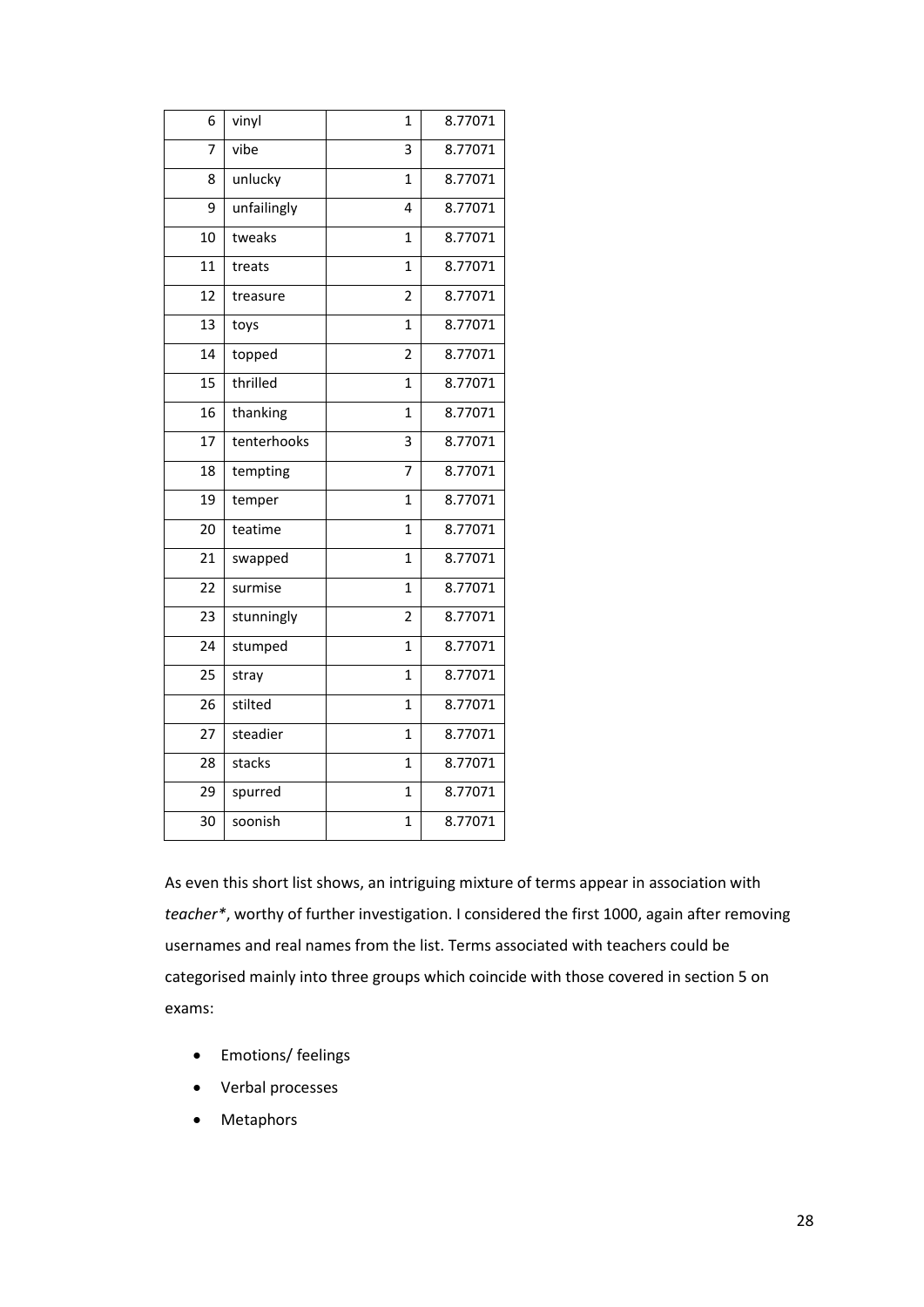I also consider teacher control, a topic which arose in the discourses around exams and is even more evident in discussions of teachers.

# **6a. Emotions and feelings**

Fifty terms relating to emotions and feelings appear in the collocate list:

# **Table 5: emotion/ feeling terms in the list of collocates of** *teacher\****, categorised into positive and negative (listed in order of MI score)**

| positive   | negative     |
|------------|--------------|
| thrilled   | horrified    |
| smiled     | downer       |
| happy      | temper       |
| laughing   | scarier      |
| loved      | puzzled      |
| gratified  | downer       |
| delighted  | dismayed     |
| happily    | annoyingly   |
| laughed    | traumatised  |
| delight    | baffled      |
| liking     | doubts       |
| delighted  | exhausting   |
| keen       | phobia       |
| satisfied  | irrational   |
| proud      | annoyance    |
| fond       | apprehensive |
| smiles     | dreaded      |
| enjoyed    | devastated   |
| pleasantly | doubt        |
| impressed  | overwhelmed  |
| amazed     | confuse      |
| enjoys     | forgetting   |
| courage    | frustrated   |
| motivated  | annoying     |
| liked      | fear         |
|            | shocked      |
|            | crazy        |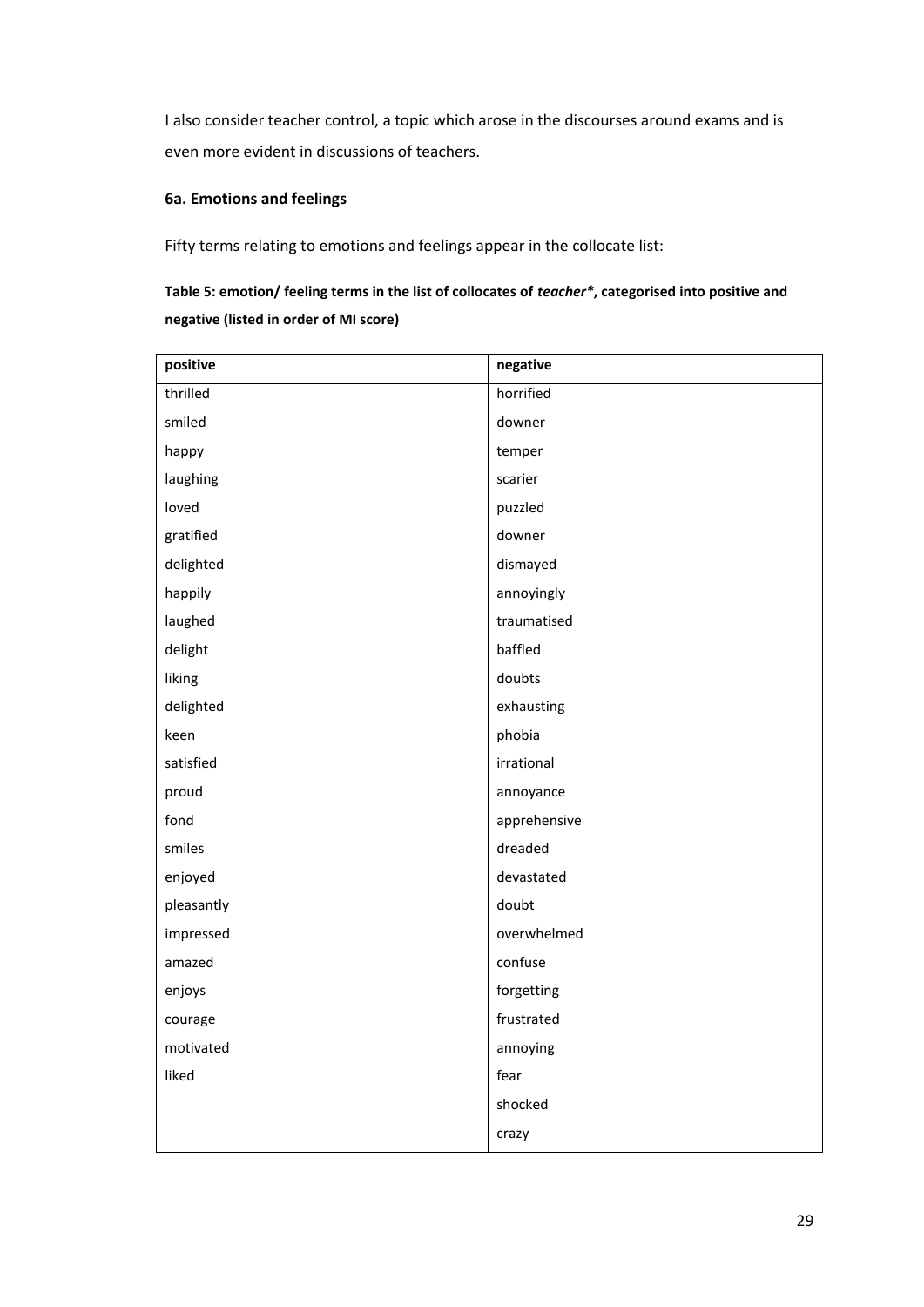As with exams, there is a mixture of strong and 'milder' emotions, but here there is a much more balanced distribution between positive and negative, with the negative terms only just outnumbering the positive. However, some apparently positive terms in fact relate to negative experiences, e.g. 'my teacher was amazed at how bad my scales were'.

In contrast with the emotions expressed around exams, some of the apparently 'stronger' emotions, particularly the negative ones, are preceded by mitigators or otherwise modified to be less 'strong':

'feeling **a bit** overwhelmed at times. My teacher packed so much in…' '**sort of** commitment phobia in relation to music teachers' 'my teacher was **a bit** shocked'

As with the emotions around exams this may suggest 'low level' concerns or analysis of the learner/ teacher relationship at quite detailed levels. However, there is also evidence of learners describing particularly strong emotional responses to teaching, with apparently 'milder' emotions being preceded by intensifiers or in phrases which heighten their intensity:

'I **really** liked it, my teacher knew I would'

'I **really** enjoyed my lesson. My teacher said…'

'…teacher said he **really** enjoyed my lessons'

'I have **huge** doubt that my teacher…'

Intensifiers are also applied to some 'stronger' emotions':

'I was **totally** amazed that my teacher…'

'I was **so** traumatised by the music teacher'

'I think it horrified my teacher **to the extent that**…'

This intensifying of emotions suggests that some learners have very strong feelings around their relationships with teachers, and their experience of being taught.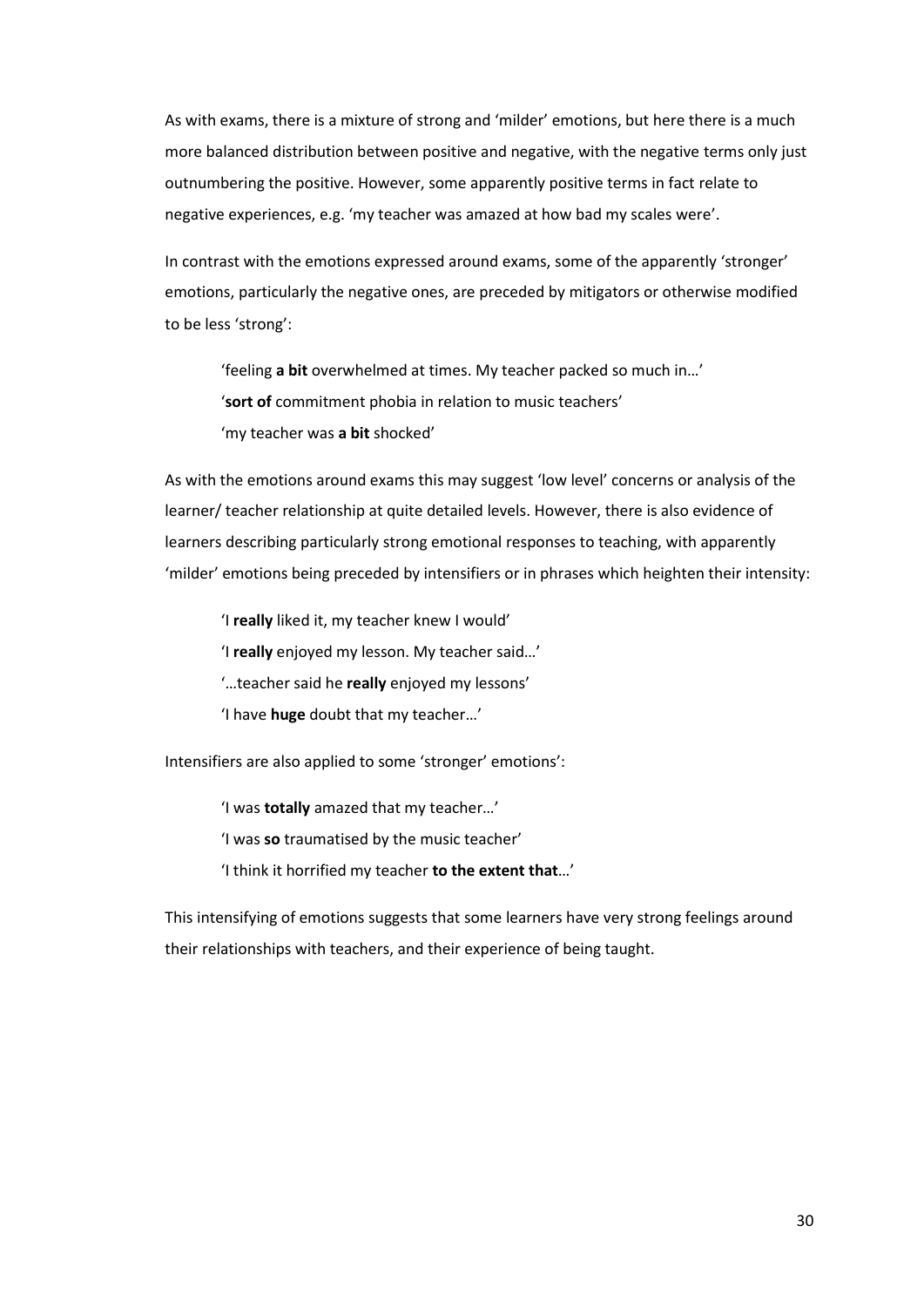#### **6b. Verbal processes**

The collocate list contains 28 terms which suggest verbal processes:

# **Table 6: terms suggesting verbal processes in the list of collocates of** *teacher\****, categorised into positive and negative (listed in order of MI score)**

| positive     | negative    |
|--------------|-------------|
| thanking     | whinge      |
| complimented | complain    |
| praising     | nags        |
| advise       | blame       |
| assures      | gloat       |
| praise       | demand      |
| reassured    | apologised  |
| advised      | refused     |
| agreed       | warn        |
| compliments  | threatened  |
| advised      | disagree    |
| encouraged   | apologising |
| praised      | begged      |
|              | demanding   |
|              | shouted     |

As with the emotion terms, there is a fairly even balance of positive and negative verbal process terms. Most of the positive terms refer to teachers offering support and advice to learners, positioning teachers as 'sayers' of helpful verbal processes. There is a clear sense that learners feel that these positive verbal processes are worth mentioning and reporting on, that praise from teachers is important to them.

On the other hand, the negative verbal processes are split between those undertaken by teachers and those by learners. 'Apologising' is done exclusively by learners - its various forms appear 26 times in the corpus and all refer to apologising to teachers, for example:

'apologising to my teacher about my lack of practice' 'apologised to my teacher for having to tell me the same things'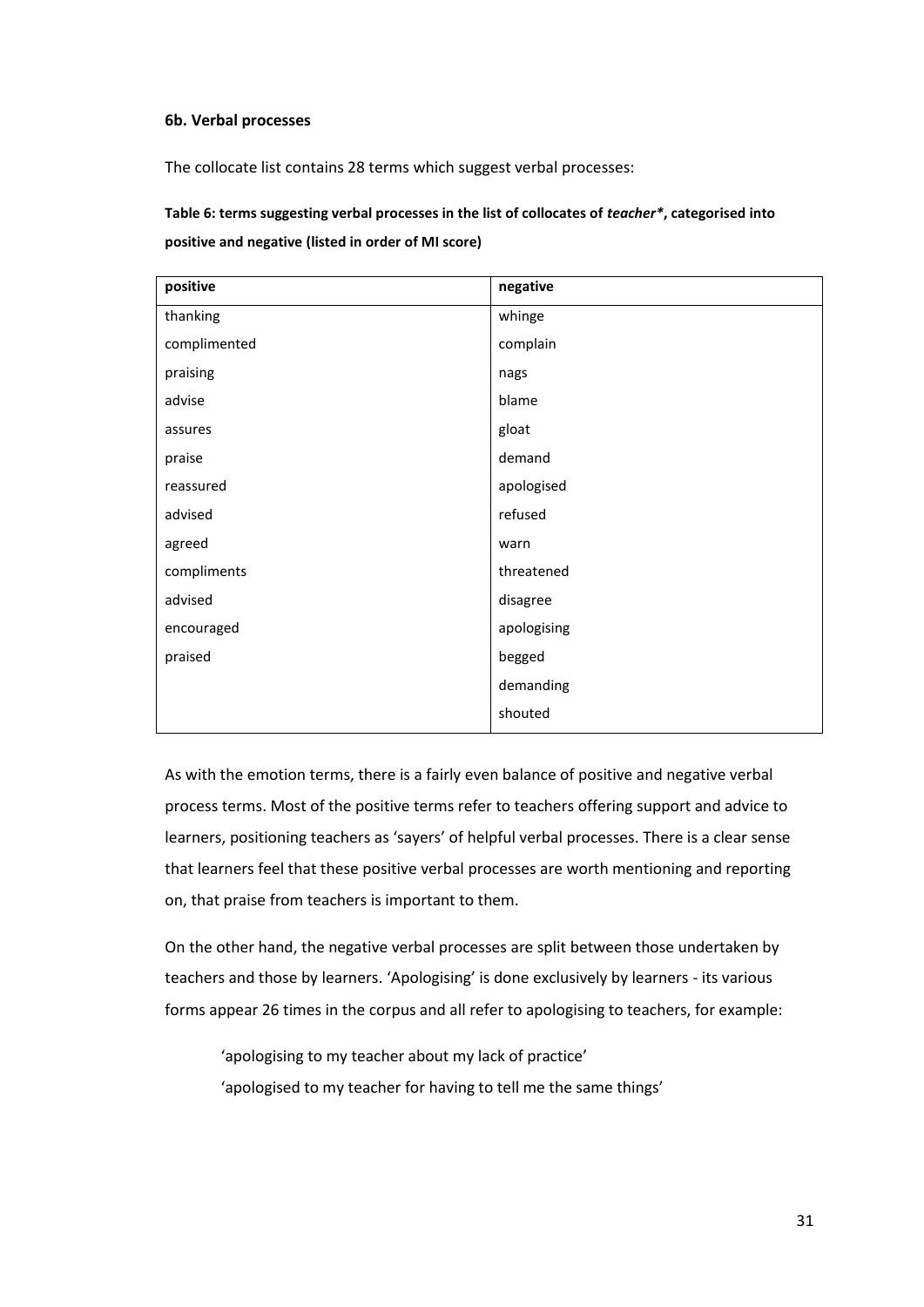Learners are also the 'sayers' of *whinge, refuse, begged, complain,* for example:

*'*I still grizzle and whinge whenever teacher gets the book out'

'I begged my teacher to give those pieces to me'

The 'stronger' negative terms are mostly assigned to teachers:

'my teacher gave me a warn'

'my teacher has threatened to drag me out of the house if I don't turn up at the exam '

'maybe my teacher just nags me about bad habits too much'

This contrast suggests that teachers are sometimes 'feared' and have more of the control in the relationship, whilst learners feel that they have to apologise for 'poor performance'. These tendencies are also apparent in the metaphorical language apparent in collocates of *teacher\*.*

#### **6c. Metaphors**

The metaphorical language apparent in collocates of *teacher\** falls mainly into three groups. Two of these are similar to those found in the discourses surrounding exams – violence, injury and pain; and metaphors of war. Unlike with exams, metaphors of movement and travel are not so evident, but religious metaphors are prominent.

#### **Violence, injury and pain**

Even more so than with exams, collocates of *teacher\** include a number of metaphors of violent actions: *pounced, knocks, struck, torn, inflict, flogging, murdering, whip, shreds, struck, chucking.*

Many of these refer to actions by or attitudes of teachers, for example:

'my teacher pounced on my least favourite out of them' 'torn to shreds by your teacher' 'for your teacher to periodically whip out and frighten you with'

These imply that some learners find their teachers slightly 'scary'. This idea could be compounded by the presence of *ogre* in the collocate list, but this turns out to be a learner stating that their teacher 'is not an ogre'. This does however point to discussions around whether teachers are friendly or feared.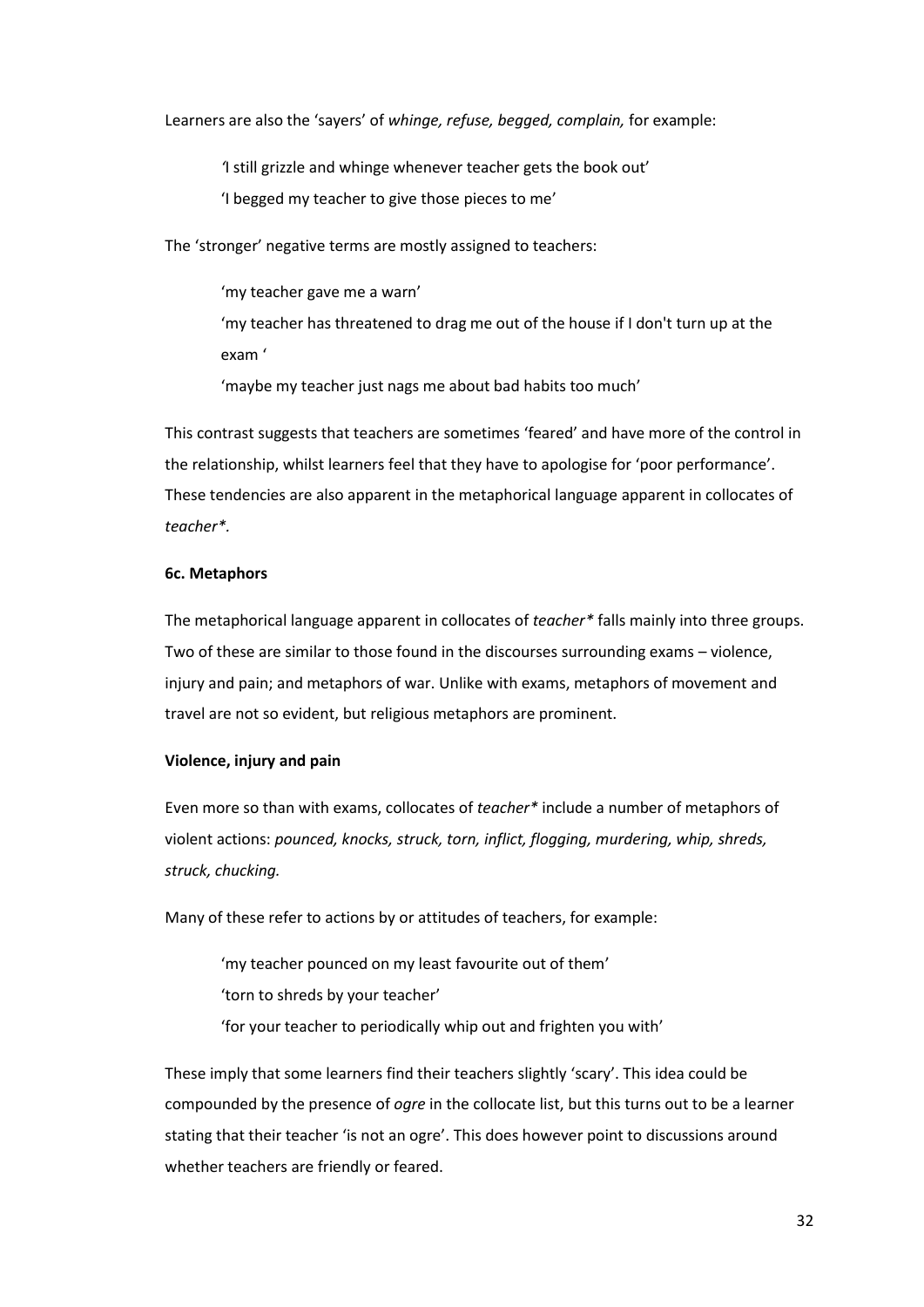Some 'violent' terms refer to actions by the learners themselves:

'didn't want to inflict it on my teacher' 'as soon as I have to play in front of anyone (including my teacher) I feel I'm murdering the piece'.

There is a sense here that learners feel that playing 'badly' (as they perceive it) is somehow injurious to their teacher or to the piece of music itself. This ties in with learners feeling that they need to apologise for poor performance, as discussed in section 6b.

There are also terms referring to pain and injury: *pains, bleed, dead, innards*. One of these turns out to refer to a real injury, where the learner didn't want 'to bleed on my teacher's piano' and another is a description of violin playing, a reference to 'cat gut' strings – 'a cat's innards!' which precedes a description of the teacher's skilled playing.

The other terms are used metaphorically, however:

'my teacher was at pains to explain that' 'feel like I'm flogging a dead horse, my teacher suggests…'

As with the similar metaphors used around exams, these themes of violence and pain suggest that the learner/ teacher relationship can be difficult and learners can see their teachers' actions and their own limitations in quite severe terms.

#### **War metaphors**

Several metaphors appear to come under the 'war' theme - *battling, conflicting, lost, revenge, reinforcement.* There are fewer obviously military references here than in the exam discussions (no *bullets* or *targets*) but still a definite theme of 'battle' which overlaps with that of violence and injury. In the same way that learners depict themselves as 'murdering' pieces of music, there is also a sense of fighting with difficult pieces, e.g.: 'my teacher has me battling with [a particular piece of music]'.

The use of 'my teacher has me' is especially interesting here, the image of the teacher 'sending the learner into battle' suggesting that the teacher is in control – something which was apparent in relation to exams. Conversely, *revenge* is used in the sense of the learner regaining control: 'I have a plan to get revenge on my teacher for always finding something wrong with my playing'. I discuss this issue of control further in section 6d.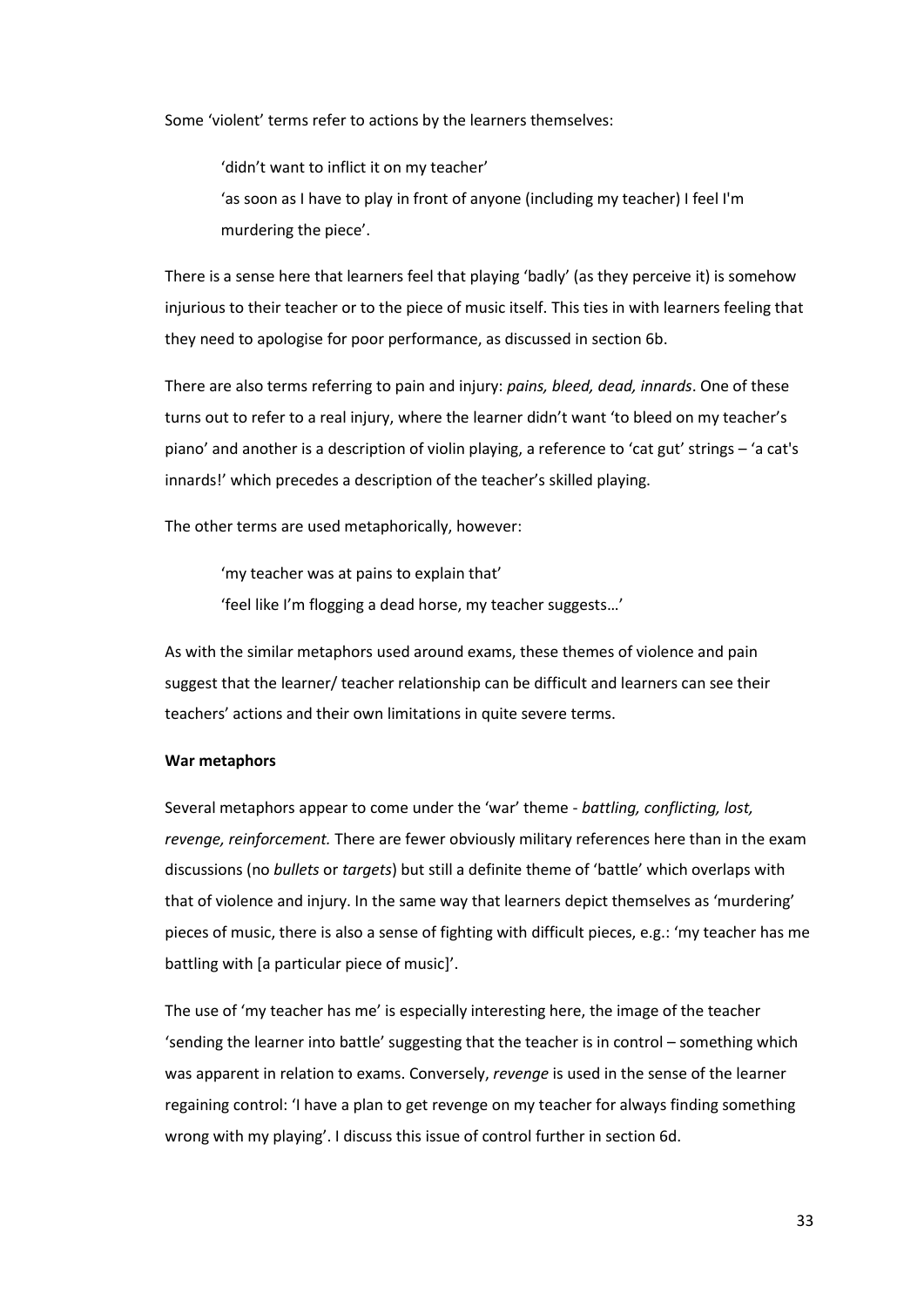#### **Religion**

In section 5d, a teacher is described as 'an angel', and a number of collocates of *teacher\** are religion-related terms: *saint, saints, faith, spirit, soul, believes,* and (as already mentioned in section 6b) *praise.* Looking at these in context shows these are generally used in fairly conventional metaphorical ways such as 'my teacher is a saint' or 'has the patience of a saint'. The use of the plural *saints* is interesting, as it comes as part of a discussion around teachers showing their frustration with students: 'I think teachers would have to be saints not to let a hint of frustration show occasionally'.

*Faith* is exclusively used in variations of 'my teacher has faith in me/ my abilities/ my playing', often with an implication that the teacher thinks more highly of the learner's ability than they do themselves: 'my teacher has more faith in me than I do'. Likewise, *believes* appears in the context of 'my teacher believes I can…' and *soul* is used as part of the conventional phrasing 'my teacher is the soul of diplomacy'.

The use of these religious metaphors suggest that the 'belief' and opinions of teachers are important to adult learners, and that they recognise they often do not have the same confidence in their own abilities as their teachers have (or give the impression of having). They highlight qualities which the learners appreciate in teachers – patience and diplomacy – but also somewhat place the teachers on a pedestal which contributes to the discourse of teacher control.

#### **6d. Teacher control**

In section 5, I discussed the presence of discourses around learners feeling pressured by teachers to take exams, and the sense that learners do not always feel in control of their own fate in the learning process. The theme of teacher control is also evident in some of the metaphorical language discussed in section 6c. To look more widely at this theme, I used AntConc to produce concordances of *teacher* and *teacher is.* Sorting the concordance by the words to the right of teacher allowed me to search for descriptions of teachers 'making' learners do things, for example:

'my teacher is giving me pieces around Grade 5 standard' 'my teacher is insisting on changing to…' 'my teacher is making me play lots of difficult stuff' 'I think that my teacher is setting me stuff that is way too difficult'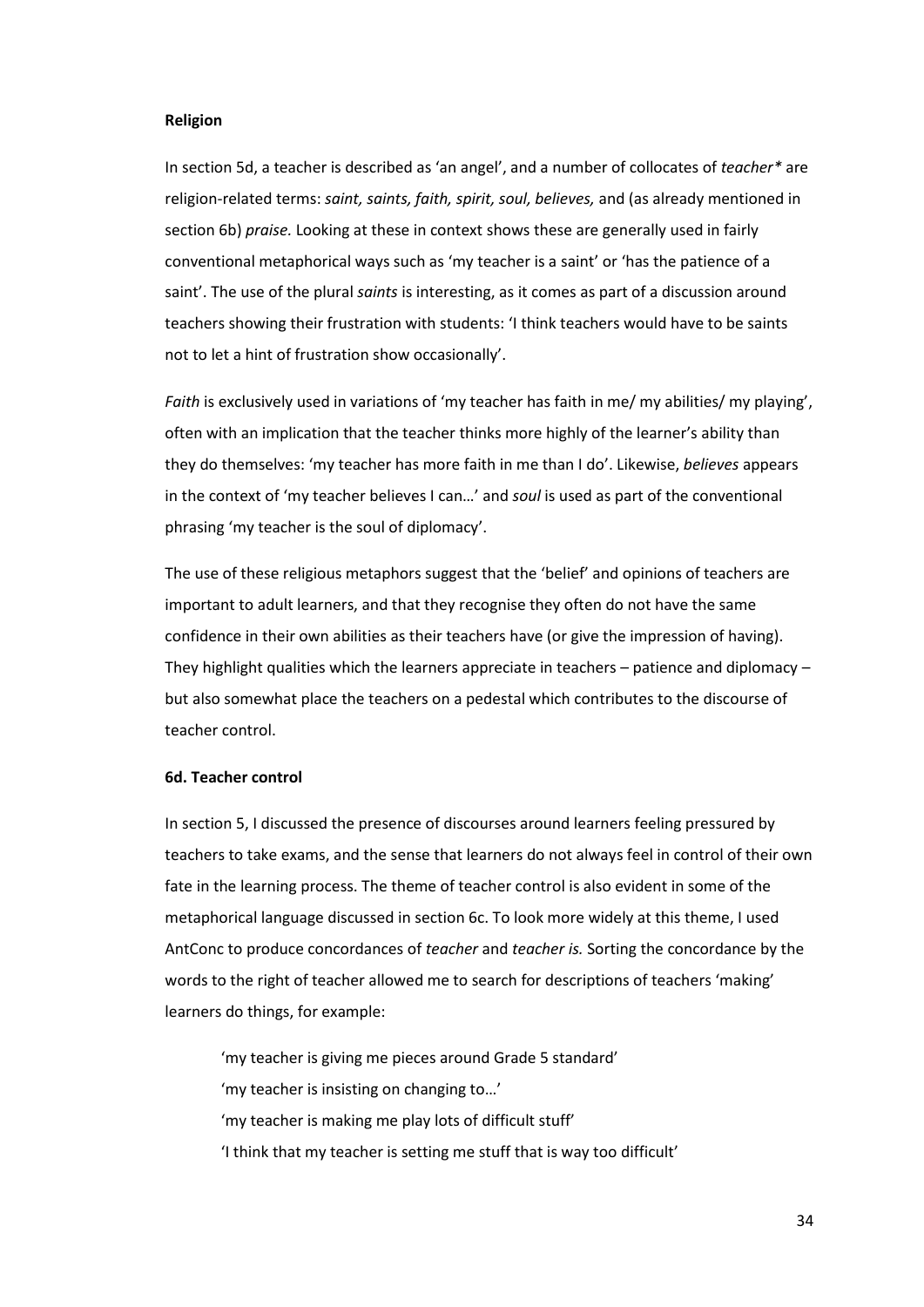'Good job teacher is strict about what we're doing' 'my teacher is terribly strict and demanding'

The idea that control is in the hands of the teacher is expressed through verbs attributing actions to teachers – *insisting, giving me, making me, setting me* – or through adjectives describing the teacher and their behaviour – *strict, terribly strict and demanding.*

There are only three examples in the corpus of *teacher made me:*

'good lesson today until my teacher made me do improvisation' 'also my teacher made me see that the right thing to do…' 'my teacher made me work on…'

There is a hint here of learners feeling 'forced' to do something, and indeed searching for *force, pushing* and *pushed,* which appear in the collocate list, reveals further instances of teacher control:

'my teacher started to force me into weekly lessons' 'my teacher is pushing me to do…'

'I wanted an easy lesson but my teacher pushed me over the edge'

Searching for examples of *by my teacher* reveals a few instances of passivisation which support this discourse of teacher control:

'exercises recommended by my teacher' 'I have five pieces set by my teacher' 'this one was recommended by my teacher' 'I was told off by my teacher like a teenager'

These show that teachers often set the direction of learning, recommending or 'setting' pieces to work on, with only one example of a strongly negative experience, being 'told off'. There is a sense that learners feel a lack of control, but also that they appreciate teachers' direction – 'my teacher made me see that the right thing to do…' – and *push* is sometimes used in a positive way, e.g. 'I really want to improve so I'm glad my teacher pushes me so hard'.

Two other terms which appear repeatedly in the concordance of *teacher* are *decide(d)* and *asked -* these further support the presence of discourses around teacher/ learner control. The concordance of *teacher* shows fifteen occurrences of *decide/ decided*, which imply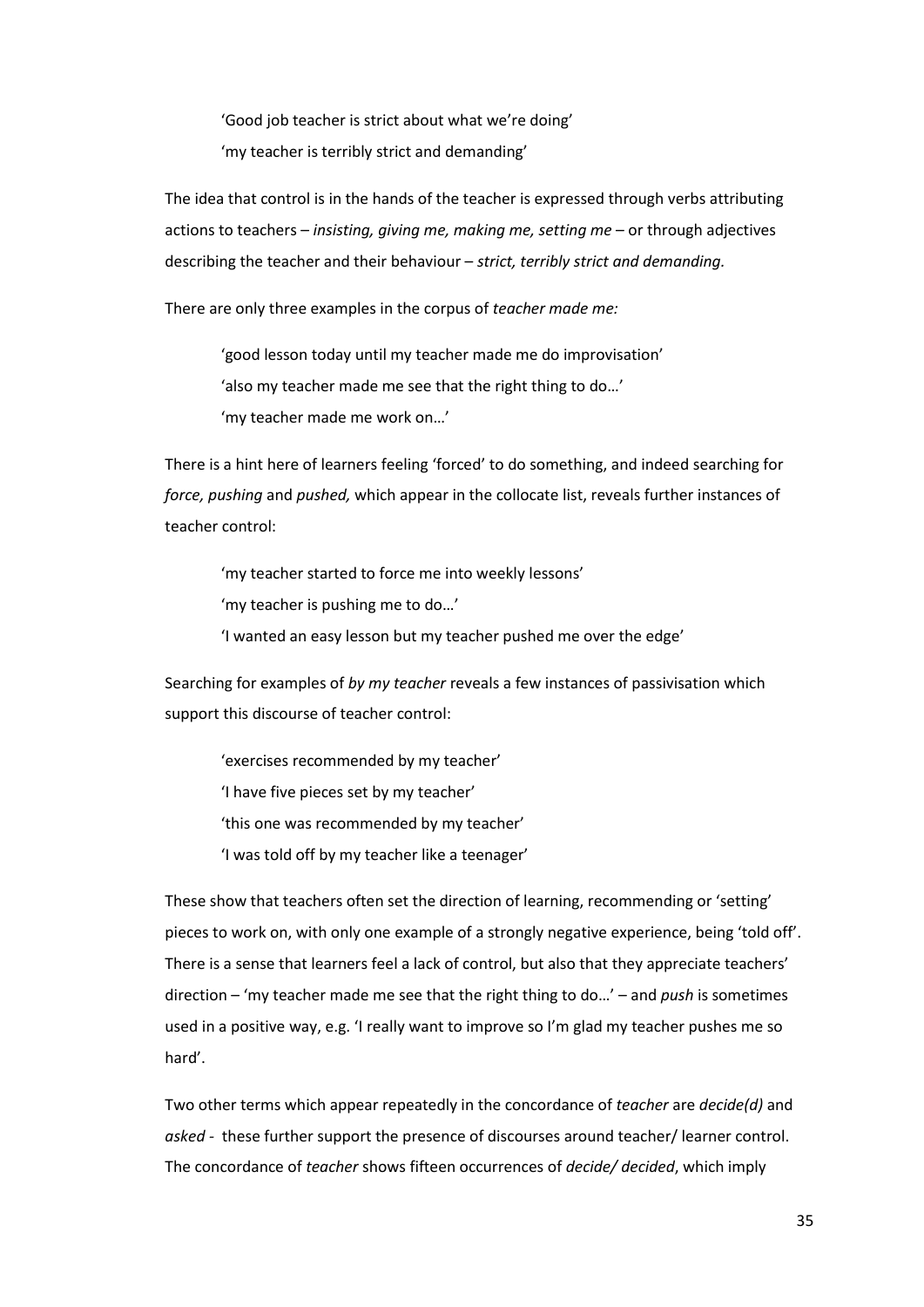teachers having control of what learners do in lessons, taking the lead on what they learn and when to progress onto different skills or pieces, for example:

'let your teacher decide what is best' 'Teacher decided there is no point…' 'My teacher decided I will have to do two pieces' 'Teacher decided it was about time to…' 'In my lesson my teacher decided that we would start with…' 'my teacher decided these were too hard' 'my teacher decided we should look at the grade 3 syllabus' 'my teacher decided yesterday that I should take a break from…'

On the other hand, the concordance reveals 24 examples of *my/the teacher asked*, which still imply being given instruction but in a less demanding and more 'cooperative' way, for example:

'my teacher asked for the studies I normally do'

'my teacher asked me to play the scale…'

'my teacher asked me if I would like to do an exam'

'my teacher asked me to try a piece from…'

'my teacher asked me to practice the next movement'

These examples suggest that some learners feel they have more of a share of the control in their relationship with their teacher.

# **7. "Life gets in the way" – the influence and impact of families**

As well as the influence of teachers, existing studies (e.g. Pitts, 2012; Taylor, 2011) cite family influence and support as being important factors in adult music participation. In section 4, the discussions around age revealed specific issues around learning as an adult, including the idea that 'adult life' makes learning difficult. Thus the theme of family support and the impact of family life is worthy of further investigation.

Internet users often use abbreviations for family members, e.g. DH for husband (the 'D' being 'dear'), DW for wife, DS for son, DD for daughter, and OH for 'other half', so my searches included these as well as full terms such as *wife*, *husband,* etc.

Searching for *DH*, *DW* and *OH* (using a case-sensitive search to exclude uses of the expression *oh*) found 16 occurrences, four of *DH* and twelve of *OH* (none of *DW).* Of these, seven refer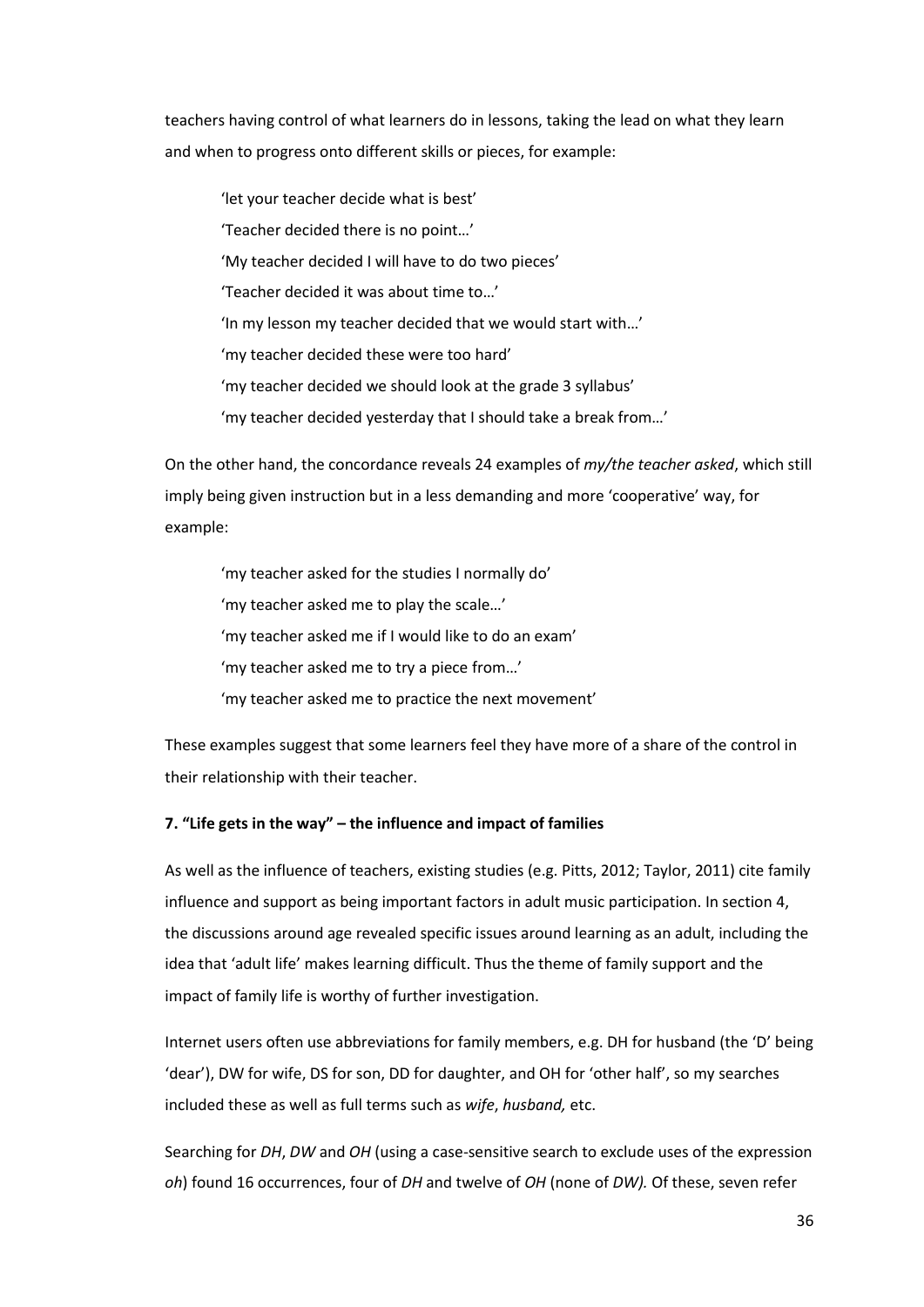to situations or events in the learners' lives (I do not quote these directly for ethical/ anonymity reasons, as discussed in section 3b) which had an impact on their emotional state and sometimes also on their musical progress, for example, not performing well in a lesson because they were upset about a family argument. The remaining nine examples concern the other person's involvement in the learner's musical activities, either practical support ('asked my OH to give me a mock test') or comments on progress 'OH says I sound like I know what I'm doing'). There is also a sense that the presence of family members can be a problem when trying to practise – 'I don't like OH to overhear me', 'DH was at home while I was practicing, and I felt shy' – and mentions of other people's expectations, e.g. 'DH was expecting a polished performance'.

Searching for *partner* finds seven occurrences, of which five refer to musical partners – 'my duet partner' – and only two to personal relationships. These two examples describe limitations to learners' musical progress, such as lack of practice time because 'I have a fulltime job, two children and a partner'.

There are 17 occurrences of *husband* in the corpus, of which eight refer to positive support from husbands, two to supporting a husband who is learning music himself, four to family situations/ events (including their impact on music learning) and three to negative reactions from husbands to music learning, e.g. 'negativity from my husband'. Meanwhile *wife* occurs just seven times, with one of these being a learner referring to herself. This may suggest that more of the adult learners posting online are women, or it may be that women are more likely to mention family and relationships. Of these seven occurrences, two contribute to the discourse of 'busy adult lives' and their impact on music learning, e.g. 'life took over – job, wife and three children'. The remaining examples all describe wives who are supportive of music learning.

Of the abbreviations for children, *DS* appears just once and *DD* seven times in the corpus, but all of these refer to the children's own musical activities, with no references to children's attitudes to their parents' learning. Perhaps having children who play instruments is an influence on adults starting or continuing to learn music, and certainly a search for *family* finds evidence of different generations making music together. Of 55 occurrences of *family*, ten refer to family music-making, e.g. describing playing together or a 'family outing' with several family members of different ages taking exams on the same day. There are also eight occurrences which describe families' attitudes to the adult's music learning, a mixture of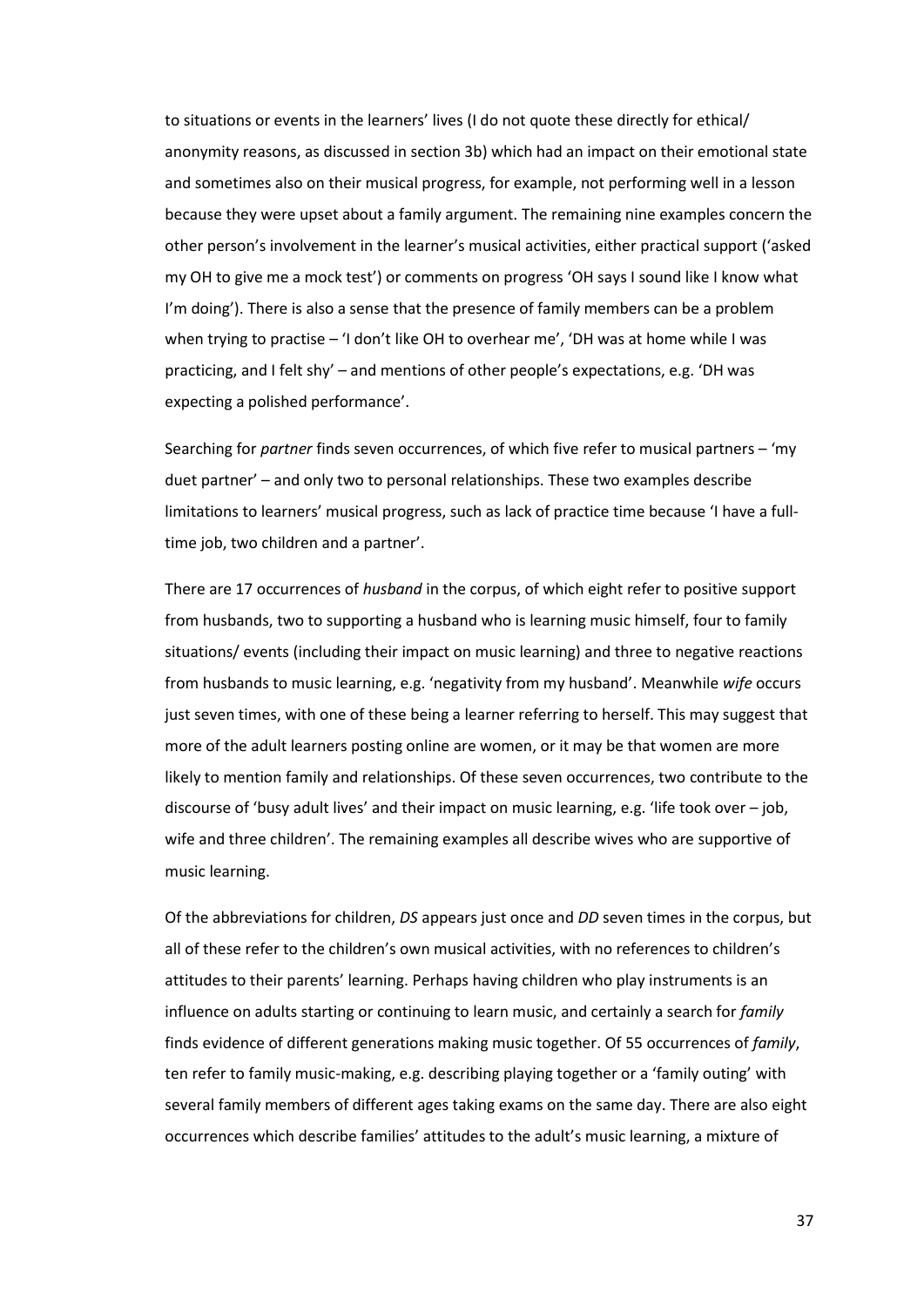positive – 'I love that your family are giving you great support' – and negative – 'my family don't understand'.

However, twenty of the instances of *family* refer to the idea that 'life gets in the way' of learning an instrument, for example:

'I haven't practised properly due to illness, family etc' 'Practice has been minimal due to work, family commitments' 'As an adult with family responsibilities, it is difficult…'

Clearly, discourses around family support and influences are evident in the corpus, with a mixture of positive (support, playing together as a family) and negative (criticism, lack of understanding, restricting progress in music learning).

#### **8. Conclusion**

#### **8a. Outcome and implications**

This study demonstrates the potential of corpus-based discourse analysis in the realm of music education. There is clear evidence that adult learners consider themselves as members of an 'identity group' with their own particular needs and challenges. Throughout the analysis, there is evidence of a range of emotions associated with music learning – positive and negative, from subtle to strong.

The discourses evident around 'age' support the findings of existing research, that adults face preconceptions and expectations (from themselves and others) around their abilities to learn music, and challenges around fitting in learning with 'adult life', echoing the findings of the previous research discussed in my literature review. There is also discussion around challenging these preconceptions, and indeed the advantages of learning as an adult.

Although teachers may find that adults are 'not as interested' in taking exams (section 3c.ii), and it is not a prominent theme in existing research, this study shows that certainly amongst those learners who contribute to online discussions there is a lot of interest – even if that interest eventually leads to a decision not to follow the exam route. Exams are associated with strong emotions, and metaphors of pain, war, travel/ movement and sport, suggesting that they are seen as a 'journey' fraught with difficulties, but also something to be achieved or 'won'. The journey may not be taken entirely voluntarily, as there is evidence of pressure from teachers. For those who take exams, support is crucial, ideally from teachers, friendly examiners, and the online community.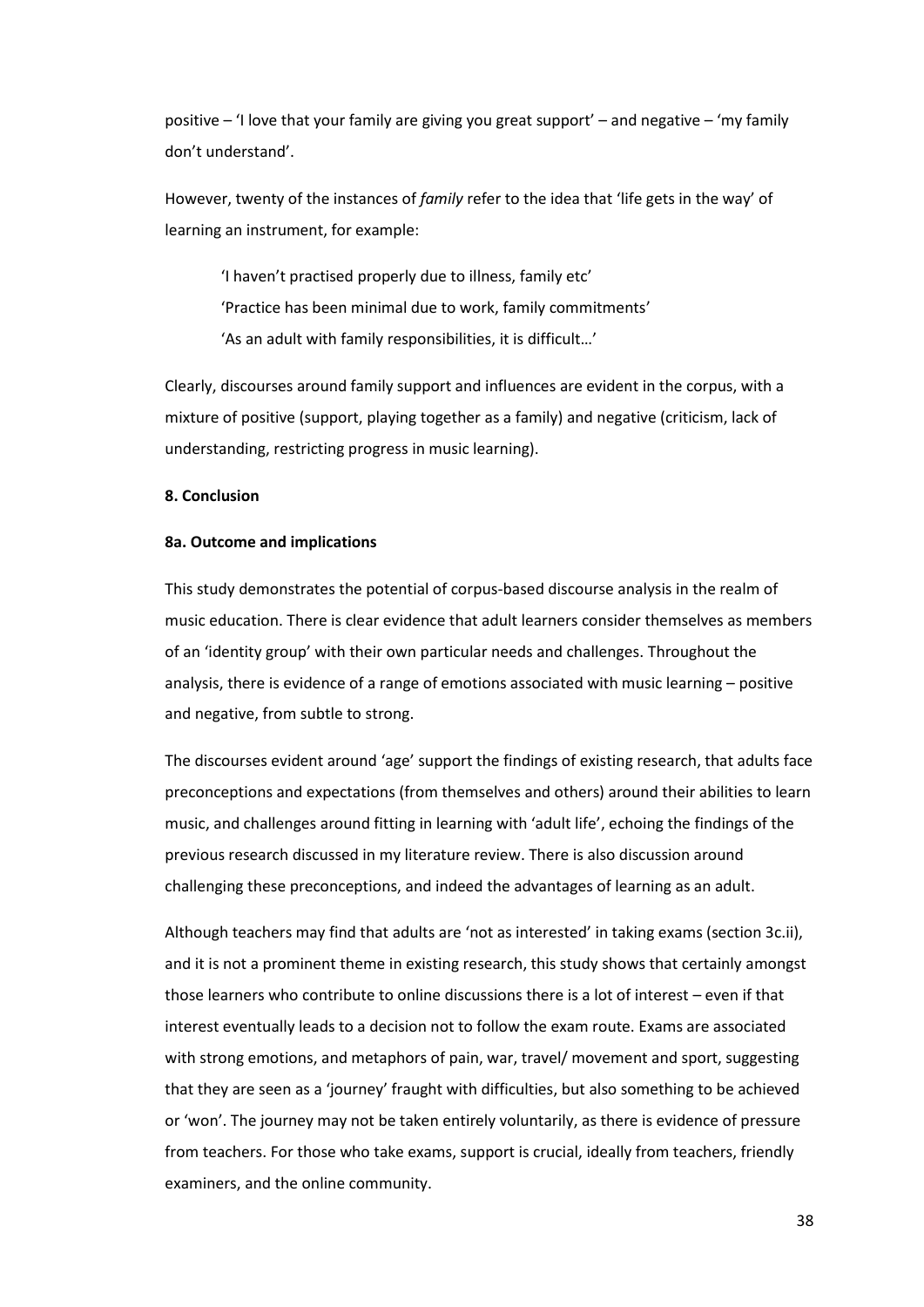In terms of support throughout the learning process, it is clear that learners see the relationship with their teacher as crucial. They express their need for support, patience and understanding from teachers. There is also often a sense that they want to impress and please teachers, and apologise for 'not doing well'. Whilst the teachers in my survey (section 3c.ii) describe the 'skills' they think are necessary for teaching adults, the learners themselves seem to focus on what they see as the 'qualities' of teachers, and the way that being taught makes them feel, with a wide range of emotional responses. There is evidence that learners appreciate some aspects of teaching which might seem initially negative, such as 'strictness' and allowing teachers to make the decisions, but there are clear issues around the balance of control between teacher and learner.

There is evidence that some learners consider their families to be supportive, but some perceive negativity or lack of understanding. As discussed in section 5, support from the online community is clearly evident throughout, and perhaps this is a reason why some adult music learners post online – to make up for a lack of 'real life' support by discussing and sharing their experiences with others who belong to the same group. There is also a very clear theme that having a family impacts on adults' music learning in terms of time for practising and having other responsibilities to consider.

These findings have the potential to inform music educators, influencing the way individual teachers work with adults, and the guidance given by organisations who offer music education training. They may also be useful to music exam boards when considering how to meet the needs of adult learners, and to community music organisations who are seeking to engage with and support adults.

#### **8b. Limitations**

The most obvious limitation to this study is that it only includes learners who post online, and excludes those who do not contribute to blogs or forums. I cannot therefore claim that it is representative of all adult music learners.

There are further issues with using a corpus of online data. It is difficult to ascertain 'tone of voice' (a commonly cited problem with online communications). For example, learners may be exaggerating their 'fear' of teachers. It is also difficult to follow 'running jokes' which may explain certain discourses in an online community. Unlike an interview situation, there is no opportunity to ask for clarification from participants. It could be argued that the problems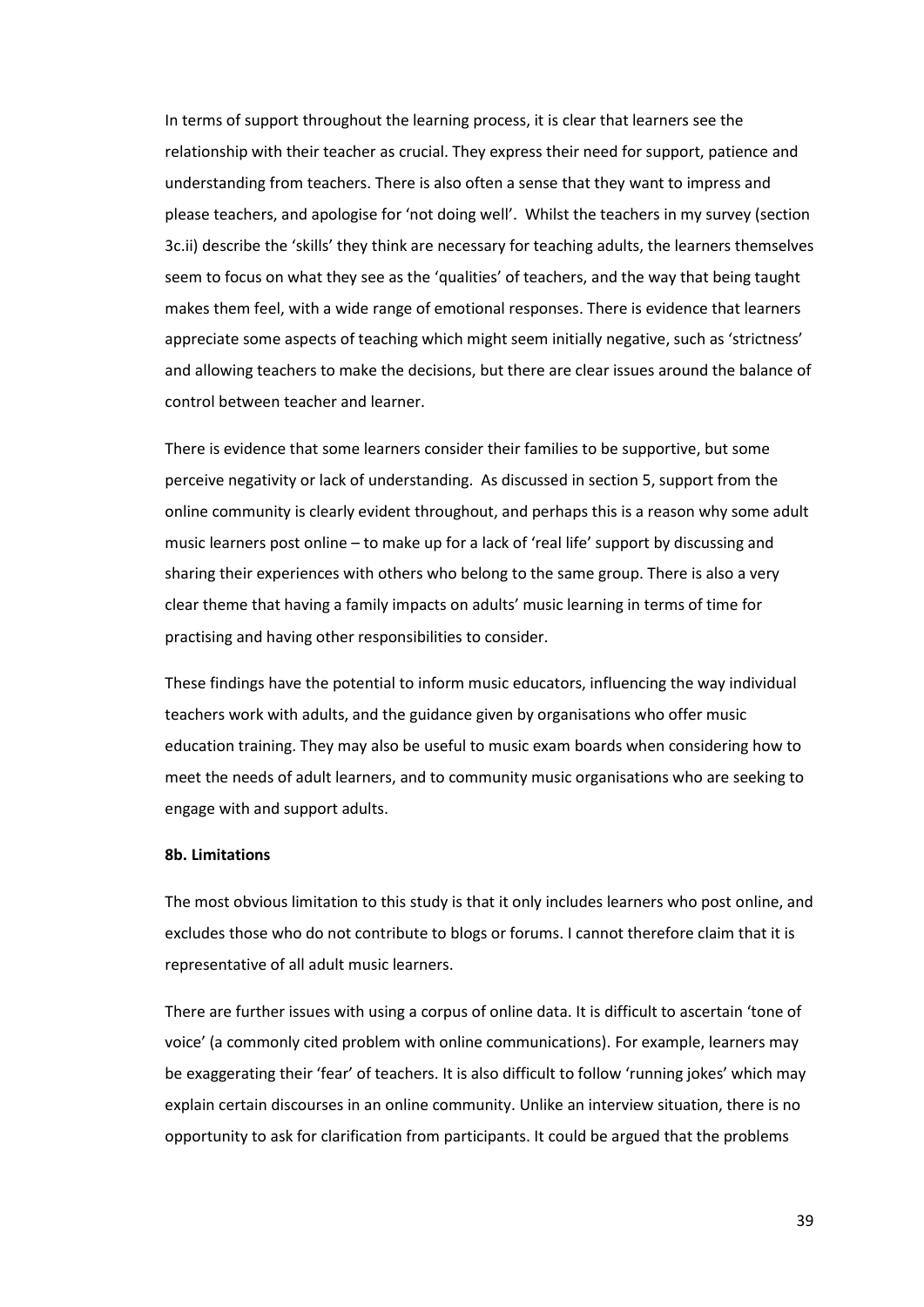associated with biographical research approaches also apply here – learners may 'self-edit' and present a particular identity online.

These issues suggest that a combined approach may be useful, incorporating corpus-based analysis and more 'traditional' music education research techniques such as surveys, biographies or interviews, in order to gain a fuller picture of adult learners.

Even within the realm of corpus-based discourse analysis, there is potential for more indepth research. AntConc, whilst incredibly useful for this type of study and far easier than manual searching, does have limited functionality. Corpus tools with part-of-speech (POS) or semantic tagging and more statistical analysis options would enable further investigation of the text using other aspects of discourse analysis such passivisation, modality and transitivity.

#### **8c. Potential for further research**

As I mention above, there is potential to make further use of corpus techniques in this area. In particular, combining corpus-based analysis with other research techniques has the potential to enable a truly in-depth study of adult learners. It was evident from the corpus that emoticons were used frequently, and it would be useful to investigate further these multi-modal aspects of the online texts. This might go some way to revealing the implied 'tone of voice', as discussed above.

It would also be informative to take a similar approach to textual data from music teachers, which would allow comparison between teachers' approaches to adult learners and the views of the learners themselves. This could include analysis of the language used in books, journal and magazine articles on adult music learners, as well as online data from teachers. Equally, comparison with the discourses of younger music learners could reveal whether the views and challenges highlighted here are indeed unique to adult learners.

It would be useful to investigate whether the differences in discourses (for example positive and negative experiences of exams) relate to different groups of adult learners, for example comparing the experiences of taught versus self-taught learners, or those who start as an adult versus those who return to learning after a break. Further considerations include differences in genres (e.g. classical/folk), different age groups within the wide range of 'adult' and whether discourses differ in different cultures or countries. These techniques could equally be applied to other aspects of music education research, for example the discourses around 'talent' mentioned in the literature review.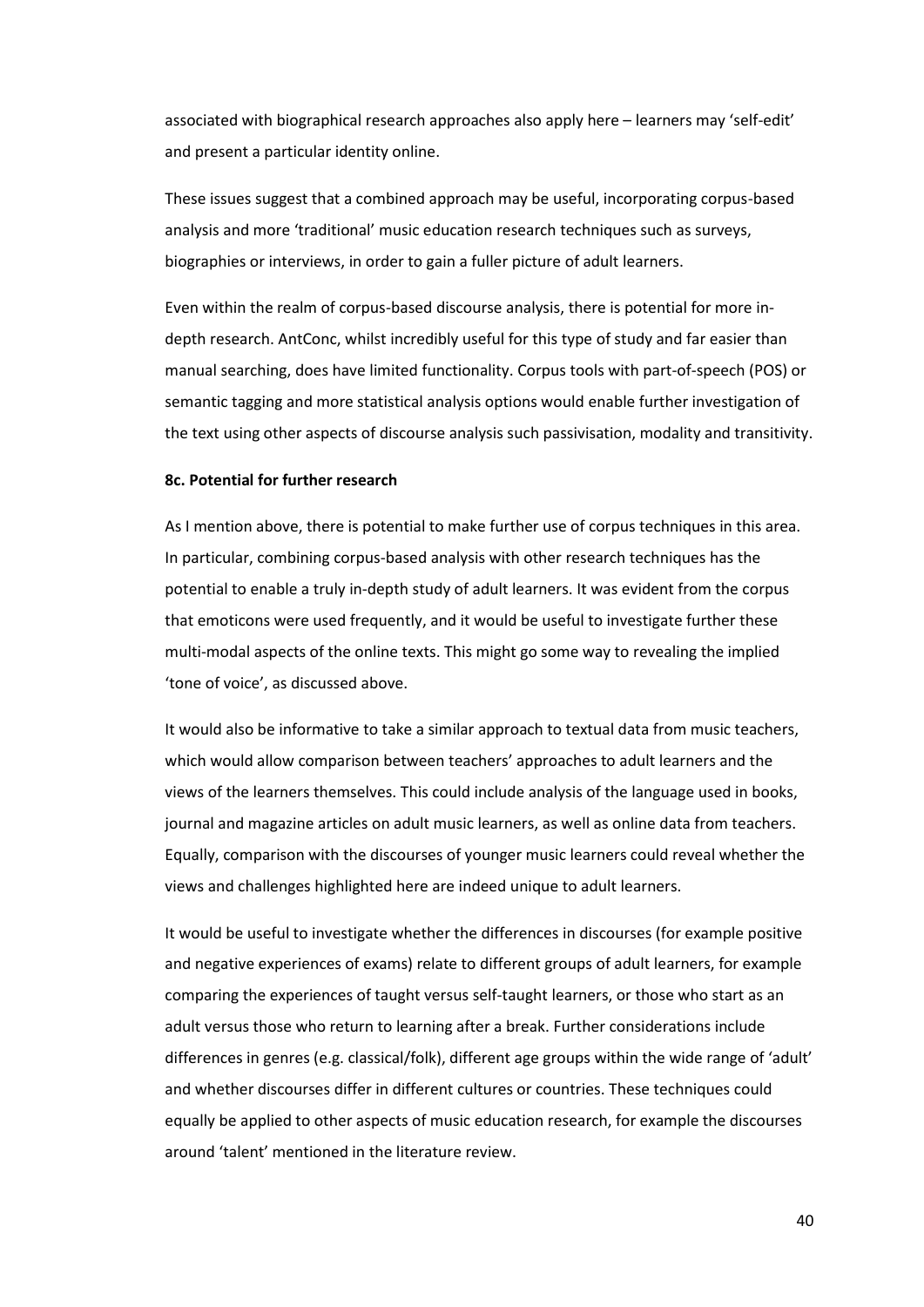In summary, linguistic techniques, and in particular corpus-based discourse analysis, have the potential to make a significant – and previously unexplored – contribution to music education research, and thus to benefit educators and learners.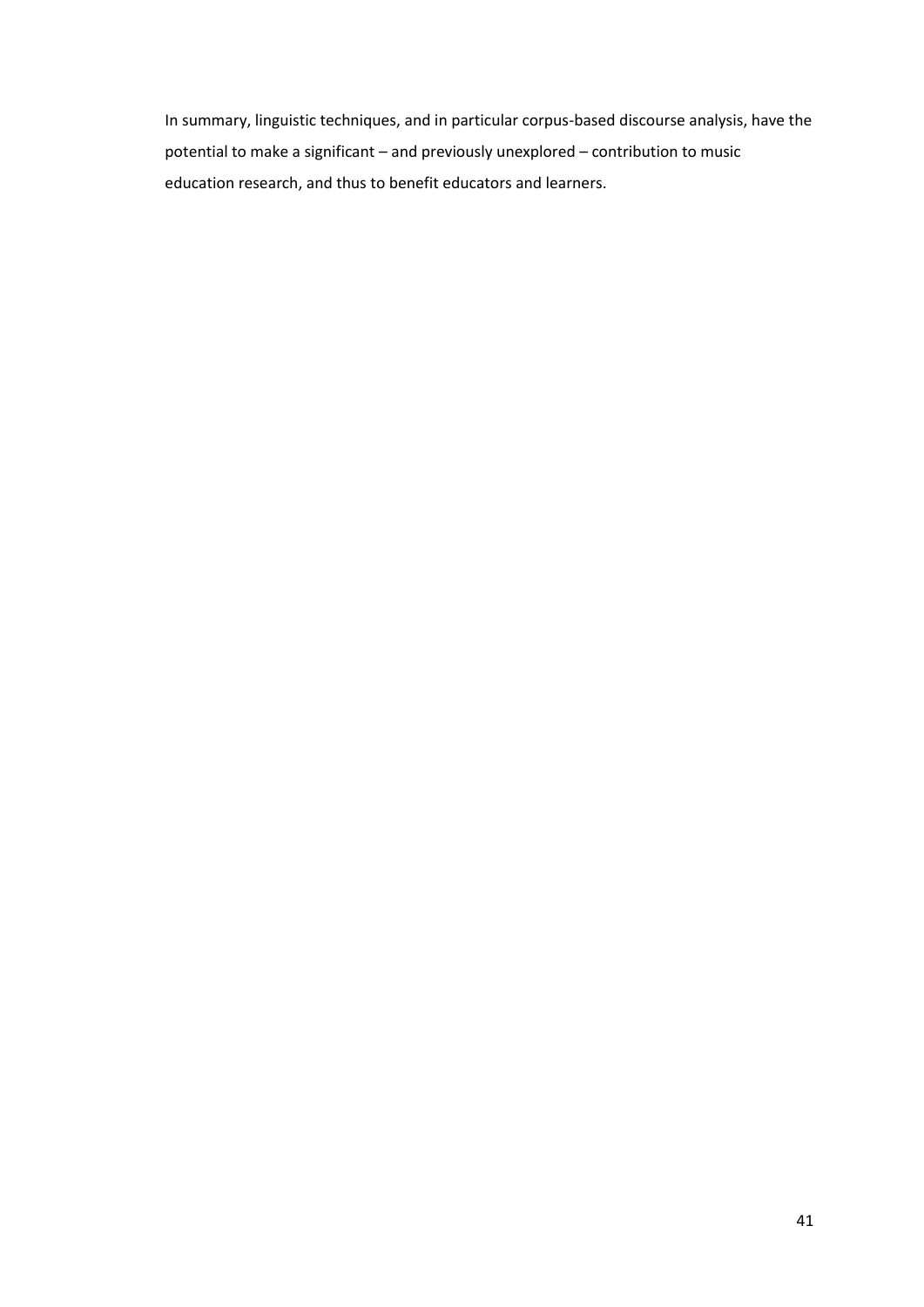#### **9. References**

- Anthony, L. (2011). AntConc (Version 3.2.4) [Computer Software]. Tokyo, Japan: Waseda University. Available from http://www.antlab.sci.waseda.ac.jp/
- Associated Board of the Royal Schools of Music (2014). *Making Music: Teaching, learning & playing in the UK.* London: ABRSM.
- Baker, P. (2006). *Using Corpora in Discourse Analysis.* London: Continuum.
- Baker, P., Gabrielatos, C. & McEnery, T. (2013). Sketching Muslims: A Corpus Driven Analysis of Representations Around the Word 'Muslim' in the British Press 1998–2009. *Applied Linguistics, 34(3)*, 255-278.
- Bowles, C. L. (2010). Teachers of adult music learners: An assessment of characteristics and instructional practices, preparation, and needs. *Applications of Research in Music Education, 28, 50–59.*
- Hallam, S., Creech, A., Gaunt, H., Pincas, A., Varvarigou, M., & McQueen, H. (2013). *Music for life project: The role of participation in community music activities in promoting social engagement and well-being in older people*. Sheffield, UK: NDA Research Programme. Retrieved from http://www.newdynamics.group.shef.ac.uk/assets/files/NDA%20Findings\_9.pdf
- Halliday, M.A.K. & Matthiessen, C. (2004). *An Introduction to Functional Grammar.* London: Hodder Education.
- Hammond, H. (2008). *Play Flute: A Course for Adult Beginners.* London: Kevin Mayhew Ltd.
- Hobbs, E. (2014, March). Inspiring adult learners. *Libretto: ABRSM news and views,* 20-21.
- IACP (International Association of Chiefs of Police) Social Media Centre (2015). Social Media Fun Facts. Retrieved from http://www.iacpsocialmedia.org/Resources/FunFacts.aspx
- Lamont, A. (2011). The beat goes on: music education, identity and lifelong learning. *Music Education Research, 13(4),* 369-388.
- Montgomery, M. (1993). Understanding actants in a Hemingway short story. In Goodman, S. and O'Halloran, K. (eds.), *The art of English: literary creativity* (pp. 128-137). Basingstoke: Palgrave Macmillan / Milton Keynes: Open University.
- NatCen Social Research (2014). Research using Social Media; Users' Views. Retrieved from http://www.natcen.ac.uk/media/282288/p0639-research-using-social-media-reportfinal-190214.pdf
- NIACE (2015, April 27). Festival of Learning survey finds that UK is a nation of 'wannabe' chefs and musicians. Retrieved from http://www.niace.org.uk/our-thinking/news/festivallearning-survey-finds-uk-nation-wannabe-chefs-and-musicians